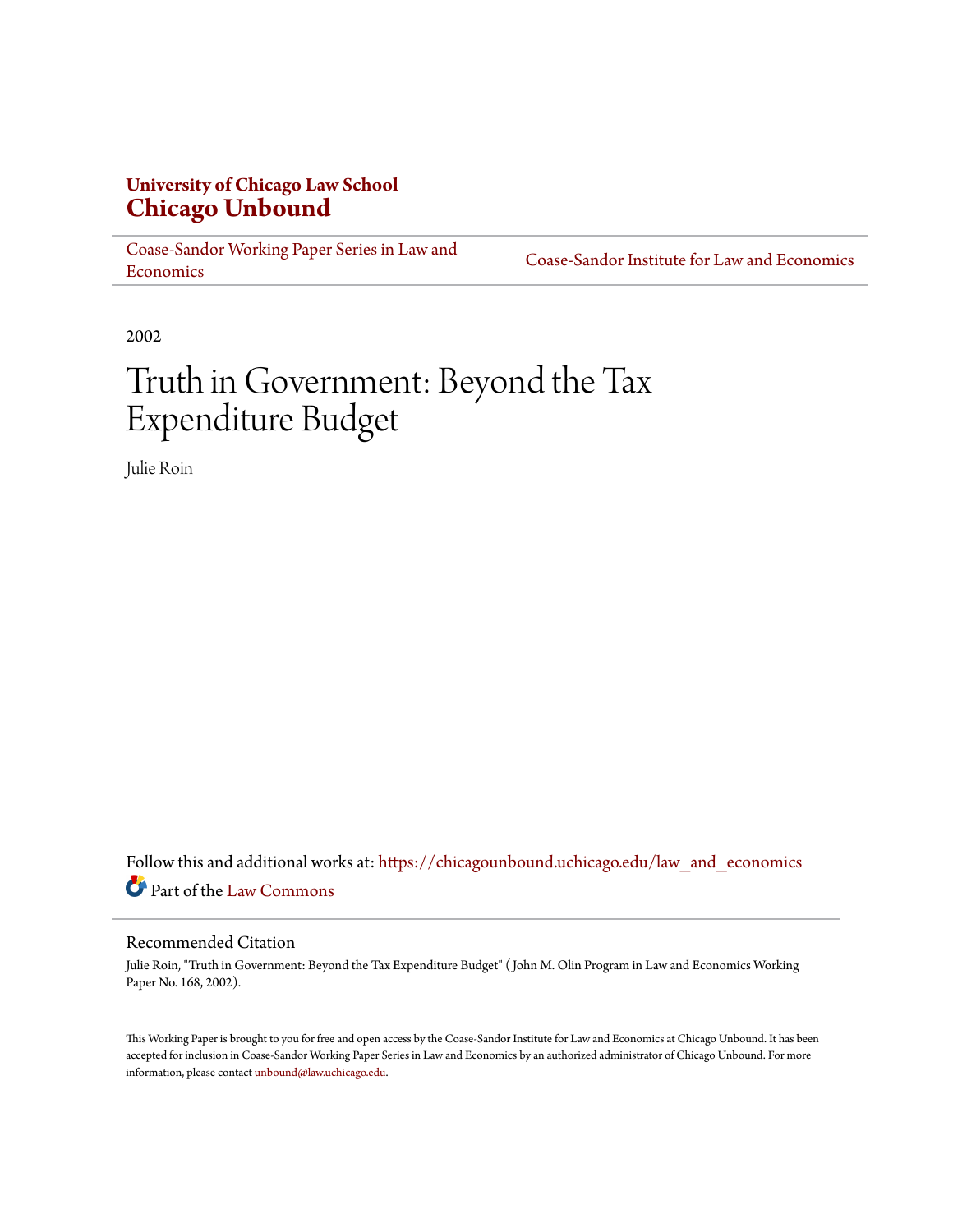# CHICAGO

# **JOHN M. OLIN LAW & ECONOMICS WORKING PAPER NO. 168 (2D SERIES)**



# **Truth in Government: Beyond the Tax Expenditure Budget**

*Julie Roin*

# **THE LAW SCHOOL THE UNIVERSITY OF CHICAGO**

This paper can be downloaded without charge at the John M. Olin Program in Law and Economics Working Paper Series: http://www.law.uchicago.edu/Lawecon/index.html and The Social Science Research Network Electronic Paper Collection: [http://ssrn.com/abstract\\_id=3](http://papers.ssrn.com/sol3/search.taf)50981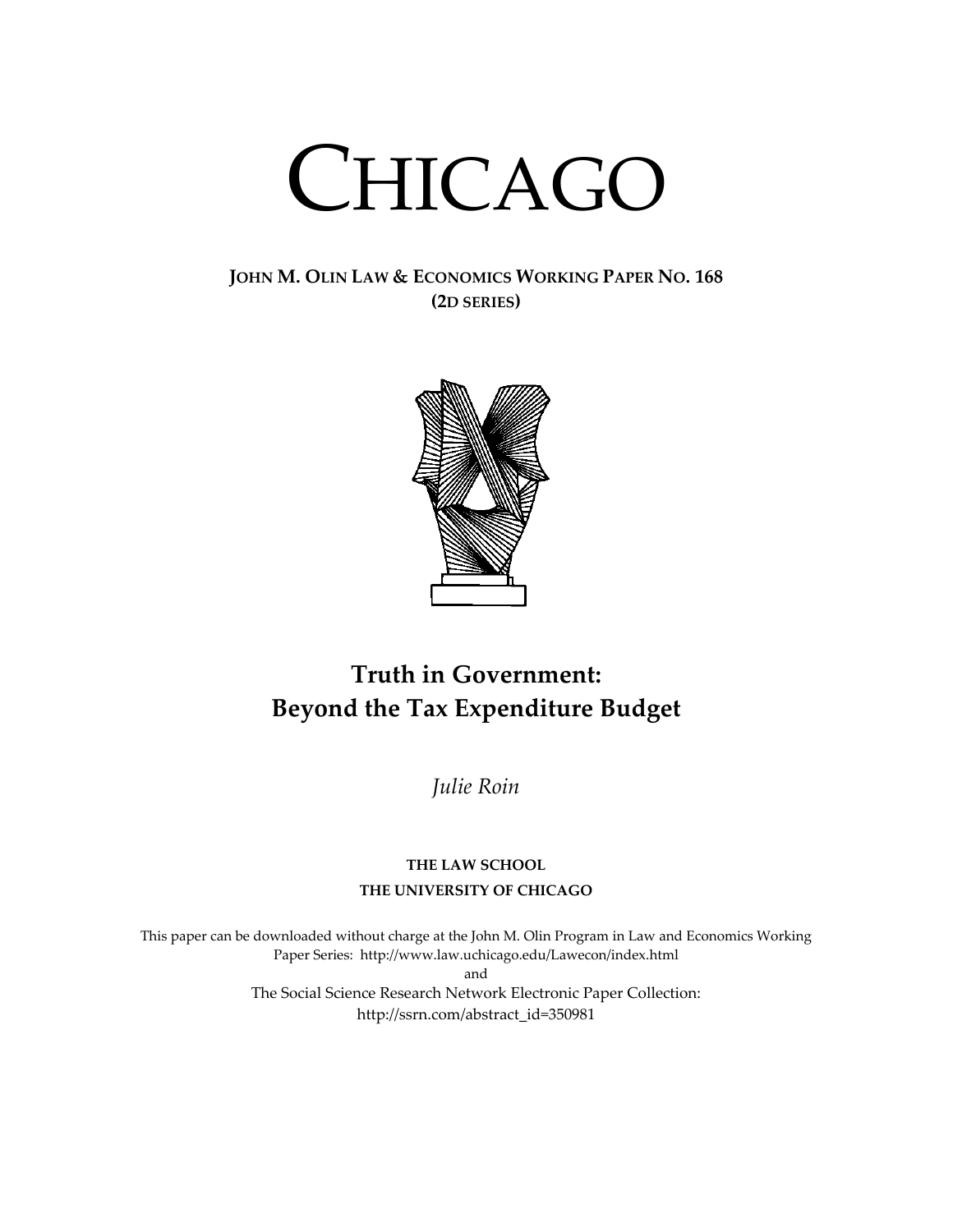# **Truth in Government: Beyond the Tax Expenditure Budget**

Julie Roin<sup>[\\*](#page-2-0)</sup> University of Chicago Law School

"[T]he Administration believes that the concept of 'tax expenditure' is of questionable analytic value."<sup>1</sup>

President Bush sparked a minor firestorm within the Beltway by including these words in his fiscal 2002 budget analysis.<sup>2</sup> [T](#page-2-2)his was not because the tax expenditure budget which sets out the implicit cost of various deductions and provisions of the tax code—was viewed as beyond criticism. Various aspects of the tax expenditure budget have been attacked since its inception, and the particular objection raised by the 2002 budget document—the absence of a normative baseline for determining what constitutes a tax expenditures<sup>[3](#page-2-3)</sup>—was among the earliest to surface.<sup>4</sup> Rather, it was the language of the attack that seemed remarkable. It sounded to many like the opening salvo in a battle to overturn the Congressional requirement that such a budget be constructed and published as part of the annual budget.<sup>[5](#page-2-5)</sup>

Public evidence of this battle remains scarce. Indeed, the language contained in the following year's budget seems to back away from prior year's blanket condemnation of the tax expenditure budget. The 2003 budget states merely that A[t]he Administration believes the meaningfulness of tax expenditure estimates is uncertain and that the 'tax expenditure' presentation can be improved by consideration of alternative or additional tax bases."<sup>6</sup> [Y](#page-2-6)et it

<span id="page-2-0"></span> <sup>\*</sup> Seymour Logan Professor of Law, University of Chicago Law School. I would like to express my thanks to those who commented on prior drafts of this Article: Saul Levmore and participants in the Harvard Law School's Seminar on Current Research in Taxation, the University of Illinois College of Law faculty workshop and the University of Michigan Law School Law and Economics Workshop. Thanks are also due to the Sarah Scaife Foundation and the Lynde and Harry Bradley Foundation for their financial support. 1

<span id="page-2-1"></span> $^1$ Budget of the United States Government, Fiscal Year 2002, Analytical Perspectives 61 (2001)[hereinafter 2002 BUDGET]. 2

*See* Heidi Glenn, *Bush Administration Questions Value of Tax Expenditures List*, 91 TAX NOTES 535, 535 (2001); Martin Sullivan, *Administration Reignites Old Battle Over Tax Expenditures*, 91 TAX NOTES 701,

<sup>701 (2001) (&</sup>quot;the text of the Bush budget jolted tax policy aficionados to attention"). 3

<span id="page-2-4"></span><span id="page-2-3"></span><span id="page-2-2"></span> $32002$  BUDGET, *supra* note 1, at 61.

*See, e.g.,* Bruce Bartlett, *The End of Tax Expenditures as We Know Them*, 92 TAX NOTES 413, 414-17 (2001) (recounting history of disputes over existence and meaning of baseline); Boris I. Bittker, *Accounting for Federal 'Tax Subsidies' in the National Budget*, 22 NAT'L TAX J. 244, 247 (1969); Douglas A. Kahn & Jeffrey S. Lehman, *Tax Expenditure Budgets: A Critical View*, 54 TAX NOTES 1661, 1661 (1992); Victor Thuronyi, *Tax Expenditures: A Reassessment*, 1988 DUKE L. J. 1155, 1166-67 (1988). 5

<span id="page-2-6"></span><span id="page-2-5"></span>*See* Bruce Bartlett, *supra* note 4, at 413; Heidi Glenn, *supra* note 2, at 535. 6

<sup>&</sup>lt;sup>6</sup>BUDGET OF THE U.S. GOVERNMENT, FISCAL YEAR 2003, ANALYTIC PERSPECTIVES 95 (2002)[hereinafter 2003 BUDGET].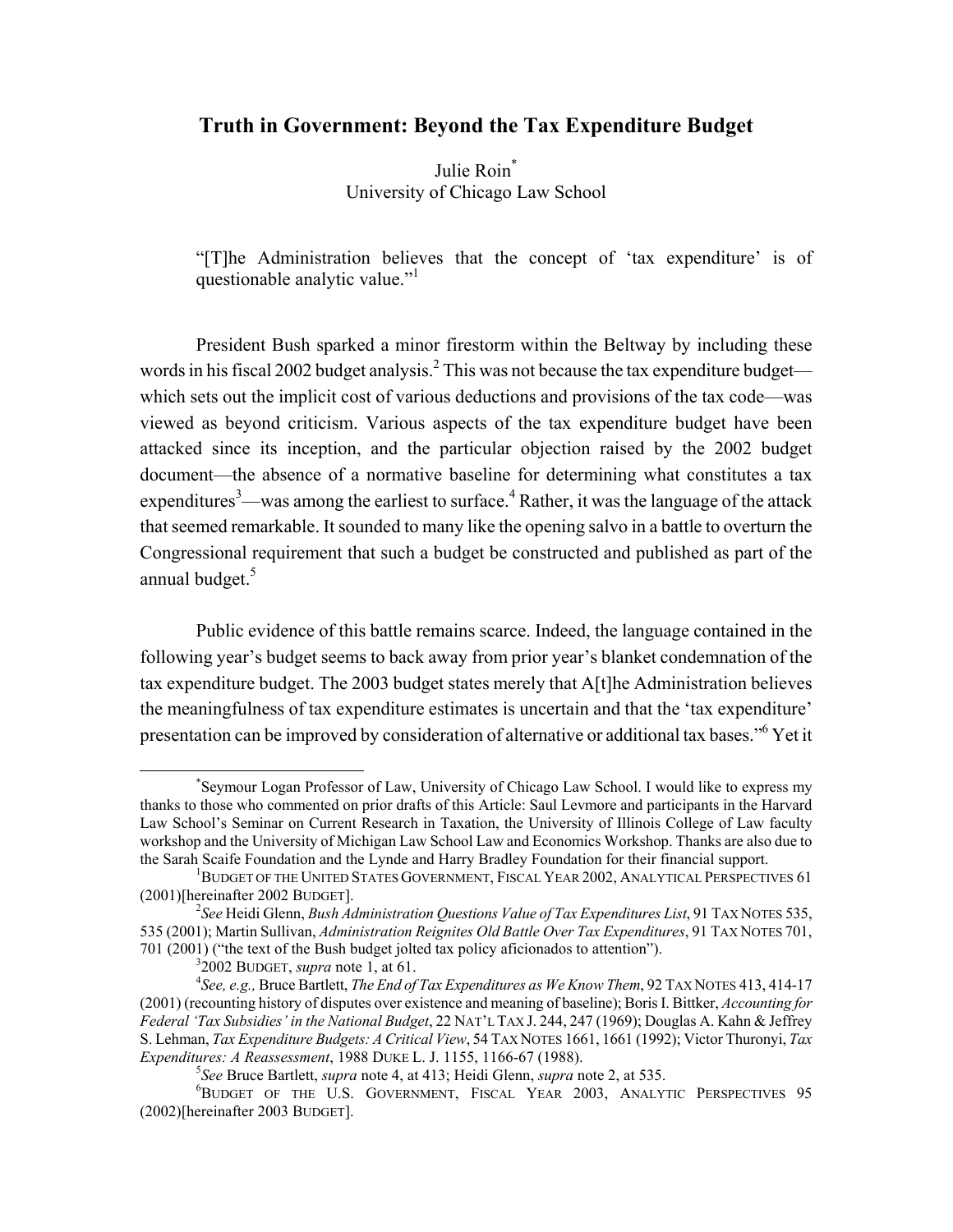<span id="page-3-1"></span>is hard to believe that the 2002 budget language was an error, or a misrepresentation of the Administration's feelings towards the tax expenditure budget. A substantial faction probably favors its elimination, which means the issue will probably resurface in the not-very-distant future.<sup>[7](#page-3-0)</sup> And when it does, we should be prepared to discuss the relevant issues.

Those issues include both those raised by the President and others that are routinely ignored. The most important is that all the sources of information we have about government spending suffer from problems similar if not identical to those identified in the tax expenditure budget. Take, for example, the absence of an agreed-upon baseline of a "normal" tax system against which to measure "tax expenditures". A central theme of the article is that the same baseline problem exists for several clear substitutes for tax expenditures, regulation and the non-enforcement of across-the-board rules. Even the seemingly obvious baseline of zero expenditures for determining the amount of cash subsidies can be challenged as incompletely theorized and misleading. The breadth and depth of the baseline and other problems throw into question the wisdom of excoriating the tax expenditure budget in particular. If improving the utility of information distributed about the direction and function of government is the desired end, one must focus at least as much on the interaction between the various information sources as on the merits or demerits of any particular source of information. And once we do that, this article argues, it becomes clear that the better path involves the publication of more, rather than less, information. In particular, the article contends that it would be helpful to publish an admittedly flawed regulatory budget to serve as a companion to the tax expenditure budget as part of the annual budget process.

#### **I. Introduction: The Importance of Information in a Democratic Society**

Though reasonable people disagree about precisely which policy initiatives constitute "rent-seeking" (as opposed to "good public policy"), all agree that in theory, government can be misused to extract money from a poorly-organized majority and to redistribute it to an undeserving but well-organized minority. ${}^{8}$  ${}^{8}$  ${}^{8}$  In addition to the implicit unfairness of such

<span id="page-3-0"></span> <sup>7</sup>  $T$ The public silence may indicate only that the battleground has shifted to behind the closed doors of the Congressional budget committees.

This insight underlies the school of thought known as "public choice theory." *See* JAMES M. BUCHANAN & GORDON TULLOCK, THE CALCULUS OF CONSENT 286-87 (1962); MANCUR OLSON, THE LOGIC OF COLLECTIVE ACTION: PUBLIC GOODS AND THE THEORY OF GROUPS 35 (1965). For a summary of the literature on interest group theory, *see, e.g.,* Einer L. Elhauge, *Does Interest Group Theory Justify More Intrusive Review?*, 101 YALE L. J. 31, 35 (1991); Daniel Shaviro, *Beyond Public Choice and Public Interest: A Study of the Legislative Process as Illustrated by Tax Legislation in the 1980s*, 139 U. PA. L. REV. 1, 36-45 (1990); William N. Eskridge, Jr., *Politics Without Romance: Implications of Public Choice Theory for Statutory Interpretation*, 74 VA. L. REV. 275, 285 (1988). The intellectual lineage of public choice theory stretches at least as far back as James Madison. *See* Edward A. Zelinsky, *James Madison and Public Choice at Gucci*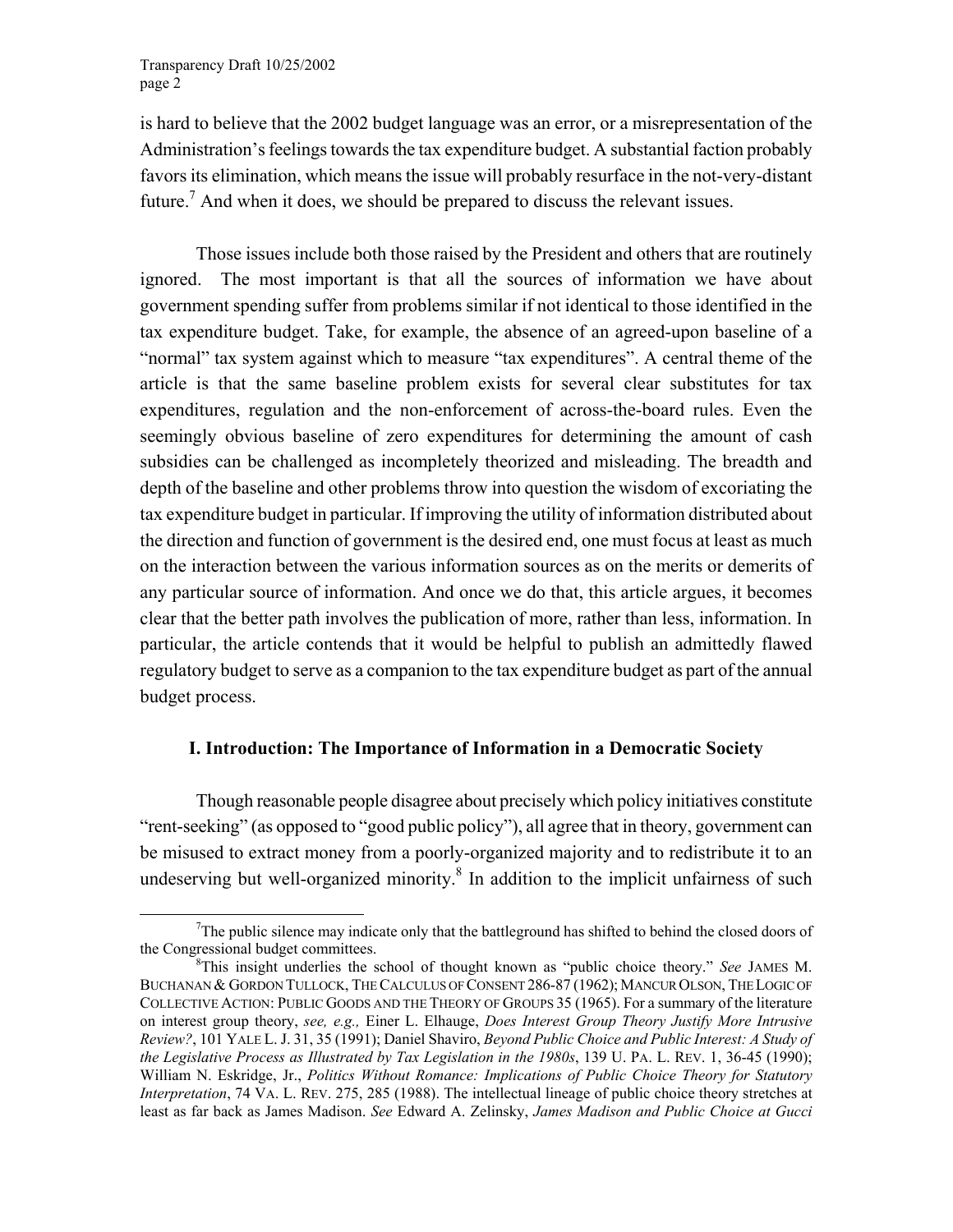$\overline{\phantom{a}}$ 

activity, this raises serious efficiency concerns. Not only do groups waste their time and energy seeking (or opposing) such redistribution,<sup>[9](#page-4-0)</sup> but the method of redistribution may induce additional undesirable behavior.<sup>10</sup> Price-support programs may lead farmers to plant covered crops rather than others that can be sold at a profit on the open market; "favorable" regulation may cause utility companies to continue to utilize out-dated, pollution-spewing equipment rather than invest in newer and cleaner technology. Some amount of rentseeking<sup>11</sup> is endemic to all societies and all political systems,<sup>12</sup> and perhaps to all human relationships.<sup>13</sup> However, most people also believe that steps can be taken to minimize its amount. Political systems and institutions can be designed to reduce the rewards from rentseeking behavior, thereby reducing the resources invested in this unproductive endeavor and correspondingly increasing the resources devoted to productive enterprises.<sup>14</sup> [A](#page-4-5) legal system sensitive to public choice concerns must identify these arrangements and institutions.

*Gulch: A Procedural Defense of Tax Expenditures and Tax Institutions*, 102 YALE L. J. 1165, 1171 (1993). 9

<span id="page-4-1"></span>AND RENT SEEKING 19 (1989).<br><sup>11</sup>As the previous paragraph illustrates, the term "rent-seeking" is used to describe two quite different

<span id="page-4-2"></span>types of socially destructive behavior. One use of the term refers to attempts to extract personal gain at the expense of the larger society. *See* Gordon Tullock, *Rent Seeking and Tax Reform*, 6 CONTEMP. POL. ISSUES 37, 37 (1988) ("My personal definition of rent seeking essentially is using resources to obtain rents for people where the rents themselves come from something with negative social value."). This use of the term is associated with concepts such as "negative log-rolling", where each interest group constituency receives a share of governmental largesse, but each ends up worse off than if there had been no largesse at all, *see* Daniel Shaviro, *supra* note 8, at 37, and "collective action problems," where a combination of free-riding and organizational disparities allow small, concentrated groups to take advantage of more diffuse majorities. *See* Einer Elhauge, *supra* note 8, at 37-38. "Rent-seeking" can also refer to attempts to appropriate (through the political system or otherwise) gains generated by beneficial transactions. The resources expended in such efforts to achieve such transfers of wealth are "wasted", thus offsetting the gains (or consumer surplus) generated by the underlying transaction. *See* Daniel Shaviro, *supra* note 8, at 38. This Article considers both forms of misbehavior to be "rent-seeking."<br><sup>12</sup>Although the public choice literature focuses on rent-seeking in representative democracies, this is a

<span id="page-4-3"></span>function of the context within which such scholars are working. Similar analytic methods could no doubt be employed to explain the rise and fall of court "favorites" and other phenomenon in autocratic regimes.<br><sup>13</sup>A number of academics analyze employment relationships and labor laws in terms of "rent-seeking"

<span id="page-4-4"></span>opportunities. *See, e.g.,* Kenneth G. Dau-Schmidt, *A Bargaining Analysis of American Labor Law and the Search for Bargaining Equity and Industrial Peace*, 91 MICH. L. REV. 419, 491 (1992); Paul H. Rubin and Peter Shedd, *Human Capital and Covenants Not To Compete*, 10 J. LEGAL STUD. 93, 97 (1981). Others have looked at marriage and divorce through the same lens. *See* Jana B. Singer, *Alimony and Efficiency: The Gendered Costs and Benefits of the Economic Justification for Alimony*, 82 GEO. L. J. 2423, 2440 (1994). <sup>14</sup>*See, e.g., JAMES M. BUCHANAN & GORDON TULLOCK, <i>supra* note 8, at 289-94; Edward A. Zelinsky,

<span id="page-4-5"></span>*supra* note 8, at 1172 (outlining Madisonian solution); *id.* at 1173 (summarizing "contemporary agency scholarship"); Einer Elhauge, *supra* note 8, at 44-46 (summarizing proposals for using judicial review as counterbalance to interest group capture) .

<span id="page-4-0"></span>*See* DENNIS MUELLER, PUBLIC CHOICE II , at 229-35 (1989); James D. Gwartney & Richard E. Wagner, *Public Choice and the Conduct of Representative Government, in* PUBLIC CHOICE AND CONSTITUTIONAL ECONOMICS 3, 22-23 (1988); Einer Elhauge, *supra* note 8, at 43.; Daniel Shaviro, *supra* note 8, at 38. 10*See* Daniel Shaviro, *supra* note 8, at 341; GORDON TULLOCK, THE ECONOMICS OF SPECIAL PRIVILEGE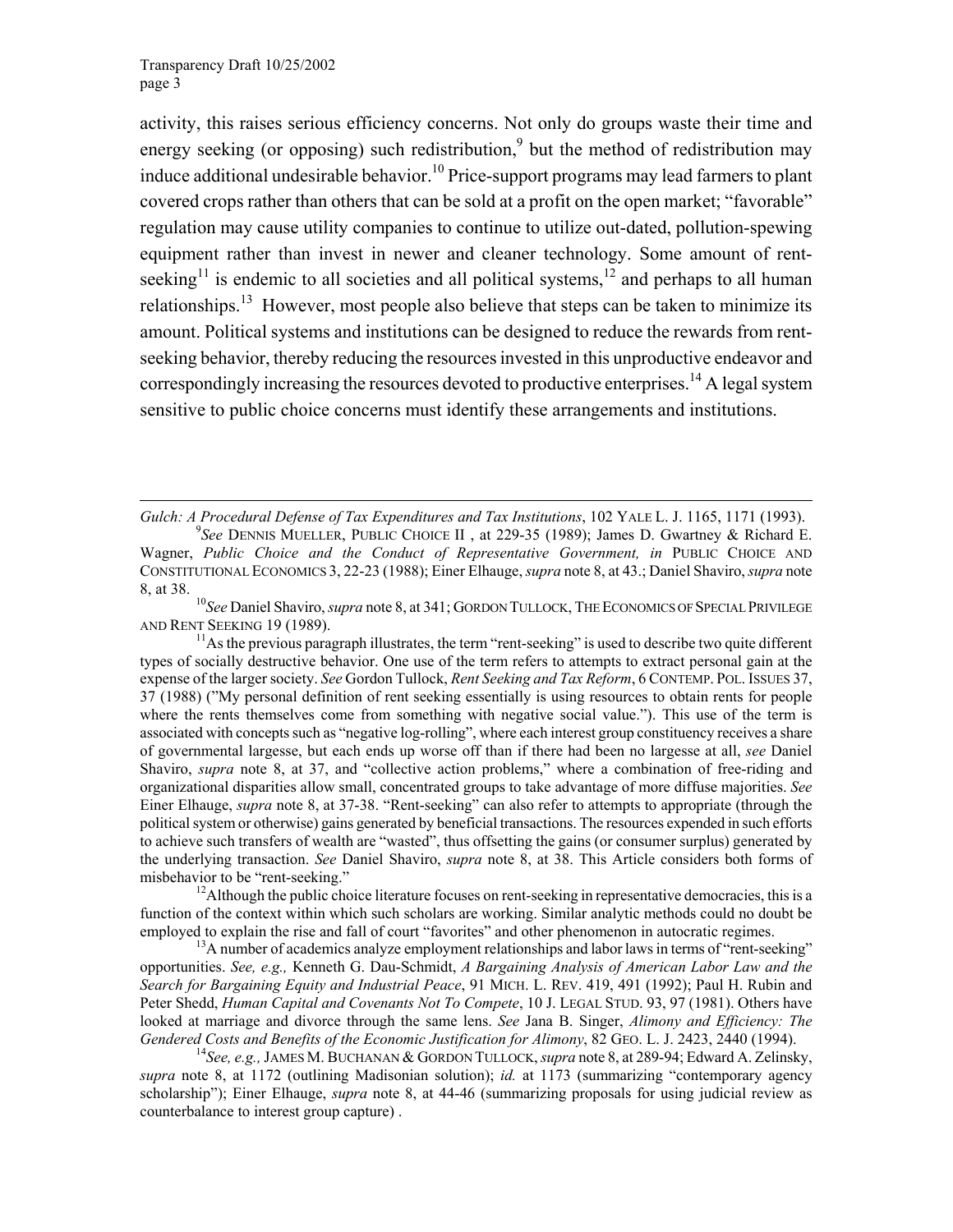In democratic systems, rent-seeking is partly a function of agency problems, arising from the public's lax monitoring of its agents.<sup>15</sup> These agents include both the politicians responsible for generating laws and the bureaucrats entrusted with administering and enforcing them. In less technical terms, this means that politicians and bureaucrats cater to special interests because the public fails to punish them for doing so—by throwing them out of office<sup>16</sup>—often enough. Many explanations exist for the public's failure to punish offending politicians. Some believe that the problem consists of a lack of easily accessible and comprehensible information.<sup>17</sup> The public would punish politicians more if they knew the extent of their transgressions, just as they take action against corporations once they have been revealed to be major polluters.<sup>18</sup> This belief has led to calls for the provision of better, more accessible information about the actions of government officials.

Of course, the public provision of information about governmental behavior serves a broader purpose in democratic societies than the control of rent-seeking behavior. Governance often requires establishing priorities, making hard decisions based on incomplete information, or choosing between competing values. Voters need to know whether the actions taken by their government accord with their personal beliefs and preferences<sup>19</sup> to intelligently choose between returning incumbents to political office and seeking new alternatives.

Finally, information about past and current government programs can help government officials make better decisions. It helps avoid the creation of duplicative

<span id="page-5-1"></span><span id="page-5-0"></span><sup>&</sup>lt;sup>15</sup>*See* Daniel Shaviro, *supra* note 8, at 39-40 (describing "efficient shirking" by voters). <sup>16</sup>Politicians can be directly voted out of office. Punishing bureaucrats is more difficult, especially

when they are protected by civil service regulations. However, many of the top-level bureaucrats are political appointees. Those who serve under them can be fired (even under civil service regulations) for insubordination should they fail to abide by the policies set by their department heads; as a practical matter, though, it may be difficult to differentiate between active disobedience and less-than-stellar (but not discharge-worthy) performance.<br><sup>17</sup>One prominent public choice theorist explains that because interest groups realize that a direct

<span id="page-5-2"></span>transfer of public monies to their group would be too "raw," they try to conceal what is really going on from the public at large. *See* GORDON TULLOCK, THE ECONOMICS OF SPECIAL PRIVILEGE AND RENT-SEEKING 19 (1989). <sup>18</sup>The Toxic Release Inventory, section 313 of the Emergency Planning and Community Right-to-

<span id="page-5-3"></span>Know Act of 1986, 42 U.S.C. '' 11,001-11,050 (1994), has been acclaimed as one of the most successful antipollution laws in recent history. *See* Bradley C. Karkkainen, *Toward A Smarter NEPA: Monitoring and Managing Government's Environmental Performance*, 102 COLUM. L. REV. 903, 956 (2002) (TRI "a smashing policy success"). By requiring facilities in specified industrial sectors to file annual disclosures of their releases of some 650 listed toxic substances, "[i]t subjects the environmental performance of facilities and firms to an unprecedented degree of scrutiny by their peers, competitors, investors, employees, consumers, community residents....and the public in general.... These external monitors often have powerful tools at their disposal...which they use to discipline poor performances." Bradley C. Karkkainen, *Information as Environmental Regulation: TRI and Performance Benchmarking, Precursor to a New Paradigm?*, 89 GEO. L. J.

<span id="page-5-4"></span><sup>&</sup>lt;sup>19</sup>Opponents often describe decisions that they disagree with as "rent-seeking" or interest group "grabs" whether or not they meet the technical definition of "rent-seeking" found in footnote 11, *supra.*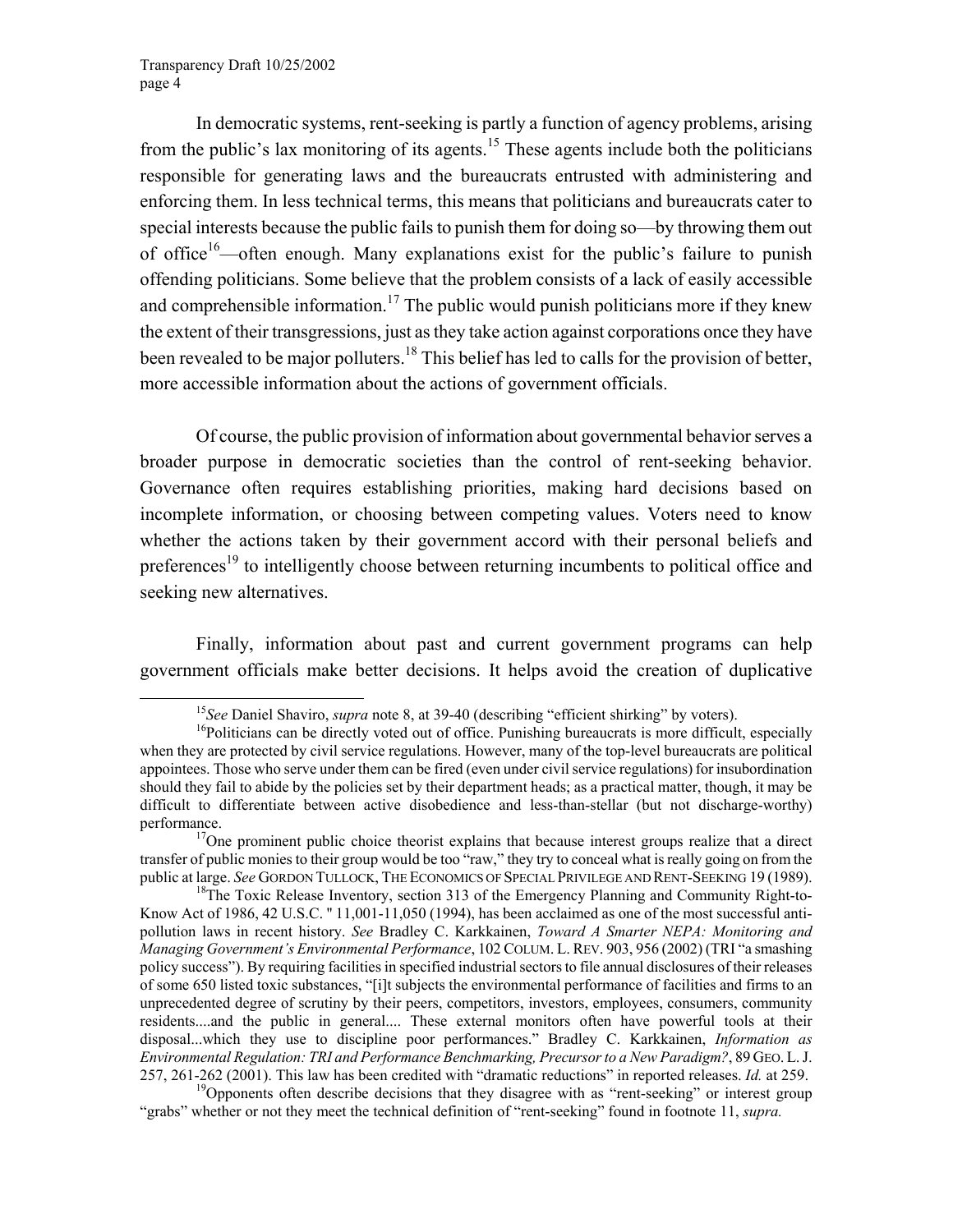<span id="page-6-3"></span>programs, and can provide general information regarding the financial or other consequences of particular government actions.

#### **II. The Tax Expenditure Budget as a Provider of Information**

#### **A. The History of the Tax Expenditure Budget**

The tax expenditure budget was developed as just such an informational aid. In the late 1960's, Stanley Surrey, developed a theory that "special" tax rules which reduced tax liability had the same economic and social effects as direct government expenditures, and should be analyzed accordingly for economic and political purposes.<sup>20</sup> He pioneered the concept of the "tax expenditure budget" to catalogue both such provisions and their cost in terms of foregone tax revenue.<sup>21</sup> The budget identifies "departures from the normal tax structure" and estimates the revenue the government would have collected in the absence of those provisions, and thus the implicit cost of these provisions. When he became the Assistant Secretary of the Treasury for Tax Policy during the Kennedy and Johnson administrations, Surrey worked tirelessly to convince Congress of the need to publish a tax expenditure budget as part of the President's annual budget.<sup>22</sup> These efforts did not come to fruition until 1974, long after Surrey returned to his Harvard professorship.<sup>23</sup> Only then did

<span id="page-6-0"></span> <sup>20</sup>*See* Stanley S. Surrey, *Tax Incentives as a Device for Implementing Government Policy: A Comparison with Direct Government Expenditures*, 83 HARV. L. REV. 705, 706 (1970); *see generally* Jonathan Barry Forman, *Origins of the Tax Expenditure Budget*, 30 Tax Notes 538 (1986) ("Surrey gave the phrase 'tax expenditure' its first public exposure on November 15, 1967 in a "[sic] speech to the Money Marketeers, a New York Financial group."); Edward A. Zelinsky, *supra* note 8, at 1165 n.1 (detailing Surrey's role). Living as he did in a less cynical era, Surrey worried less about self-interested government actors than about irrational or careless decisionmaking. Surrey believed that the use of tax expenditures interfered with "the ability of the Government to maintain control over the management of its priorities' by undercutting the budget process, *see* Stanley S. Surrey, *supra*, at 731, and avoided the oversight of the "appropriate congressional committee charged with the legislative area involved", *see id.* at 728. He hoped that publication of a tax expenditure budget would lead to the elimination of tax expenditures and their replacement (when appropriate) with direct expenditure programs. *See* STANLEY SURREY, PATHWAYS TO TAX REFORM 38–39 (1973); Victor Thuronyi, *supra* note 4, at 1155. The continued survival of tax expenditures shows them to be more deeply-rooted—and more attributable

<span id="page-6-2"></span><span id="page-6-1"></span>

to deliberate political decisions than ignorant or careless governance—than Surrey initially contended.<br><sup>21</sup>See Jonathan Barry Forman, *supra*, at 538-539.<br><sup>22</sup>See Jonathan Barry Forman, *supra* note 20, at 540 ("Surrey d

 $t^{23}$ Surrey earlier convinced the Secretary of the Treasury to include a tax expenditure budget in his Annual Report. *Id.* at 540. The first tax expenditure budget appeared as an appendix to the Annual Report of the Secretary of the Treasury for the Fiscal Year 1968. *See* U.S. Department of the Treasury, Annual Report of the Secretary of the Treasury on the State of Finances for the Fiscal Year Ended June 30, 1968, at 322-40 (1969) (Exhibit 29). This practice, in modified form, survived the change of administrations in 1970. *See* U.S. Department of the Treasury, Annual Report of the Secretary of the Treasury on the State of Finances for the Fiscal Year Ended June 30, 1970, at 306-08, (1971) (list of "tax aidsh"). The Ways and Means Committee began printing Treasury/Joint Committee on Internal Revenue Taxation estimates of federal tax expenditures on an annual basis in 1972. Jonathan Barry Forman, *supra*, at 542 (detailing legislative background). The Joint Committee continues to publish a list of tax expenditures on an annual basis. The Joint Committee analysis of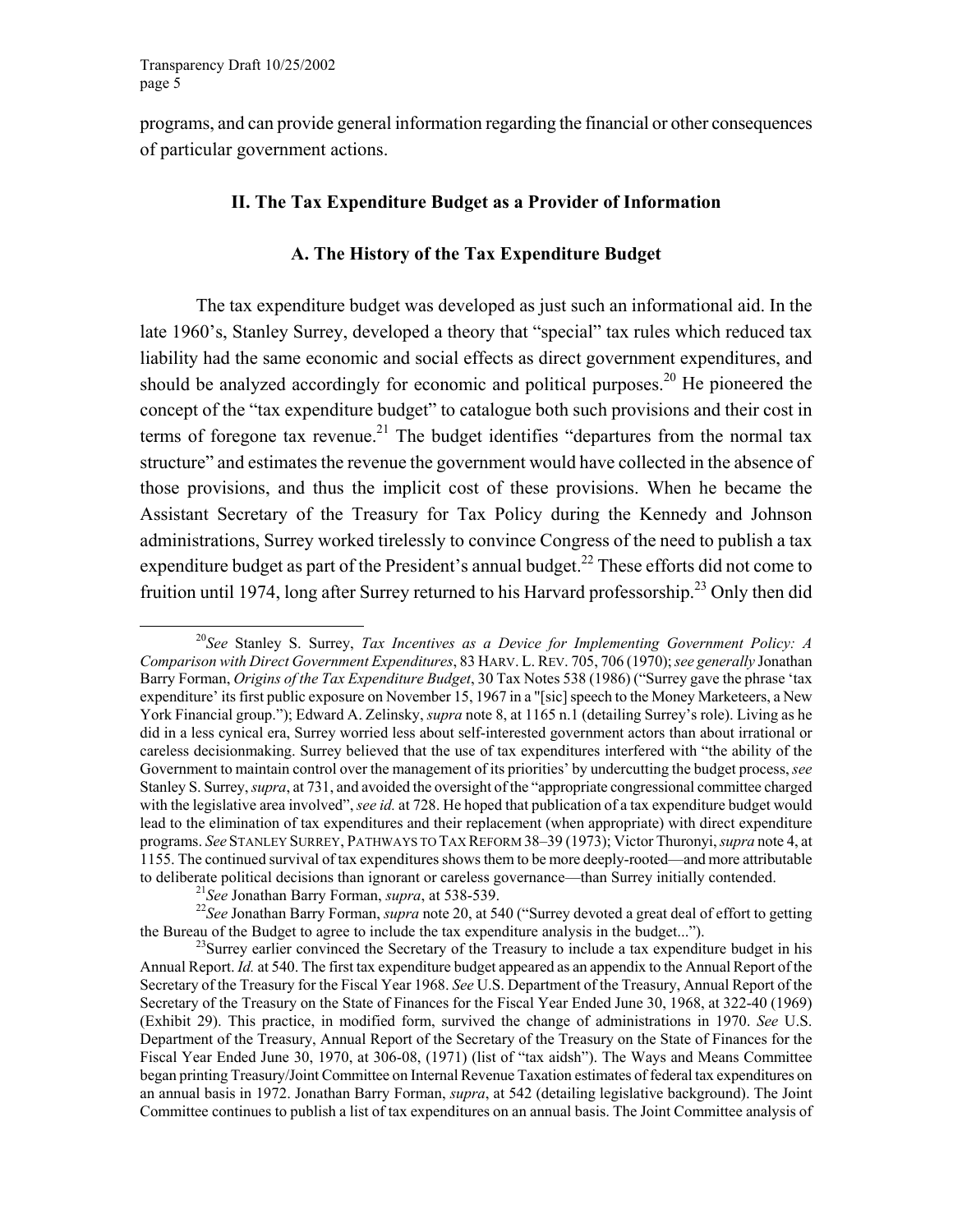$\overline{\phantom{a}}$ 

Congress pass legislation mandating the inclusion of a tax expenditure budget in the annual federal budget report.<sup>24</sup>

Although this act requires a listing of "tax expenditures" in the budget, it provides little in the way of guidance about either the form or content of such a listing. As a result, the presentation of the tax expenditure budget has varied over time. Initially, the budget was compiled using "a practical variant of a comprehensive income tax" as the baseline or "normal tax" against which deviations were measured.<sup>25</sup> Beginning in 1983, however, the budget displayed tax expenditures measured against a revised baseline, entitled the "reference tax" in addition to the normal baseline. The normal and reference tax baselines differ in their treatment of the rate structure,<sup>26</sup> government transfer payments,<sup>27</sup> accelerated depreciation, $28$  and some foreign income. $29$  The 1982 budget was the first to add a table displaying the various tax expenditures in terms of their "outlay equivalents"—or how much money the government would have to transfer to get the same economic effect as the tax expenditure.<sup>30</sup> Beginning in 1995, the budget included a table estimating the cost in present value terms of provisions leading to tax deferrals (as opposed to total forgiveness).<sup>31</sup>

tax expenditures varies in some respects from that produced by Treasury for use in the Presidential budget document *See* Joint Committee on Taxation, Estimates of Federal Tax Expenditures for Fiscal Years 2000–4, December 22, 1999, *reprinted in* 86 TAX NOTES 103, 107–9 (2000) (outlining differences between the tax expenditure budgets).<br><sup>24</sup>The Congressional Budget Act of 1974 mandated the preparation of an annual tax expenditure

<span id="page-7-0"></span>budget. Congressional Budget and Impoundment Control Act of 1974, Pub. Law No. 93-3444, ' 308, 88 Stat. 297, 313 (1974) (current version at 2 U.S.C. ' 640(c)(3) (200– )). *See generally* Bruce Bartlett, *supra* note 4, at 414 (detailing legislative history of tax expenditure budget); Jonathan Barry Forman, *supra* note 20, at 542–44

<span id="page-7-1"></span><sup>&</sup>lt;sup>25</sup>ORGANIZATION FOR ECONOMIC COOPERATION AND DEVELOPMENT, TAX EXPENDITURES: RECENT EXPERIENCES 108 (1996). Both the executive branch and congressional staffs agreed on a common concept of a "normal tax" during this period. *See* BUDGET OF THE UNITED STATES, FISCAL 1985, SPECIAL ANALYSES G-1 (1985)[hereinafter 1985 BUDGET].<br><sup>26</sup>The normal tax baseline uses the maximum rate of corporate tax as its baseline, treating the lower tax

<span id="page-7-2"></span>rate applied to the first \$10 million of corporate income as a tax expenditure, while the reference tax takes the entire tax schedule as a baseline. Similarly, the reference tax does not treat the preferential tax rate for capital gains as a tax expenditure. *See* 2003 BUDGET, *supra* note 6, at 112.<br><sup>27</sup>The normal tax baseline treats all cash transfers from the Government to individuals as gross income,

and exemptions of such transfers from the tax base as tax expenditures. The reference baseline ignores these transfers. *Id.* at 113.<br><sup>28</sup>The reference tax baseline, unlike the normal tax baseline, ignores accelerated depreciation. *Id.*<br><sup>29</sup>The normal tax baseline treats the deferral of tax on income of controlled foreign corpo

<span id="page-7-6"></span><span id="page-7-5"></span><span id="page-7-4"></span><span id="page-7-3"></span>

tax expenditure while the reference tax baseline does not. *Id.* <sup>30</sup>*See* ORGANIZATION FOR ECONOMIC COOPERATION AND DEVELOPMENT, *supra* note 25, at 108; 1985

BUDGET, *supra* note 25, at G-12. The amount differs from the tax expenditure amount primarily because the government transfers would be subject to tax upon receipt. *Id.* at G-12.<br><sup>31</sup>ORGANIZATION FOR ECONOMIC COOPERATION AND DEVELOPMENT, *supra* note 25, at 110.

<span id="page-7-7"></span>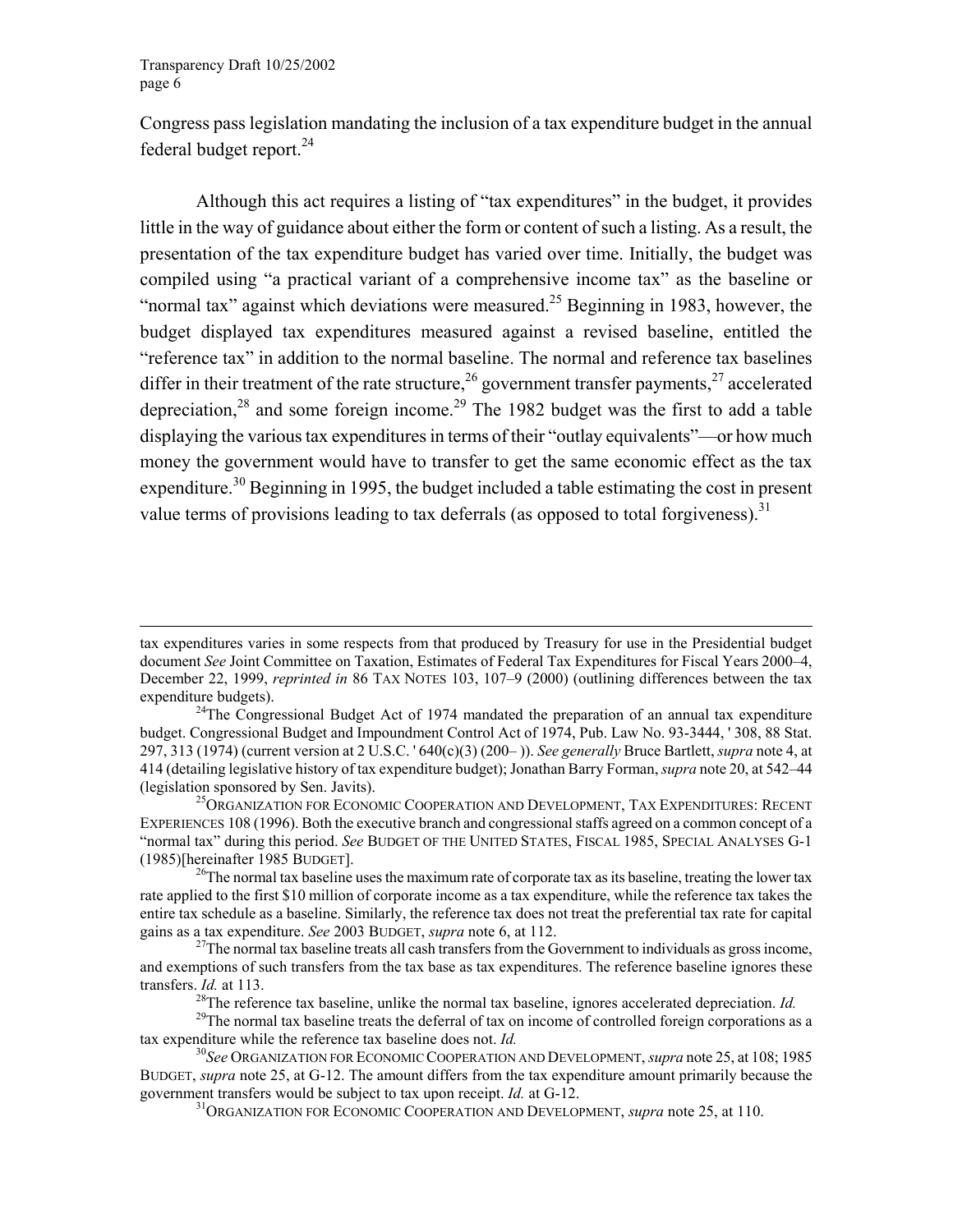All of these changes were attempts to improve the quality of the information provided by the tax expenditure budget. As detailed below, however, many continue to attack imperfections in the tax expenditure budget.

#### **B. Continuing Questions About Quality**

The quality of the information conveyed by the tax expenditure budget has been subject to question from its inception. These criticisms focused, and continue to focus, on two issues. One is the baseline issue, the question of what to consider as "normal" for purposes of identifying and measuring deviations or "tax preferences". The other is simply the reliability of the numbers associated with the identified preferences. These are not minor quibbles whether one's aim is to identify legislative misbehavior in catering to "special interests" or merely to learn how the government has directed its limited resources. For both, one needs to know to whom such largesse has been directed and in what amounts. Unfortunately, the tax expenditure budget continues to fall short of perfection on these measurement issues.

#### **1. The Baseline Issue**

One of the earliest critics of the tax expenditure budget, Boris Bittker, noted that, [t]o effect a 'full accounting,' then, we must first construct an ideal or correct income tax structure, departures from which will be reflected as 'tax expenditures' in the National budget..... If the lack of an agreed conceptual model makes it impossible to say whether a large number of structural features of the existing federal income tax laws are, or are not, 'tax expenditures,' the proposed 'full accounting' may turn out, in the end, to be only a partial accounting. In this event, it will succeed in bringing some issues to the fore only to conceal others;....<sup>[32](#page-8-0)</sup>

Bittker went on to detail a number of areas in which no "agreed conceptual model" existed.<sup>[3](#page-8-1)3</sup> Later critics have reiterated these concerns,  $34$  sometimes adding a political twist. Several have alleged that Surrey's "subjective vision" implemented in the "normal tax" baseline (and, to a lesser extent, the "reference tax" baseline) targets those provisions aiding

<span id="page-8-0"></span> <sup>32</sup>Boris I. Bittker, *supra* note 4, at 248, 258-59. *See generally* Jonathan Barry Forman, *supra* note 20, at 539 n.15 ("This issue is central in the early debate over the validity of the tax expenditure concept."). Even those relatively comfortable with Surrey's choice of a Haig-Simons income baseline quarreled with his resolution of the ambiguities inherent in that concept as well as his incorporation of generally accepted tax and accounting structures. *See, e.g.,* Victor Thuronyi, *supra* note 4, at 1155 ("[T]hese compromises have made the idea of a normative income tax so inherently subjective that it deprives the tax expenditure concept of its persuasive force."); *id*. at 1167-70 (summarizing positions of critics); Douglas A. Kahn and Jeffrey S. Lehman, *supra* note 4, at 1663. 33Boris I. Bittker, *supra* note 4, at 250-58. 34*See* Victor Thuronyi, *supra* note 4, at 1170; Douglas A. Kahn & Jeffrey S. Lehman, *supra* note 4, at

<span id="page-8-2"></span><span id="page-8-1"></span>

<sup>1663.</sup>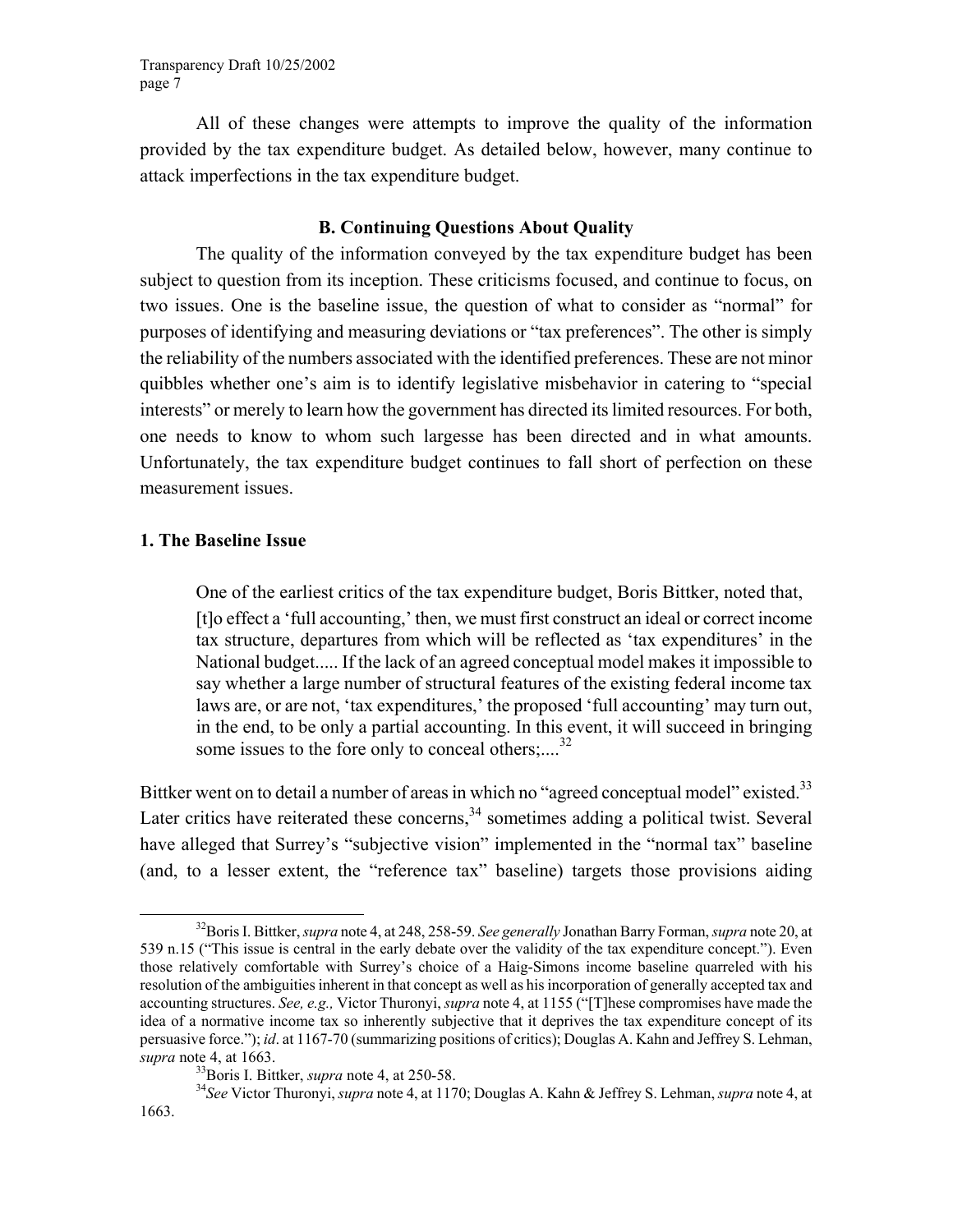businesses and wealthier taxpayers while overlooking those aspects of the tax system (such as the progressive rate structure) that benefit lower-income individuals and others (such as the corporate income tax) that target higher income taxpayers.<sup>35</sup> As implemented, the argument goes, the tax expenditure budget (even as modified by the addition of the reference tax baseline) incorporates a liberal agenda. $36$ 

There is little doubt about the validity of these criticisms. The tax expenditure budget, as currently constructed (and probably however constructed<sup>37</sup>) imperfectly reflects the political considerations underlying the construction of the tax code. As such, it provides an incomplete and inaccurate measure of special interest influence. It is full of oddities. For example, while the deduction for charitable contributions is treated as a tax expenditure, the treatment of some entities as tax-exempt is not.<sup>38</sup> The implicit assumption that all tax expenditures are bad<sup>39</sup> can also be distracting. There is no particular reason to believe that tax expenditures are any more likely than direct expenditures to be the result of special interest pandering rather than a legitimate mechanism for overcoming a collective action problem.<sup>40</sup> Nor is it clear, as some have suggested,<sup>41</sup> that Congressional decision making would be improved by remitting control over various tax expenditures to the Congressional subcommittee with jurisdiction over the substantive area affected.<sup>42</sup> And at this point, it is hard to argue, at Surrey did, that many of the provisions result from Congressional failures to "know what was being spent through the tax system or for what purposes...[because] there was no accounting" for them.<sup>43</sup> It may well be time to rethink the way some of the

<span id="page-9-0"></span> <sup>35</sup>*See, e.g.*, Bruce Bartlett, *supra* note 4, at 419. Of course, if the corporate income tax is considered a tax expenditure, one would have to reconsider treating the realization requirement as one as well, since it allows shareholders to exclude (sometimes permanently) the income generated from corporate investments from the shareholders' income tax base. The two adjustments may come close to canceling each other out.<br><sup>36</sup>*Id.* at 421 (revision of tax expenditure budget would be a "threat to liberal dominance of the tax

<span id="page-9-1"></span>reform debate"); see also Gene Steuerle, The New Old Tax Expenditure Debate, 95 TAX NOTES 1671 (2002).<br><sup>37</sup>See Boris Bittker, *supra* note 4, at 251 (a "full accounting" of departures from the Haig-Simons

<span id="page-9-2"></span>model would be "a formidable undertaking"); Boris Bittker, *" 'Comprehensive Income Base' as a Goal of Income Tax Reform*, 80 HARV. L. REV.925, 929 (1967) (citing Pechman, *What Would a Comprehensive Individual Income Tax Yield?,* I 1959 COMPENDIUM 251, 259) ("'To determine the extent of erosion, we must first have some notion as to what the tax system ought to be. Since this is to a large extent a matter of equity, and since equity judgments are highly personal, no single standard will meet everybody's approval."<sup>(2)</sup>.<br><sup>38</sup>This cannot be justified as a method of avoiding double-counting since many tax-exempt

<span id="page-9-3"></span>organizations earn income as well as raise money through tax-exempt donations. 39*See* Boris Bittker, *supra* note 4, at 248 ("not insignificant" that initial "minimum list" of tax

<span id="page-9-4"></span>expenditures seemed to be "limited to those provisions that the incumbent Secretary of the Treasury wants Congress to repeal").<br><sup>40</sup>Although critics of tax expenditures have long alleged that the tax system is more susceptible to rent-

<span id="page-9-5"></span>seeking than direct expenditure programs, the one empirical study of this issue suggests that little or no difference in results flow from admitted differences in procedure. *See* Edward A. Zelinsky, *supra* note 8, at

<span id="page-9-8"></span><span id="page-9-7"></span><span id="page-9-6"></span>

<sup>&</sup>lt;sup>41</sup>See Stanley S. Surrey, *supra* note 20, at 728-29; Victor Thuronyi, *supra* note 4, at 1161.<br><sup>42</sup>See Elizabeth Garrett, *Rethinking the Structures of Decisionmaking in the Federal Budget Process*,

<sup>35</sup> HARV. J. ON LEGIS. 387, 402-04 (1998) (unifying budget by function would generate timing mismatches). 43*See* Stanley S. Surrey, *supra* note 20, at 730.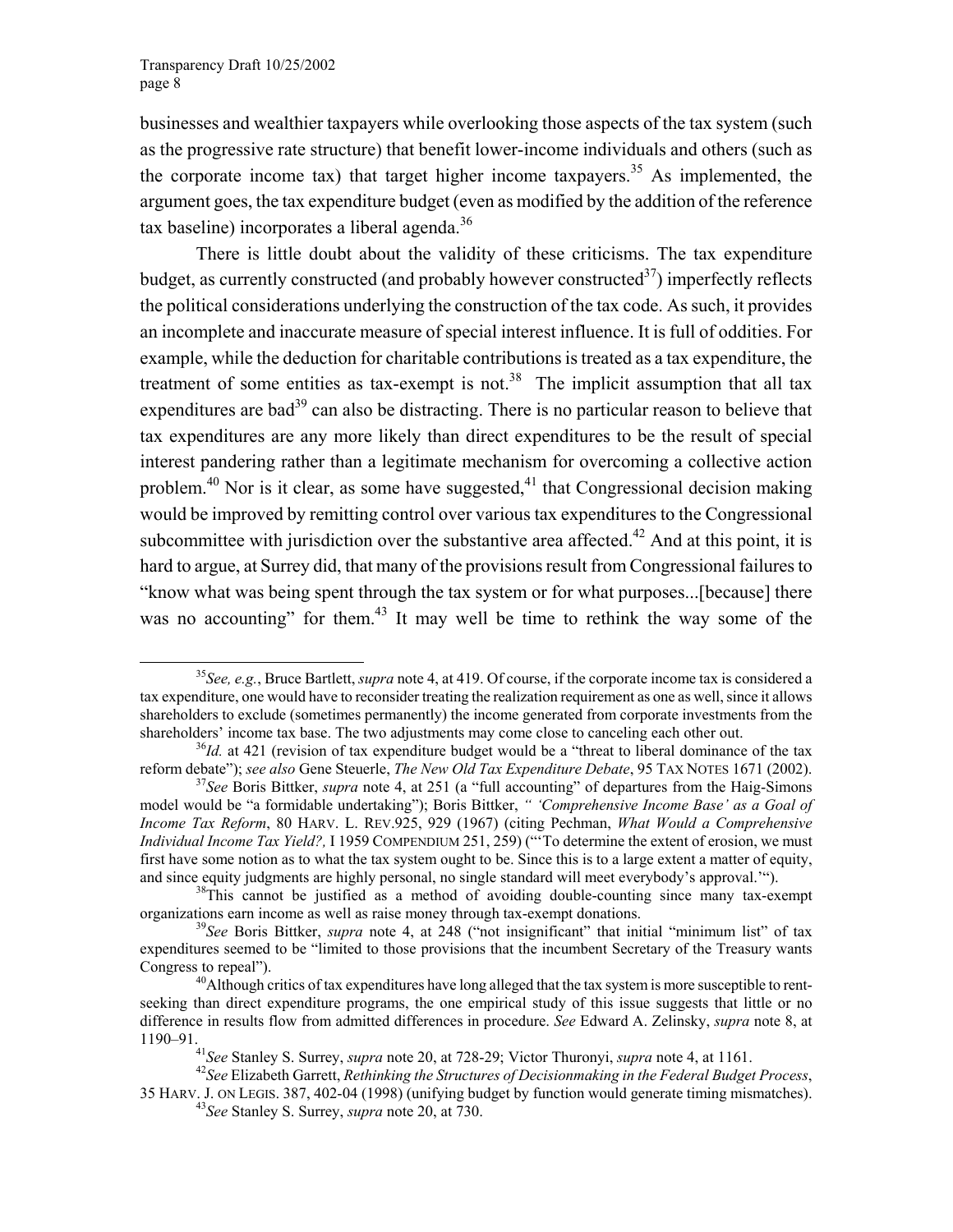ambiguities in the Haig-Simons income concept are being resolved and broaden (or shorten) the list of tax expenditures to cover more (or less) than those Surrey would have preferred to "move...—to the extent that government assistance is still considered desirable—from the tax expenditure budget to the regular budget" in the form of direct expenditure programs. <sup>44</sup>

But the proper response to this criticism lies in a reexamination of the list of tax expenditures, broadening and deepening the level of public exposure, not scrapping the whole instrument. The criticism in no way refutes the underlying insight that specially favorable tax rules constitute a form of government subsidy or expenditure, nor suggests that the information we have should be suppressed.

#### **2. The Numbers**

The choice of the baseline affects the identification of tax expenditures. Some tax provisions that are treated as tax expenditures under one baseline do not appear as tax expenditures under another. Picking the "wrong" baseline can generate misleading information. But voters and politicians also can be misled if they believe that a particular tax expenditure is much more (or less) costly than it actually is. And many suspect that the tax expenditure budget, as currently formulated, makes many such errors, perhaps enough to make the schedule worse than useless.

One problem flows from the lack of good information about those utilizing various tax expenditures. Tax returns contain enough information to detail who claims how much in mortgage interest deductions and, more recently, the government has begun collecting information regarding receipts of tax exempt interest. But tax returns do not provide the government with the identity of the taxpayers affected by, and thus the amount of tax lost due to, the exclusion of interest on life insurance savings, exceptions from imputed interest rules, or most of the employee fringe benefit exclusions.<sup>45</sup> Even the number assigned to the amount of tax lost to the step-up in the basis of capital gains at death is questionable, since an accurate computation requires knowledge of decedents' asset bases—and it is precisely the government's (or anyone else's) lack of such knowledge that justified the repeal of section 1023 in 1978.<sup>46</sup> Similar information deficits exist with respect to other tax expenditures.

<span id="page-10-2"></span><span id="page-10-1"></span>

<span id="page-10-0"></span><sup>&</sup>lt;sup>44</sup>See Stanley S. Surrey, *supra* note 20, at 737-38.<br><sup>45</sup>None of this information is required to be reported on individual tax schedules. *See* Form 1040.<br><sup>46</sup>See Howard J. Hoffman, *The Role of the Bar in the Tax Legis* 

<sup>487-488 (1982) (</sup>discussing role of perceived "unreasonable recordkeeping burdens" on repeal of section 1023).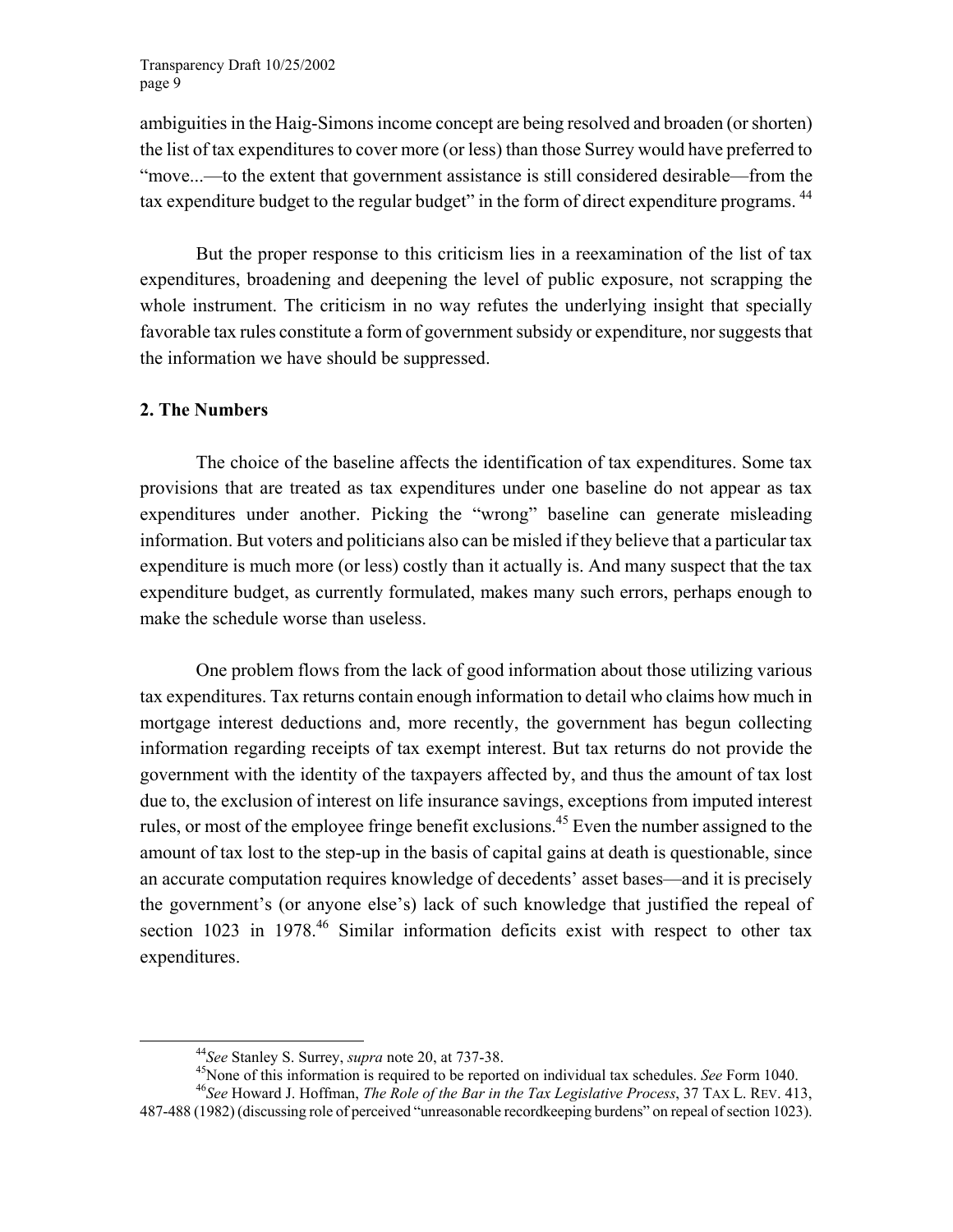Of course, other sources of information exist which, like tax returns, can provide a starting point for determining the cost of various tax expenditures. Estimators use a variety of governmental databases, ranging from census results to national income and product accounts, as well as numerous private industry sources. But extracting the necessary information takes both time and money; and periodically one hears unsettling rumors regarding the priority (or lack thereof) accorded preparation of this document by the chronically overworked Treasury staff. Although the consensus seems to be that this estimating process has improved over time, $47$  it surely remains far from perfect.

Nor do the problems with the figures end there. Because of interactions between various rules, the amount of tax revenue lost under the existing tax rules is of only limited value in determining the effects of modifying or eliminating such rules, the real "cost" of such provisions.<sup>48</sup> The various tax expenditures often serve as substitutes for one another; eliminate one and another grows in significance.<sup>49</sup> For example, eliminating the tax preference for state and local bonds may cause investment to shift from such bonds into housing, another non-taxable asset. Revenue gains associated with such a rule change thus may be minimal even if though the rule exempting state and local bond interest from income appears to generate a large revenue loss on the tax expenditure budget.

In sum, substantial, valid concerns have been raised about the construction and interpretation of the tax expenditure budget. Moreover, there is no easy (or even difficult) way to completely remedy these problems. It would be easy to conclude that the tax expenditure budget fails at its intended purpose, of providing both government officials and the voting public with information regarding the government's true priorities, including opportunistic behaviors, and thus should be abolished. But that conclusion is too simplistic, if for no other reason than that similar problems afflict other sources of information on governmental priorities. As the next section points out, the rest of the federal budget document suffers from equally serious—and indeed almost identical—problems. If the objections to the tax expenditure budget warrant its elimination, they would also warrant ceasing publication of the remainder of the budget.

#### **III. Matching Defects in the Regular Federal Budget**

<span id="page-11-2"></span><span id="page-11-1"></span><span id="page-11-0"></span>

<sup>47</sup>*See* ORGANIZATION FOR ECONOMIC COOPERATION AND DEVELOPMENT, *supra* note 25, at 110. 48This problem is acknowledged in the explanation accompanying the tax expenditure budget. *See* 2003 BUDGET, *supra* note 6, at . 49Again, this was a problem noted by Professor Bittker in 1969. *See* Boris L. Bittker, *supra* note 4, at

<sup>247.</sup>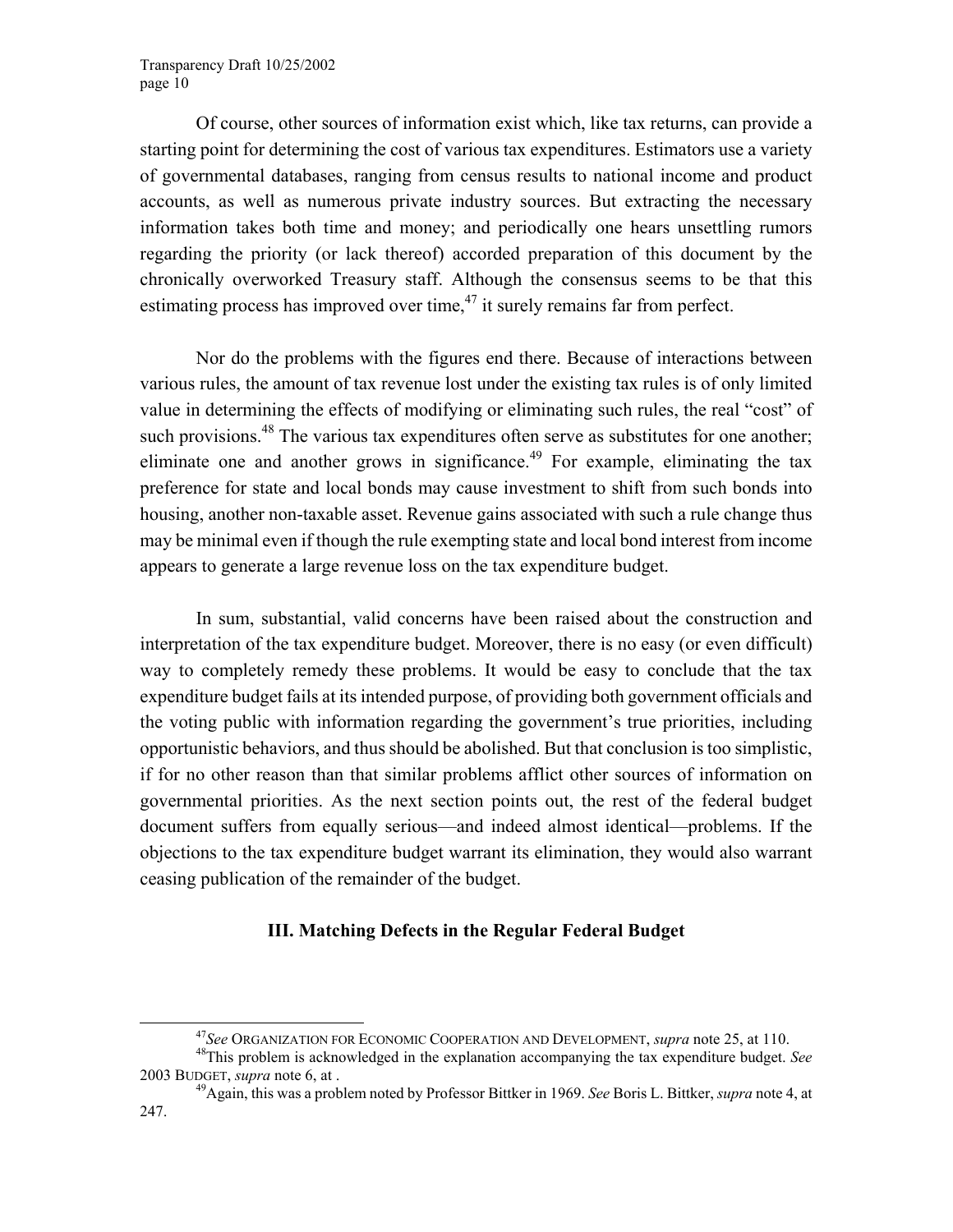At first glance, the "regular" federal budget, estimating the amounts to be expended by the government over the next fiscal year, appears unproblematic. After all, in the absence of government, there would be no governmental expenditures. Thus, the use of a zero expenditure baseline as the measure of governmental financial largesse—and power—makes intuitive sense. Further reflection, though, reveals that this zero expenditure baseline is as problematic as the "normal" (or "reference tax") baselines. Nor are the numbers generated under that baseline particularly trustworthy; large discrepancies often arise between planned and actual expenditure levels. The closer one looks, the more similar the two types of budgets—the tax expenditure budget and the regular budget—appear, warts and all.

#### **A. The Baseline Problem in the Regular Budget**

Political analysts and ordinary citizens routinely look at the amounts projected in the budget to be spent on various groups as evidence of the direction and extent of governmental (warranted and unwarranted) favoritism. The more money directed at any particular group, the greater its presumed political influence—a term not to be confused with social merit.<sup>5[0](#page-12-0)</sup> For example, the members of the (non-farming) public generally regards a \$100 million increase in payments to farmers as an indicia of successful "rent-seeking" behavior by that political group.<sup>51</sup> That is, they view the additional expenditure as a diversion of \$100 million that properly belongs to them (or to governmental programs that they favor) to the farm lobby. Further, many believe that the polity as a whole is worse off as a result of this transfer either because of the higher tax burden<sup>52</sup> or because their preferred programs would have generated higher social benefits than the farm programs actually being financed.53 [M](#page-12-3)oreover, they may see such successful transfers as encouraging the further development of the socially useless lobbying industry.<sup>54</sup> The federal budget, in short, provides a road-map of contemporary rent-seeking successes, as well as providing an illustration of the current government's relative priorities..

<span id="page-12-0"></span><sup>&</sup>lt;sup>50</sup>The difference between a "socially valuable expenditure" and "socially wasteful rent-seeking" lies in the eyes of the beholder. Reasonable people can, and frequently do, disagree over the proper characterization of particular government payments. To a large extent, such disagreements can be expressed as disagreements over "priorities" discussed *supra* TAN 19.<br><sup>51</sup>Farmers undoubtedly view such sums as proper recognition of their importance in society and to the

<span id="page-12-1"></span>economy. Once again, the distinction between "rent-seeking" and differing priorities or views of the world is blurry.<br><sup>52</sup>Higher by an amount in excess of \$100 million, since additional monies must be raised to finance the

collection and processing of that \$100 million. In addition to the higher extraction, many would contend that they would have been able to put the money to a better use than the government.<br><sup>53</sup>*See supra* note 11 (defining rent-seeking).<br><sup>54</sup>*See id.* 

<span id="page-12-3"></span><span id="page-12-2"></span>

<span id="page-12-4"></span>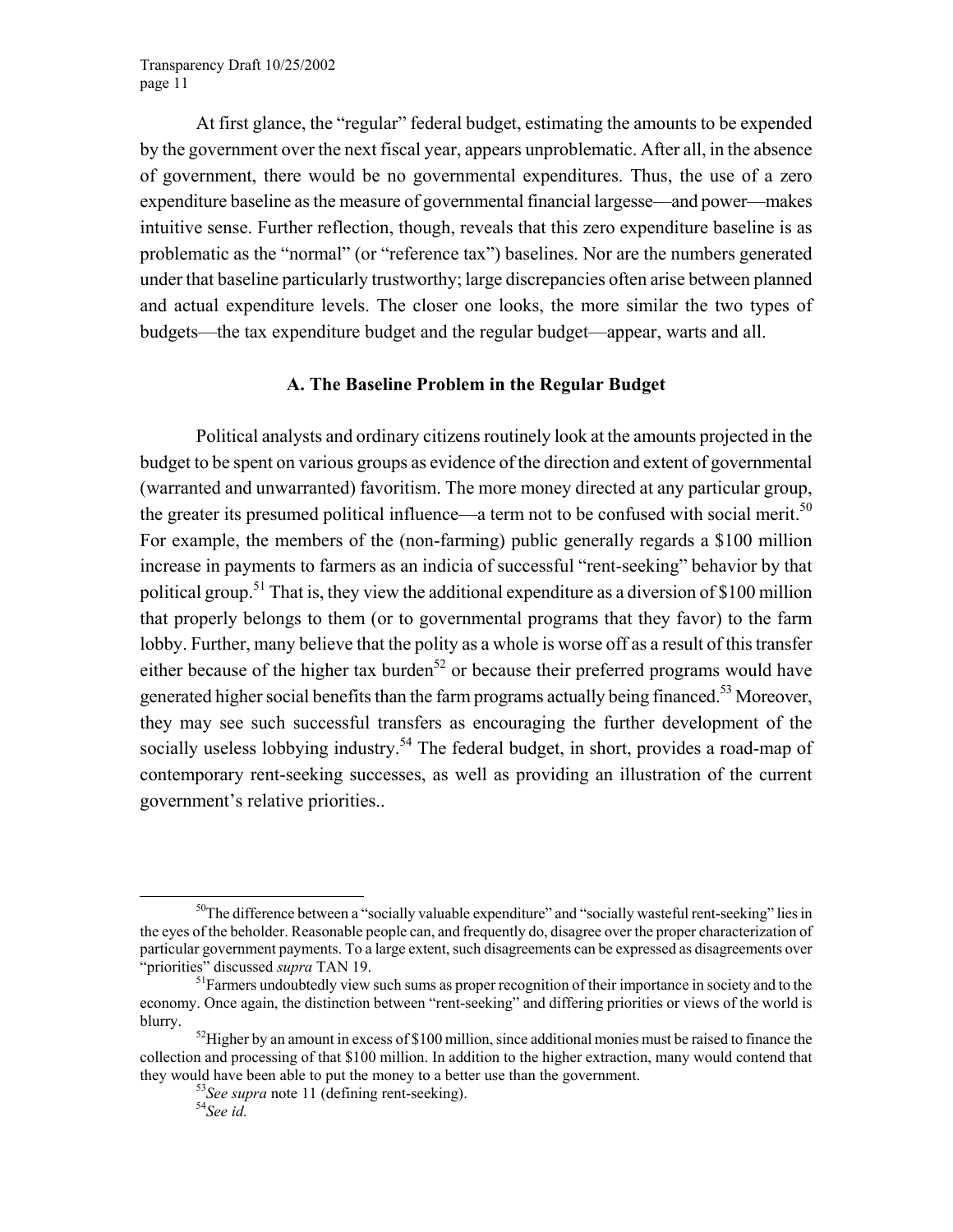But there is less information provided by using a zero-expenditure baseline than meets the eye. First, the treatment of all expenditures as evidence of rent-seeking (achieving) understates the use of the government's taxing power as a mechanism to overcome collective action and free rider problems. Further, the apparent beneficiaries of many programs may be quite different from the real, economic beneficiaries; looking only at who receives the funds may divert attention from the identity of the real recipients of government largesse. Each of these problems is discussed below.

Although there would be no government expenditures in the absence of government, there would be no taxes either. As a result, individuals and corporations would have more money.[55](#page-13-0) One suspects that much of this extra money would go towards the purchase of benefits normally provided at the governmental level. After all, most people would still want roads, schools, sewer systems and the like.<sup>56</sup> This is a long way of making the obvious point that to a large extent, tax monies are expended to benefit the very people who pay the tax. The zero expenditure baseline fails to differentiate redistributional (which may or may not represent rent-seeking, or socially inefficient pandering to special interests) expenditures from self-financed benefits, situations in which the government is best viewed as a neutral stakeholder, the device used to overcome free rider problems endemic to the provision of public goods. To make political sense of the information provided by the regular budget, one must differentiate between expenditures that consist of the return of particular taxpayers' tax monies in the form of services and those that result in a net gain to some subgroup of taxpayers, since only the latter could be characterized as the result of "rent-seeking."<sup>57</sup> The failure to do so is highly misleading, as to both the identity and amount of potential rentseeking and priority-setting.

In a sense, this baseline flaw is the converse of the baseline flaw in the tax expenditure budget. There, the argument goes, the baseline has been shaped by invisible, and politically contestable, judgments about a "normal" tax system. In the regular, zeroexpenditure baseline budget, the authors have made no such judgments about a nonredistributive baseline expenditure pattern, but instead have left the judgments to readers. Unfortunately, many of those readers, whether politicians or potential voters, will not realize

<span id="page-13-0"></span> $55$ That is, they would unless (as seems likely) that the economy would disintegrate due to the absence of effective governmental power; anarchy is not generally conducive to economic growth. The point of this hypothetical is not to praise or condemn the no-government world, but to stress an often overlooked aspect of

<span id="page-13-1"></span><sup>&</sup>lt;sup>56</sup>It may well be impossible to get the same level of benefits through market provision due to free-rider and other collective action problems endemic to the provision of public goods. Indeed, the need to overcome such problems constitutes a standard justification for the existence of government. *See* MANCUR OLSON, *supra*

<span id="page-13-2"></span>note 8, at 100.<br><sup>57</sup>*See supra* note 11 (defining "rent-seeking"). Alternatively, if not rent-seeking, such expenditures could be analyzed as the outcome of legitimately contested governmental decisions.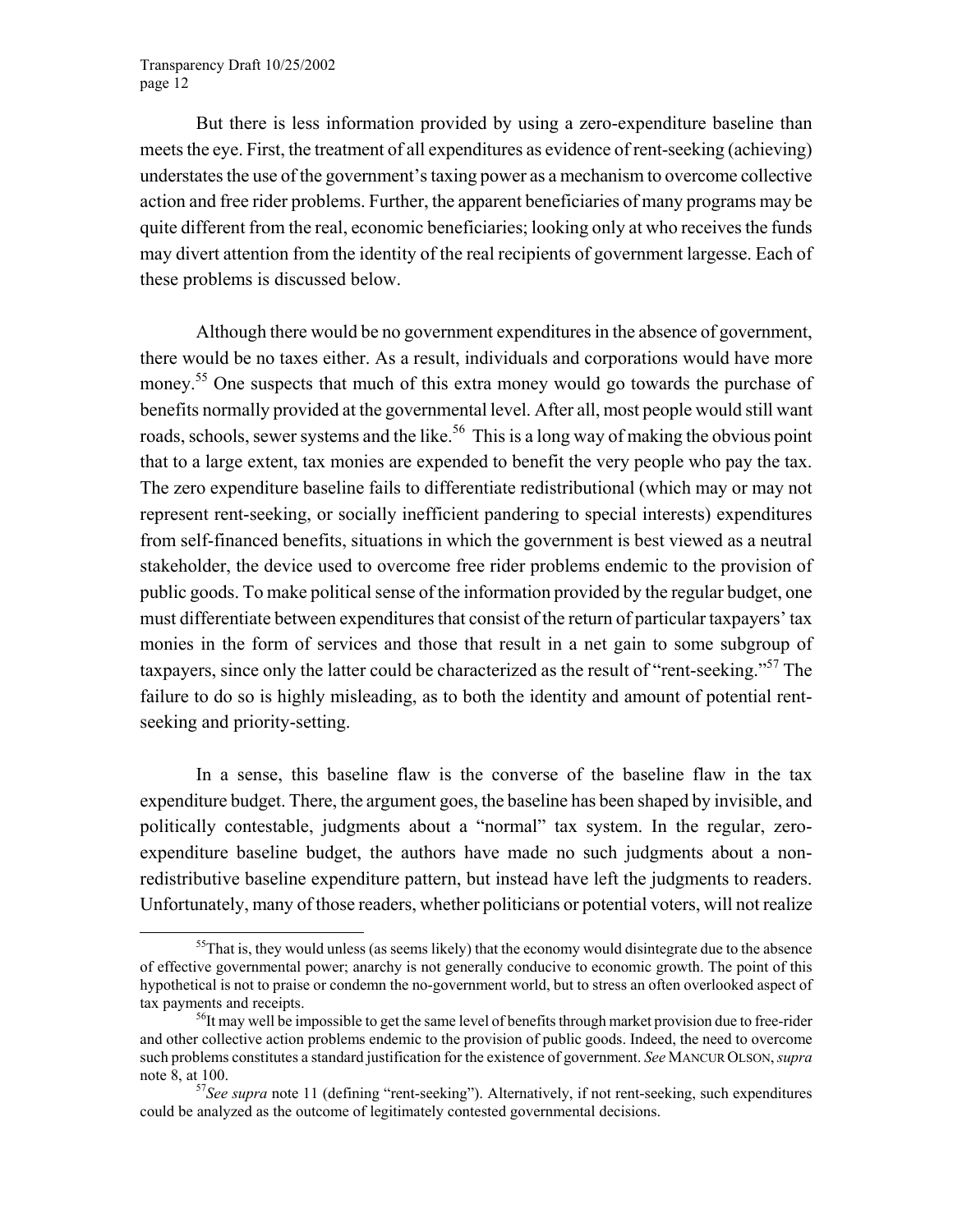that such judgments must be made (let alone how to make them) to intelligently analyze the information.

Relying on budget numbers can be misleading for another reason. The actual beneficiaries of federal expenditures may well be someone other than the apparent beneficiaries. To take an obvious (and well-known) example, the identity of the primary beneficiary of Medicare is unclear. Is it the seniors who receive medical care they might not have received otherwise—or doctors, who now have a much larger group of paying patients to support their practices? Who benefits who benefits from subsidized federal student loans to medical students—the students who take advantage of them, the universities (and their employees) which rely on the existence of such loan programs when determining their tuition schedules, or the future patients who gain from the presence of more doctors? Similar ambiguity exists in the tax expenditure context. It is, for example, unclear whether the deduction for home mortgage interest benefits home buyers (the apparent beneficiaries) or home sellers (who can thereby charge higher prices for their homes) more. A reasonable voter's classification of the expenditure as "rent-seeking", as merely violating their vision of the public good, or of being good public policy may differ depending on the "real" beneficiary of the government expenditure. In all of these cases (and many others), the simple numbers provided in the federal budget are deceptive, appearing to convey more information than they actually do.

As with tax expenditures, even if one felt reasonably comfortable with the operation of the baseline(s), the categorization of particular expenditures as self-financed benefits or general benefits or special benefits, a second, independent reason for suspicion of the document exists: questions about the accuracy of the numbers put in the various categories.

#### **B. The Numbers**

Since the federal budget covers actual expenditures, expenditures from accounts tracked by federal bureaucrats, one might think that (at least in relation to the zero baseline) there could be nothing uncertain, nothing controversial, about the numbers found in the budget. But one would be wrong, for two reasons. The first is the interrelationship between various programs, the same sort of interrelationship that undermines the usefulness of the tax expenditure budget. The other is the role of entitlement programs.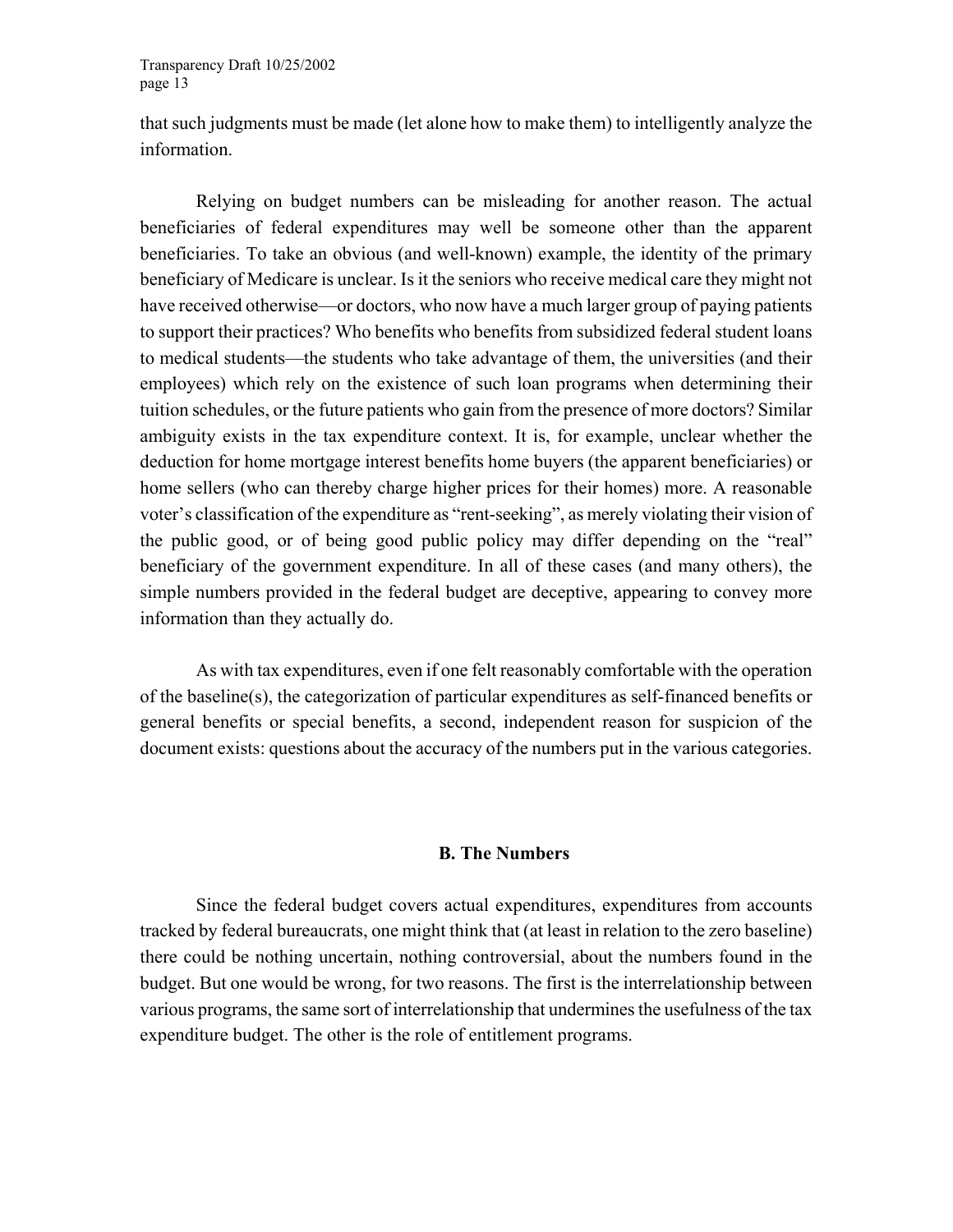Just as taxpayers who lose "their" tax expenditures may gravitate towards investment in other tax-favored activities, individuals profiting from one governmental program may migrate to another if their original program is shut down. As a result, the use of a zero expenditure baseline to score the costs of such programs is misleading. The real cost is the difference (if any) between the cost of the program and the cost of the replacement program.[58](#page-15-0) For example, eliminating the Section 8 housing program is unlikely to save the government the \$17.5 billion stated cost of the program<sup>59</sup> since the loss of section 8 benefits will cause some of the benefited families to qualify for other forms of government benefits. Likewise, farm subsidies—commonly lambasted as the result of pernicious rent-seeking, reflecting the excessive electoral power of the farm interests—are less costly than the zero baseline suggests. If such subsidies did not exist, at least some of those individuals currently engaged in farming would exit the profession, undoubtedly damaging the businesses formerly patronized by them. Perhaps they would abandon their communities altogether. Though this string of events may well be efficient (and desirable) in the long run, in the short-run, the dislocations would be significant—and the persons and businesses affected by it undoubtedly would be partially subsidized by government aid. Such aid may come in the form of food, housing and medical assistance and vocational training programs for displaced farmers and others in the transitional period; it may come from federal contributions to infrastructure projects (such as roads and sewer systems) necessitated by the consequent demographic shifts. Those costs could be substantial. One could find similar linkages among other programs. Were Medicaid expenditures reduced, leading some to forgo medical care, one suspects that social security disability payments would increase as the unmitigated consequences of health problems drove people from the work force. <sup>60</sup> Like the revenue losses associated with particular tax expenditure provisions on the tax expenditure budget, the expenditures figures attributed to with particular programs on the federal budget likely overestimate the amount to be saved through the program's elimination.

<span id="page-15-3"></span> Another source of inaccuracy in the federal budget (at least, viewed prospectively) comes from the fact that not all programs are funded by a flat dollar amount. Some very large federal programs are "entitlement" programs; the authorizing statutes guarantee benefits to all those meeting the programs' qualifications. Entitlement programs include Medicare, Medicaid, unemployment insurance, food stamps $61$ —and the payment of interest on the federal debt, to name just a few. When constructing the budget, officials estimate the amount of such expenditures. However, as they are the first to admit, these estimations

<sup>&</sup>lt;sup>58</sup>Of course, the same argument can be made to minimize the amount of dead-weight loss generated by rent-seeking, monopolization and other economically harmful phenomenon. *See*<br><sup>59</sup>2003 BUDGET, *supra* note 6, at 184.<br><sup>60</sup>Similar criticisms have been leveled against the revenue estimates contained in tax expenditure

<span id="page-15-2"></span><span id="page-15-1"></span><span id="page-15-0"></span>

budgets. *See* Bruce Bartlett, *supra* note 4, at 417-18; Boris Bittker, *supra* note 4, at 247.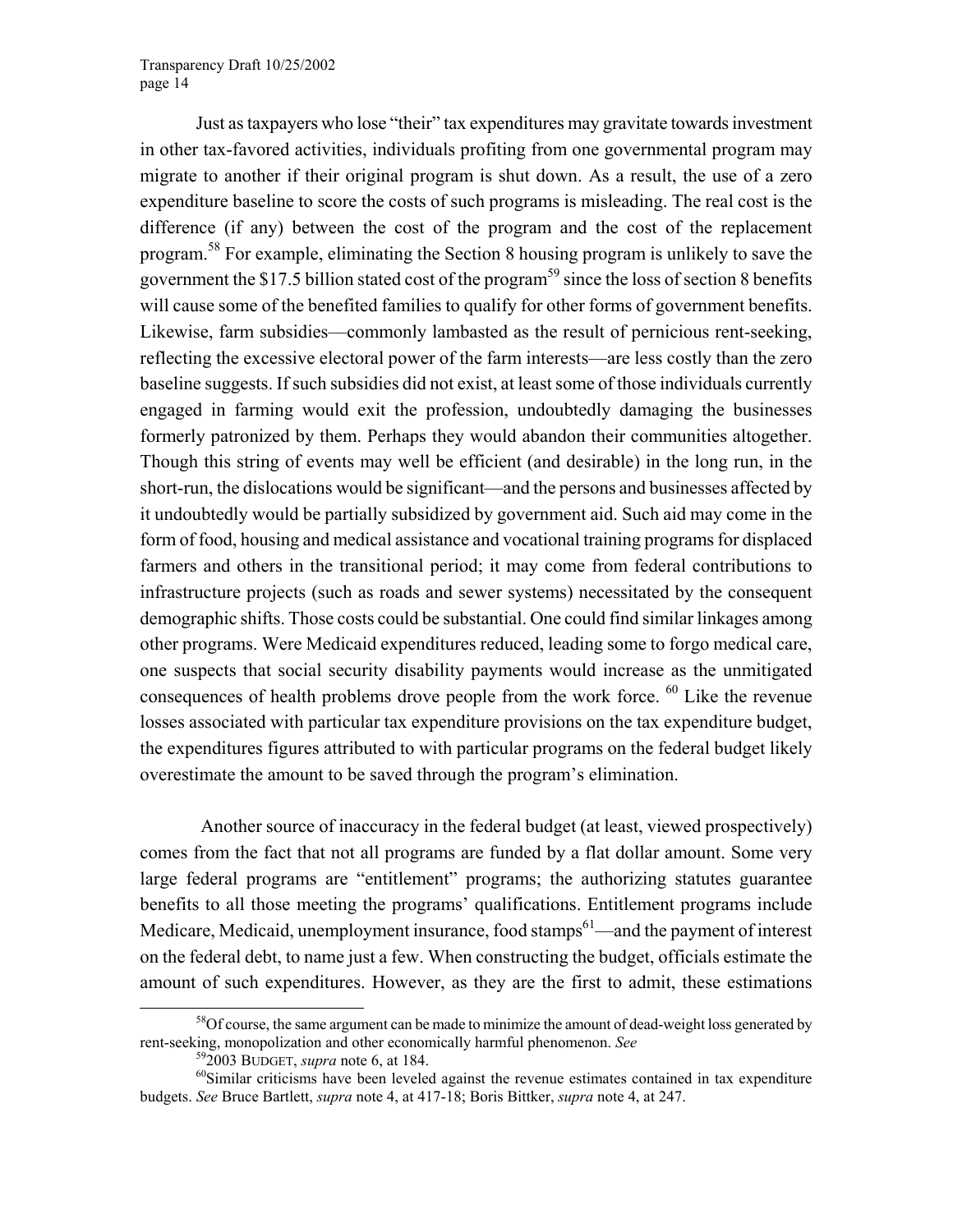depend on the accuracy of economic projections, projections which often prove inaccurate.<sup>6[2](#page-16-0)</sup> Some inaccuracy is inevitable, given that economics is not an exact science and unexpected events can intervene. However, politics also can play a role in deciding upon the underlying economic assumptions. The party in power often stands accused of picking assumptions to generate budgetary results in line with its political agenda.<sup>63</sup> And although at year's end, the executive has to publish (as part of the following year's budget) a comparison of actual to estimated totals, that does little to separate truly unexpected from predictable deviations, deviations masked by the party in power to further its legislative agenda.

#### **C. The Baseline Problem in Equal Outflow/Expenditure Budgets**

These limitations of the zero baseline budget have been implicitly recognized by those who have tried to use another method, another baseline, to determine whether regions of the country (including states) have been treated fairly. They compare the tax revenues collected from each region or state to federal expenditures made within the same area.<sup>64</sup> The implicit (and often explicit) assumption is that each region or state should receive its—and only its—money back in the form of federal expenditures on public services. When judged against this baseline of equal tax outflows and expenditure inflows, it appears that some regions and states profit at the expense of others.<sup>65</sup> Whether the differences in treatment can be explained by variations in political power and bare-knuckled rent-seeking, as some contend, or results from social welfare maximizing decisions is less clear. Indeed, as explained below, this equal inflows and outflows baseline, like the zero-expenditure baseline, can be misleading as often as it is helpful even on the narrower issue of whether any redistribution is occurring.

In the first place, the location of an expenditure may not be a particularly good proxy for the location of the expenditure's intended or actual beneficiaries. Thus, the equal tax

<span id="page-16-2"></span><span id="page-16-1"></span><span id="page-16-0"></span>

<sup>&</sup>lt;sup>61</sup>2002 BUDGET, *supra* note 1, at 324.<br><sup>62</sup>*See id.*, at 4-5. <sup>63</sup>*See ALLEN SCHICK*, THE FEDERAL BUDGET: POLITICS, POLICY, PROCESS 54 (2000) ("The assumptions are where political opportunism and manipulation thrive.").<br><sup>64</sup> *See, e.g., U.S. DEPARTMENT OF COMMERCE, STATISTICAL ABSTRACT OF THE UNITED STATES: 2001,* 

at 312 (Table No. 470); JAY H. WALDER & HERMAN B. LEONARD, THE FEDERAL BUDGET AND THE STATES: FISCAL YEAR 1999 at 4 (24th ed. 2000) (table 1); Lynn A Baker & Samuel H. Dinkin, *The Senate: An* 

<span id="page-16-3"></span><sup>&</sup>lt;sup>65</sup> See, e.g., U.S. DEPARTMENT OF COMMERCE, *supra* note 64, at 312 ("Each state runs a balance of payments surplus or deficit with the federal government. Put another way, each state indirectly subsidizes or is being subsidized by the other states."); Wayne King, *Sun Belt Renews Battle over Federal Funds*, N.Y. TIMES, July 24, 1987, at D-19 (learning of a study showing disparity between federal revenues collected and expended in region, "a coalition of Southern lawmakers vowed today to wield their legislative power to send more money southward"); Daniel Patrick Moynihan, *Yes, New Yorkers Pick Up Tab for Other States*, N.Y. TIMES, Sept. 21, 1995, at A22.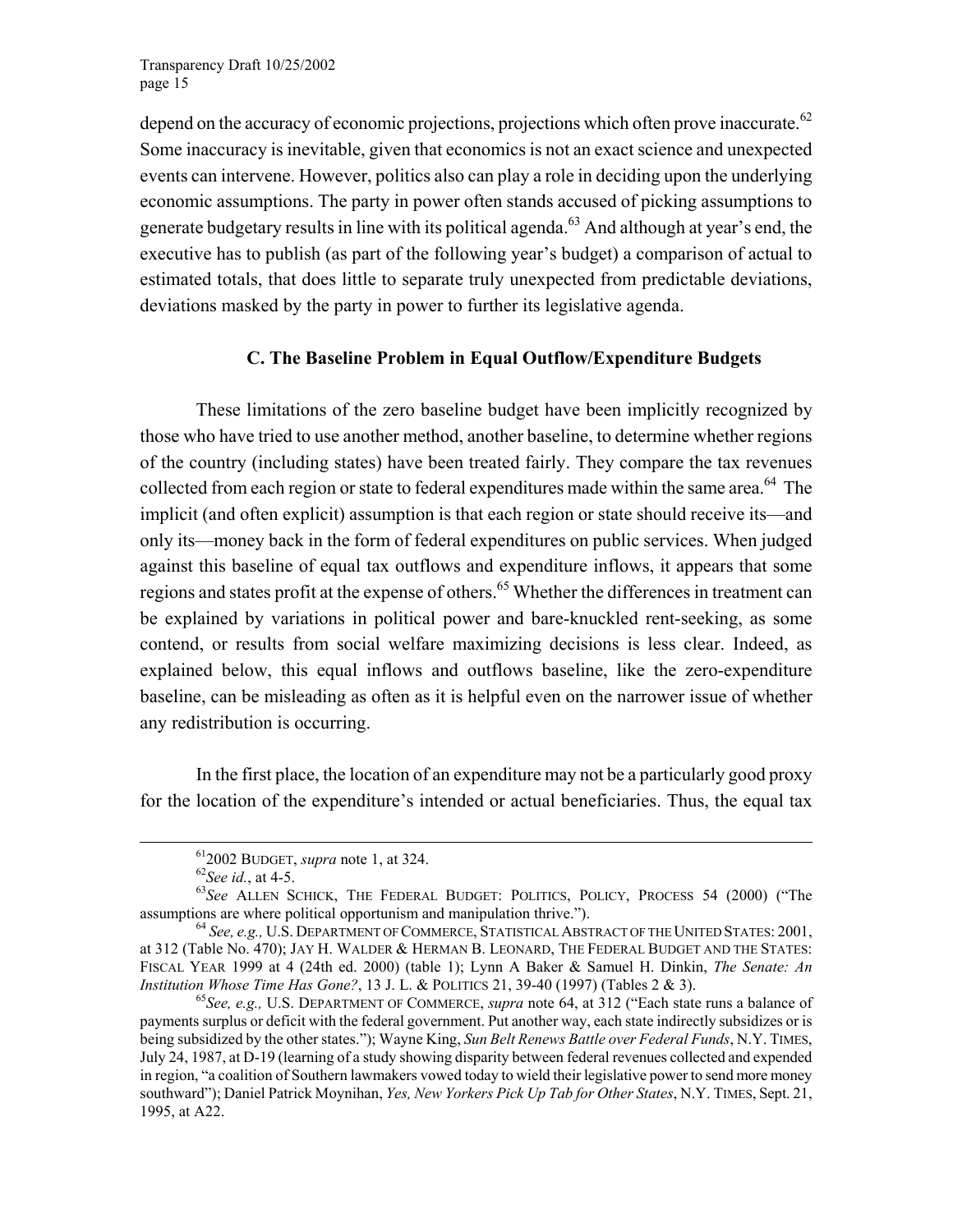outflows and expenditure inflows baseline may underestimate or overestimate the actual match of tax burdens and government benefits. For example, taxpayers in the east surely benefit from federal expenditures on western national parks and forests.<sup>66</sup> They will also benefit from the construction of a nuclear waste depository in Nevada. Indeed, it would be ludicrous to contend that the relative "overfinancing" of Nevada (relative to New York, say) that will result from what promise to be massive federal expenditures on that repository indicates the success of rent-seeking behavior by Nevada.<sup>67</sup> More generally, it would seem wrong to imply that Massachusetts is profiting from rent-seeking merely because Massachusetts-based companies happen to be the low bidders on an inordinately high number of lucrative (or at least expensive) federal contracts.<sup>68</sup>

This would not be a problem if all states or regions naturally received approximately the same ratio of generally beneficial expenditures relative to their tax collections. However, there is no reason to assume such a convenient state of affairs exists, and some to suspect it does not. The location of many general benefit expenditures are geographically determined. For example, naval bases have to be built near good harbors on large, navigable bodies of water. If, for strategic reasons, Congress decides to emphasize building up the navy rather than the army, coastal states will appear to benefit in expenditure terms at the expense of inland states. But it would be unreasonable to treat those facts as evidence of the relative mistreatment of Iowa unless one is prepared to attack the bona fides of the decision to build up the Navy, as opposed to, say, the air force.<sup>69</sup> Nor does Iowa have any natural features comparable to those found in, say, Wyoming, limiting the desirability of federal spending on national parks in that state. And there appears to be only one Yucca Mountain.

Another approach would be to amend the tax and expenditure comparisons by first removing all "general" benefits and associated tax revenues from the calculations. However, there is no more prospect of reaching agreement on the list of "general benefits" (let alone how to allocate the costs of those benefits among states' tax revenues) than on the list of tax expenditures. Should expenditures on the space program be regarded as benefiting merely the states in which related expenditures are made (primarily Florida and Texas, where the

<span id="page-17-0"></span> <sup>66</sup>*But see* Lynn A. Baker & Samuel H. Dinkin, *supra* note 64, at 41 n. 63 (arguing federal wealth redistribution to western states not justified by disproportionate federal ownership of western lands).<br><sup>67</sup>Nevada's populace and politicians vehemently oppose the construction of a Nevada depository;

<span id="page-17-1"></span>however, everyone else is happy to have it located outside their state. *See* John J. Fialka, *Nuclear-Plant Neighbors Lobby For Yucca*, WALL ST. J., June 20, 2002, at A4.<br><sup>68</sup>Unless, of course, one can make a case that letting the contracts in the first instance resulted from

<span id="page-17-2"></span>rent-seeking behavior. Such behavior is hardly unknown; it is widely acknowledged that political rather than military concerns undergird some of the decisions regarding the purchase of some weapons systems.<br><sup>69</sup>Of course, if the navy programs could be carried out equally well in any one of several coastal states,

<span id="page-17-3"></span>one might expect to see those states engaging in rent-seeking behavior. *See supra* note 11 (defining rentseeking).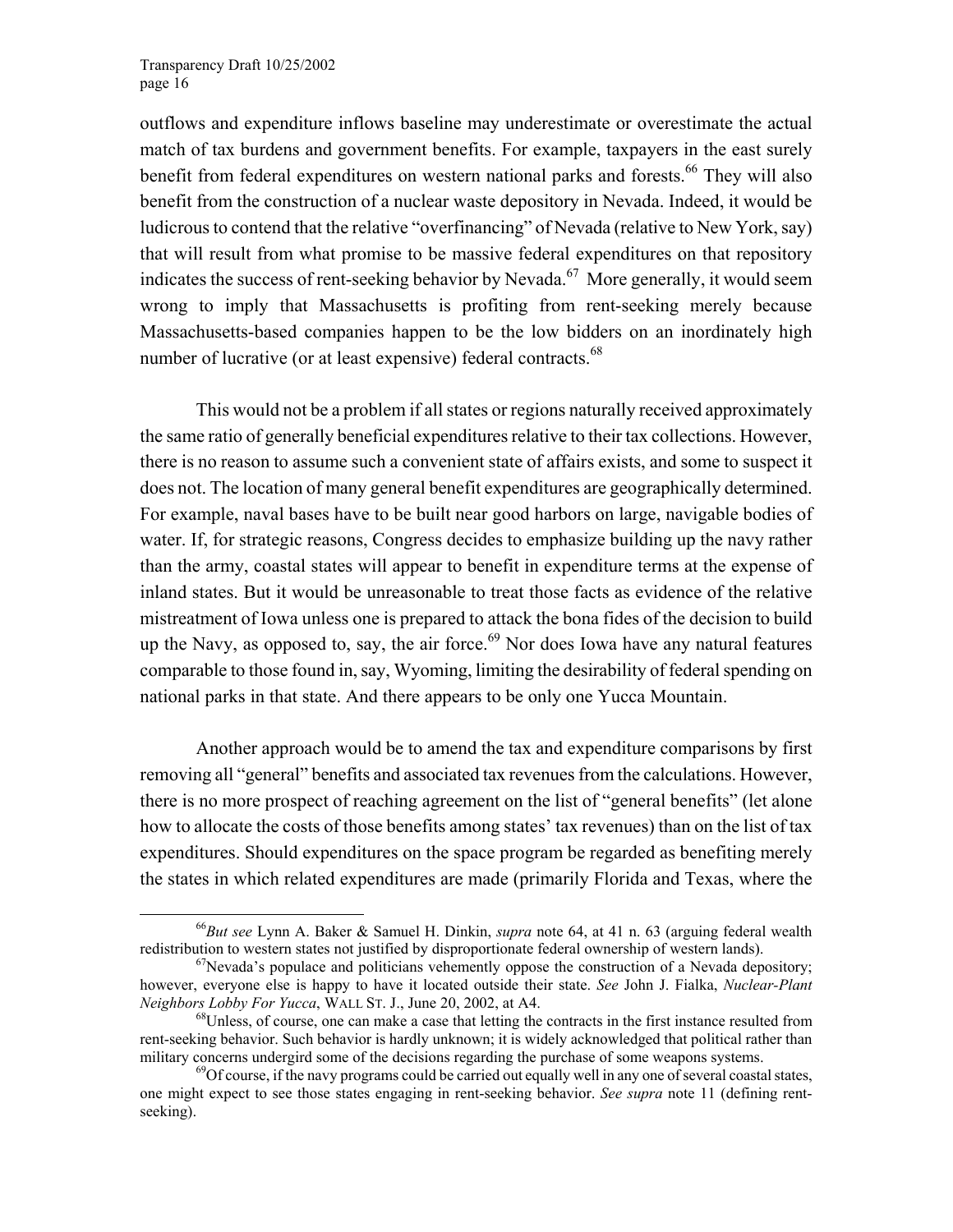space stations are located), or all states? And what about farm subsidies, which to many are the archetype rent-seeking success? A case can be made for the desirability, at a national level, of maintaining domestic food-producing capacity as a hedge against a variety of foreign disasters, and farm-state legislators regularly make it. Nor are they alone in trying to clothe "pork" in the mantle of "the national interest". Virtually all spending programs are marketed to Congress and the public as being in the public interest, rather than as unprincipled grabs on the federal treasury.<sup>70</sup>

In sum, the problems identified in the tax expenditure budget have equally serious counterparts in the regular federal budget and its variants. No budget document provides as much useful information as one might hope; each is susceptible precisely to the political manipulation and misinterpretation it is supposed to constrain or illuminate. Nor is substantial improvement possible. Most of the identified flaws are inherent in the instruments.

Given these flaws in the information used by the public to inform them about the activity of their elected and appointed officials, the persistence and effectiveness of rentseeking behavior (as well as, perhaps, the general phenomenon of voter apathy) is hardly surprising. Nor can we expect perfection from political actors acting on the basis of such imperfect information. But the point of this discussion is not to bemoan the existence of imperfections in our democratic system. It is instead to put the flaws inherent in the tax expenditure budget in context. The discussion is meant to highlight the fact that these flaws are no worse than those prevailing in another data set that we rely upon to guide our political analysis and determine our voting patterns, and which no one would suggest should be eliminated. Having decided that some information is better than none in that context, to be consistent, we should make the same decision when it comes to the tax expenditure budget. At some point, numbers may be so unreliable as to be worthless, but judging from related contexts, those found in the tax expenditure budget do not deserve that categorization. And once that point is accepted, it becomes possible to suggest that the issue should not be whether the tax expenditure budget device should be retained, but rather whether we should be adding to the list of imperfect information devices readily available for public inspection. Is it now time to require the addition of a "regulatory budget" to the annual budget publication?

# **IV. The Case for a Regulatory Budget**

<span id="page-18-0"></span> <sup>70</sup>*See supra* note 17.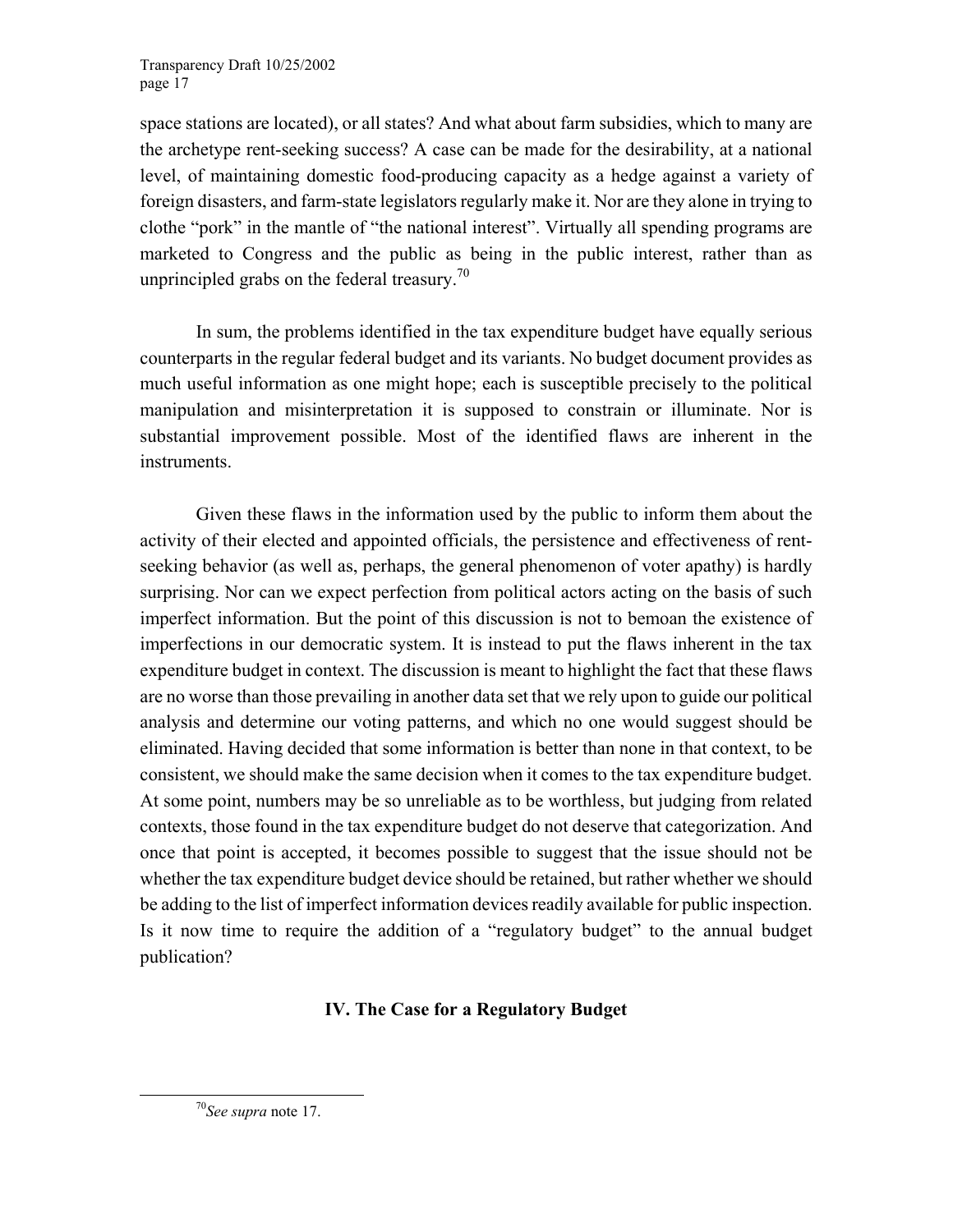<span id="page-19-3"></span>The difficulties with composing the tax expenditure budget do not undercut Surrey's original insight, that subsidies can be delivered through the tax system as effectively as through direct government spending, and that intelligent law-making and voting requires taking both types of subsidies into account. From a recipient's point of view, it makes no difference whether a government bestows a \$1000 check or excuses the recipient from paying \$1000 in taxes by promulgating a favorable tax rule. Instead, the problem with Surrey's analysis was that it stopped too soon; he should have added government regulation as an alternative method for delivering \$1000 payments to favored interests. From a recipient's point of view, what matters is the bottom line: whether it is \$1000 richer in the end. The method by which the \$1000 is delivered is irrelevant. At least, it is a matter of indifference for the recipient; as detailed below, it may make a substantial difference to the rest of society because the choice of delivery mechanism may have efficiency effects. It is because of those effects on society that we should be wary of structuring the political system to make one delivery mechanism more attractive than the others.

## **A. The Substitution Effect**

One of the justifications for publication of the tax expenditure budget was that, in its absence, legislators could grant privileges to special interest groups without their constituents' knowledge, and essentially beyond their oversight.<sup>71</sup> The argument originally went further: Surrey believed that legislators were unaware of the benefits being provided to these special interest groups.<sup>72</sup> The hope was that inclusion of the tax expenditure budget in the federal budget document would force both legislators and the public to scrutinize tax rules as carefully as direct expenditure provisions, and end what seemed to be a drift towards increased use of this under-the-table method of catering to rent-seekers and others.<sup>7[3](#page-19-2)</sup> Although the introduction of the tax expenditure budget did not markedly succeed in lowering the growth of tax expenditures,  $74$  tax expenditure provisions now seem to be receiving as much political scrutiny and oversight as direct spending programs.[75](#page-19-4) 

<span id="page-19-0"></span> <sup>71</sup>*See* Jonathan Barry Forman, *supra* note 20, at 538 ("Politicians could emphasize the sharply progressive statutory tax rates when they spoke to average citizens. At the same time they granted high-income constituents so many special provisions that virtually nobody paid tax at those high marginal rates."); Edward A. Zelinsky, *supra* note 8, at 1168 ("...such subsidies, undisclosed in the federal budget, were not subject to the same scrutiny as direct monetary expenditures...").<br><sup>72</sup> *See* Stanley S. Surrey, *supra* note 20, at 730 (tax incentives "not comprehended within the

<span id="page-19-4"></span><span id="page-19-1"></span>Government.... No one really knew what was being spent through the tax system or for what purposes."); Jonathan Barry Forman, *supra* note 20, at 541-542 (...[Weidenbaum] testified before the Subcommittee on Economy in Government of the Joint Economic Committee, in an effort to make Congress aware of the many ways that the government subsidized the private sector through a variety of off-budget mechanisms.").<br><sup>73</sup>See Stanley E. Surrey, *supra* note 20, at 737-738.<br><sup>74</sup>The baseline problem resurfaces—it is impossible to know to

<span id="page-19-2"></span>

tax expenditure budget constrained the growth of tax expenditures because we do not know what would have happened in its absence. However, the received wisdom is that the budget had at most a limited impact on the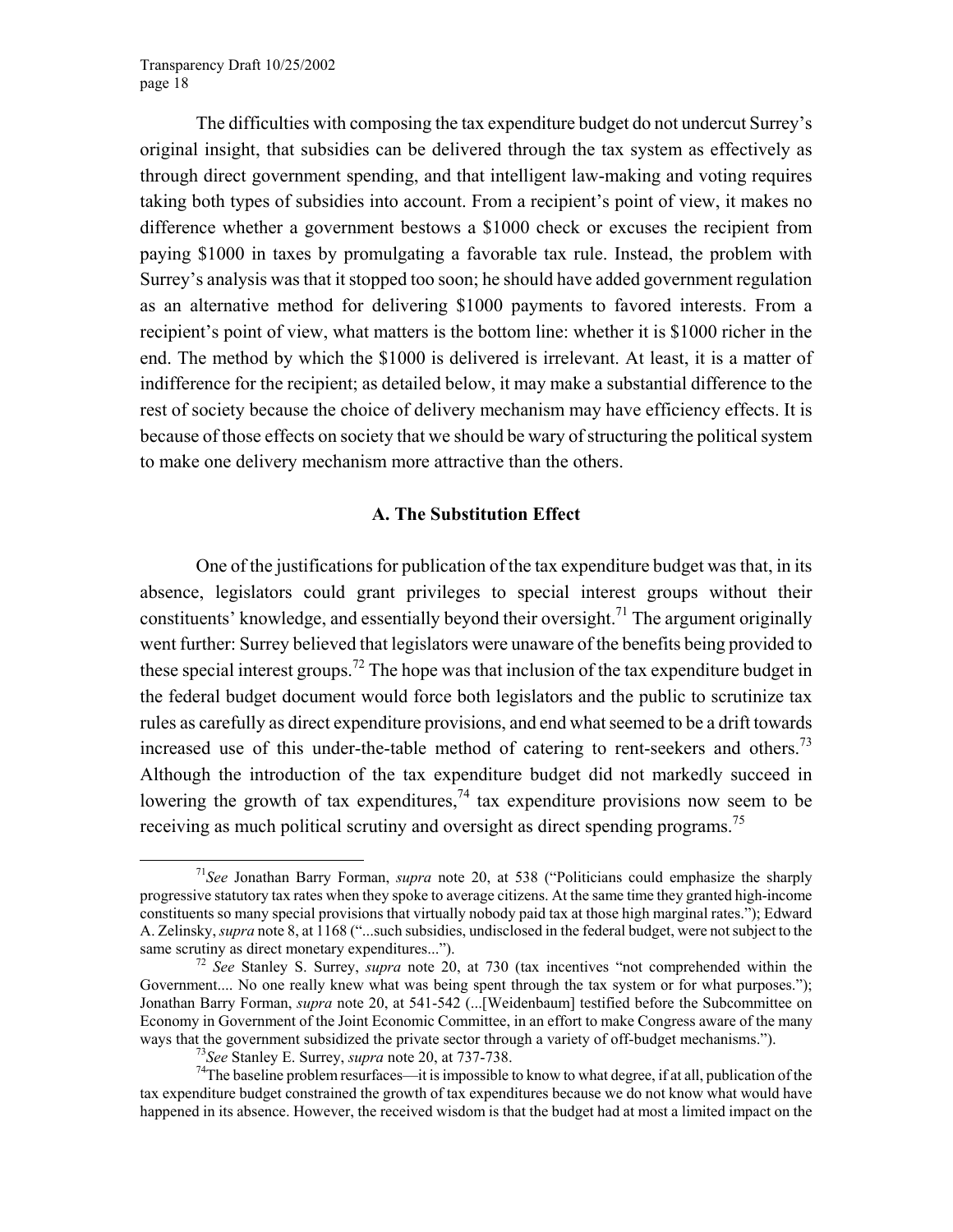$\overline{\phantom{a}}$ 

But this increase in transparency may not have improved overall government accountability or manageability. Transparency with respect to tax code provisions provides only a glimpse into darkness so long as regulatory rules are nontransparent. It is possible that, to the extent the tax expenditure budget has been effective in tempering at least the most outrageous in interest group grabs<sup>76</sup> in the tax arena, all it has really succeeded in doing is diverting those efforts to other subsidy delivery mechanisms subject to less political scrutiny by legislators and voters. In particular, if a special interest group has enough political power to obtain a \$1000 subsidy, and if obtaining it through a tax subsidy becomes more difficult as a political matter because of the publication of the tax expenditure budget, it may go instead for a favorable regulatory ruling, one which reduces its costs by  $$1000<sup>77</sup>$  After all,  $$1000$  is \$1000, no matter the method of delivery. Such redirection is plausible because, although many if not most of regulatory rulings are "public" in the sense that they have to be published in publicly available agency documents, these documents are less widely distributed and in less accessible form than the annual federal budget document. No central compilation of agency actions and associated costs exists, let alone is published, distributed and read on an annual basis as is the federal budget document.

Thus, to the extent the tax expenditure budget has any effect on the overall level of tax expenditures, it may be redirecting rent-seeking rather than reducing its total. And unfortunately for us all, it is likely that that redirection will make us all worse off. The next section explains why.

#### **B. Why Redirection Matters**

continued growth in tax expenditures. *See* Jonathan Barry Forman, *supra* note20, at 545 n.67 ("Nevertheless, tax expenditures continue to grow at a much faster rate than appropriations."); Gene Steurle, *Some Thoughts on the Status of Tax Expenditures*, 68 TAX NOTES 485, 485 (1995); Linda Sugin, *Tax Expenditure Analysis and Constitutional Decisions*, 50 HASTINGS L. J. 407, 408 (1999) (Internal Revenue Code "has apparently become the vehicle of choice for disbursing government funds). Nonetheless, the steady chorus of attacks on the tax expenditure budget leads to the suspicion that it has at least a marginal effect on behavior. 75*See* Edward A. Zelinsky, *supra* note 8, at 1194. The mechanisms through which this scrutiny takes

place remains somewhat separate from those overseeing direct expenditures, much to the discomfort of some analysts who, like Surrey, would prefer a more functionally unified budgetary process. *See, e.g.,* Victor Thuronyi, *supra* note 4, at 1192; Mary L. Heen, *Reinventing Tax Expenditure Reform: Improving Program Oversight under the Government Performance and Results Act*, 35 WAKE FOREST L. REV. 751, 789-90 (2000).<br><sup>76</sup>Such "grabs" may be characterized as "rent-seeking" or contested policy judgments, depending on

<span id="page-20-0"></span>one's political proclivities.<br> $^{77}I$  do not mean to suggest that such regulatory alternatives are available in all situations. Indeed,

<span id="page-20-1"></span>practical and political impediments may make regulatory initiatives impossible. But as the amount of government regulation increases, so too do the opportunities for regulatory favoritism. *See* JAMES BUCHANAN & GORDON TULLOCK, *supra* note 8, at 286-87.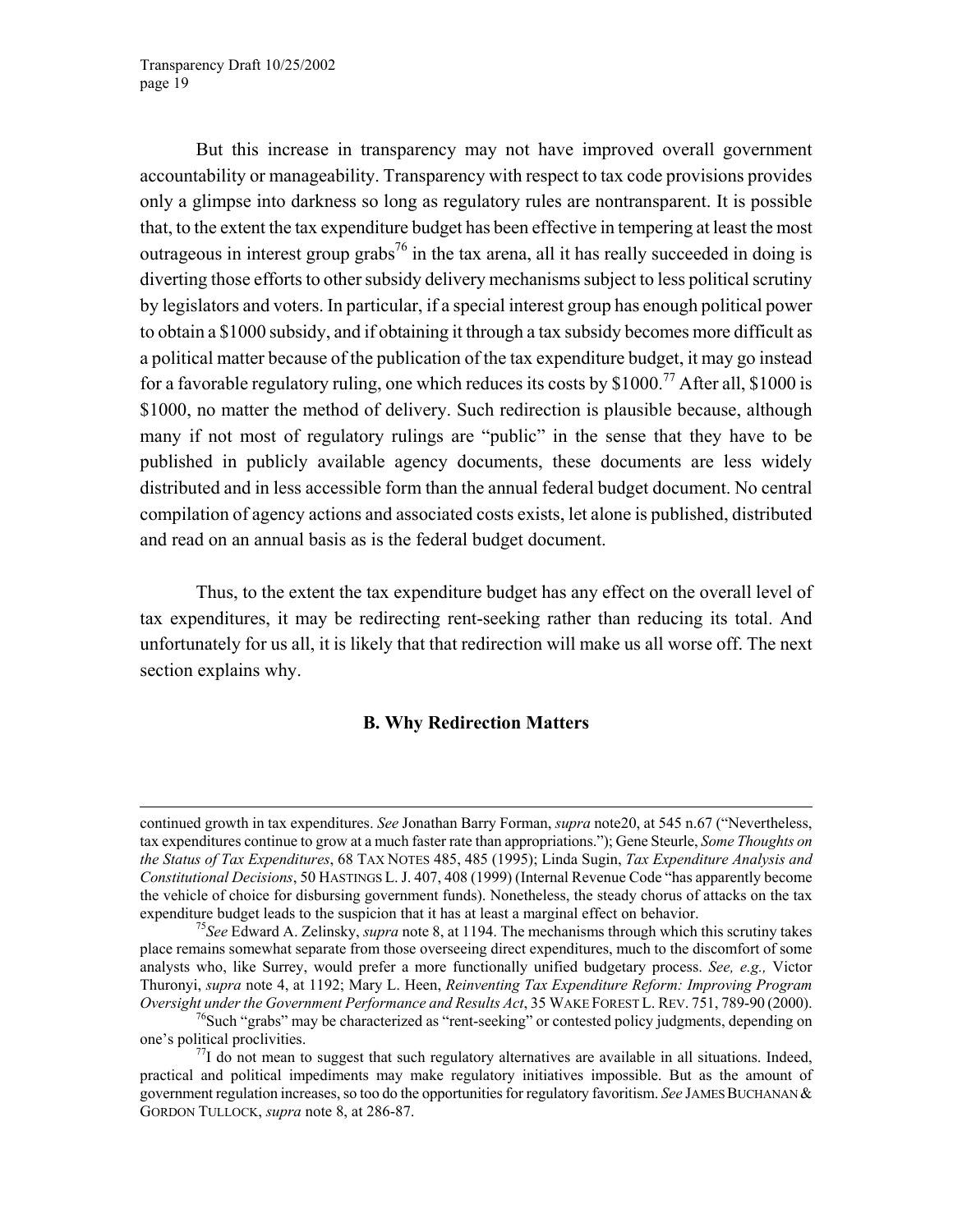Although all methods of paying \$1000 may be equal from the point of view of the special interest recipient of government largesse, they may not be equivalent from the perspective of others in the society, either those who finance the payment or those who are secondarily affected by the payment. Consider the example of steel subsidies. In recent years, the steel industry has been in financial trouble. According to the steel manufacturers, its problems stem from its inability to charge prices high enough to cover its costs—not its operating costs, but its fixed costs. Although its operating costs, the companies claim, are low enough to survive competition, they have been hobbled by their obligation to provide medical benefits to a large cadre of former steelworkers. Those costs could be "avoided" were the companies to declare bankruptcy, but both shareholders and former employees would suffer from such a course of action. From the steel industry's point of view, having the government assume those costs is far preferable. But how could those costs be assumed? Several alternatives exist, each of which has different social and distributional implications. The government could simply give the steel companies enough money to pay retiree health costs, or agree to put those retirees under a federal health insurance plan. Doing so would spread the cost of the subsidy over all U.S. taxpayers. So too would a tax expenditure, provided by an exceptionally generous depreciation rule for steel-making equipment, for example. The imposition of a tariff, by contrast, shifts the burden to consumers of steel who are forced to pay higher prices for their purchases. Were the payment to be made in the form of relaxed environmental rules or enforcement of existing rules, the payment would come from those affected by the resulting pollution; it would be exacted in the form of higher medical costs, and lower or more unpleasant life expectancies. This raises an obvious fairness issue, as between one burdened group and another. But beyond the fairness issue is a larger efficiency concern: the total costs inflicted as a result of either a tariff or a relaxation of pollution standards may exceed the social costs that would have been created had Congress just paid the desired amount of money directly, in a cash grant, or provided an equivalent amount of tax relief. Both of these concerns are further elaborated below.

### **1. Fairness Concerns**

The choice of subsidy mechanism may determine where the economic burden of the subsidy will be placed. Appearances in this regard may be deceiving, however; the burden may be reallocated before the fact, as part of a trade-off in the legislative process, and after the fact, through the movement of prices and behavior in our market economy. Thus, the difference between subsidy mechanisms from a fairness perspective may be more apparent than real; at any rate, it is more complicated than ordinarily envisioned.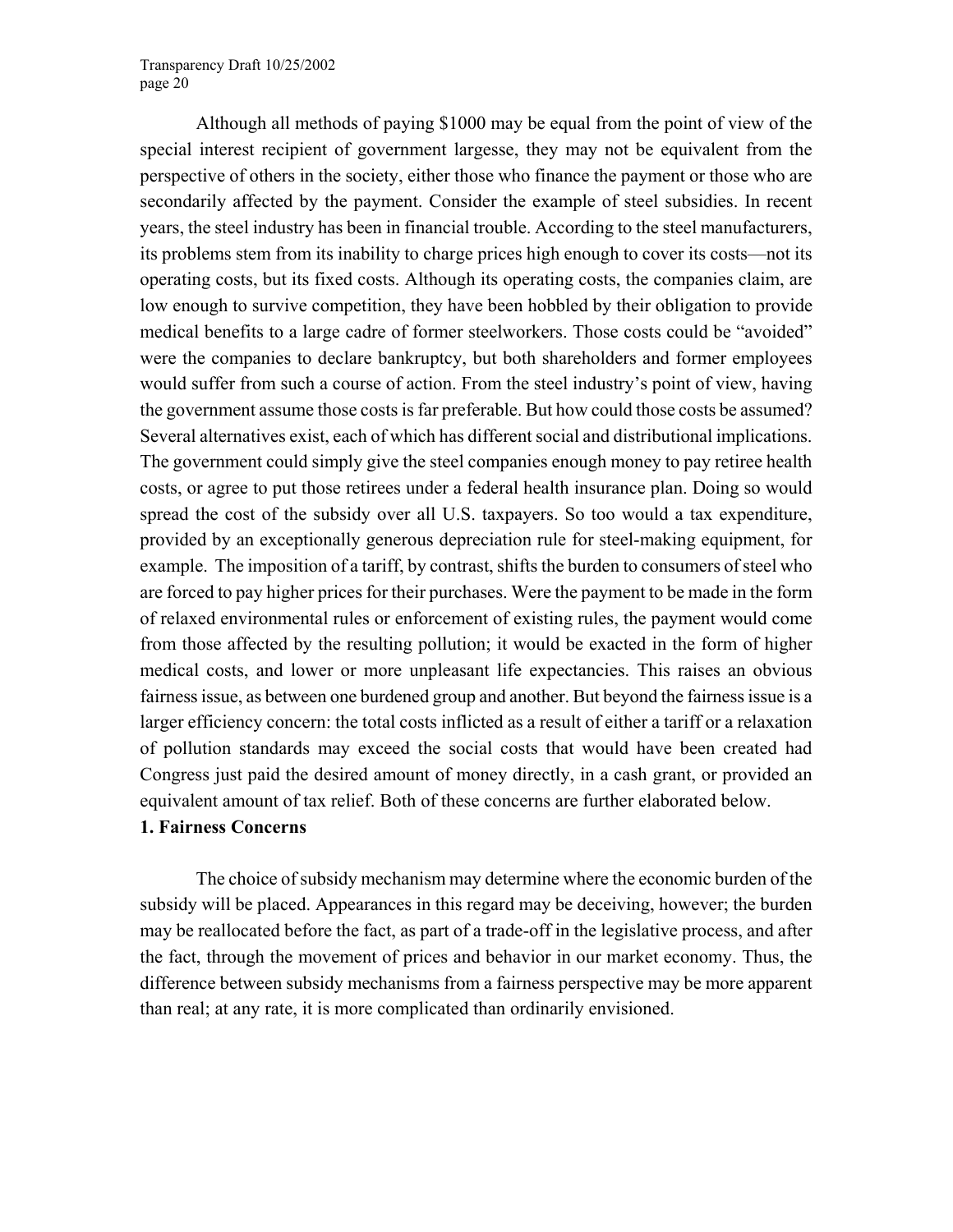It is tempting to assert that direct expenditures and tax expenditures distribute costs in the "fairest" fashion.<sup>78</sup> Direct expenditures are paid out of general taxes, which have been collected from the population based on criteria that have survived the scrutiny of the political process; a very large part are financed by taxes ostensibly levied based on the contributor's (taxpayer's) "ability to pay"; to the extent the need to make such expenditures generates an increased need for government revenues, those increases will be financed through agreed upon rate increases levied on the "ability to pay" base. Although there are many disputes about how well the actual tax systems live up to that stated goal, no other funding mechanism even attempts to attain that goal; it would be surprising if they came closer to achieving it. Similarly, when it comes to tax expenditures, to the extent one analogizes them to subsidies, the same would be true. If one thought of them solely in terms of their effect in depressing revenues, the analysis would be virtually the same. The existence of the expenditures requires Congress to raise general tax rates to generate enough revenue to meet the governments spending priorities.

By contrast, regulation imposes burdens on those being regulated and the parties dealing with them. Raising production costs may inflate prices of the goods or services being produced, as well as depress output. Though in some cases these regulatory costs should be viewed as leading to the proper internalization of social costs of production, in other cases the regulation may be over or under-compensatory. For example, critics of the Endangered Species Act and other land preservation laws routinely argue that it leaves a few landowners—the last to develop—bearing the cost of an entire region's habitat loss.  $^{79}$  $^{79}$  $^{79}$ Likewise, the Americans with Disabilities Act leaves some employers with quite expensive "accommodation" responsibilities even in the absence of a causal link between the employment relationship and an employee's disability. Because these expenses are discontinuous as between employers, very often the result is a transfer of wealth from the employer to the employee. $80$ 

<span id="page-22-0"></span><sup>&</sup>lt;sup>78</sup>Here one runs into the ubiquitous baseline problem once again. One cannot determine the "fairest" method of funding without some underlying conception of what "fairness" entails. Although some contend that "fairness" requires linking tax burdens to government benefits, the difficulties involved in determining who benefits from public goods leads many others to believe that "fairness" requires linking tax burdens to "ability to pay." The two conceptions of fairness can obviously conflict, although perhaps not as often as some fear, given that those with relatively high incomes generally derive relatively high benefits from operating within a stable governmental structure. To put the same thought another way, the government may matter more to a merchant than a subsistence farmer.<br><sup>79</sup>*See, e.g.*, Barton H. Thompson, Jr., *The Endangered Species Act: A Case Study in Takings and* 

<span id="page-22-1"></span>*Incentives*, 49 STAN. L. REV. 305, 346 (1997); David A. Dana, *Natural Preservation and the Race to Develop*, 143 U. PA. L. REV. 655, 656 (1995) (arguing this feature leads to accelerated development of land). 80*See* Samuel Issacharoff & Justin Nelson, *Discrimination With A Difference: Can Employment* 

<span id="page-22-2"></span>*Discrimination Law Accommodate the Americans With Disabilities Act?*, 79 N.C.L. REV. 307, 344-45 (2001).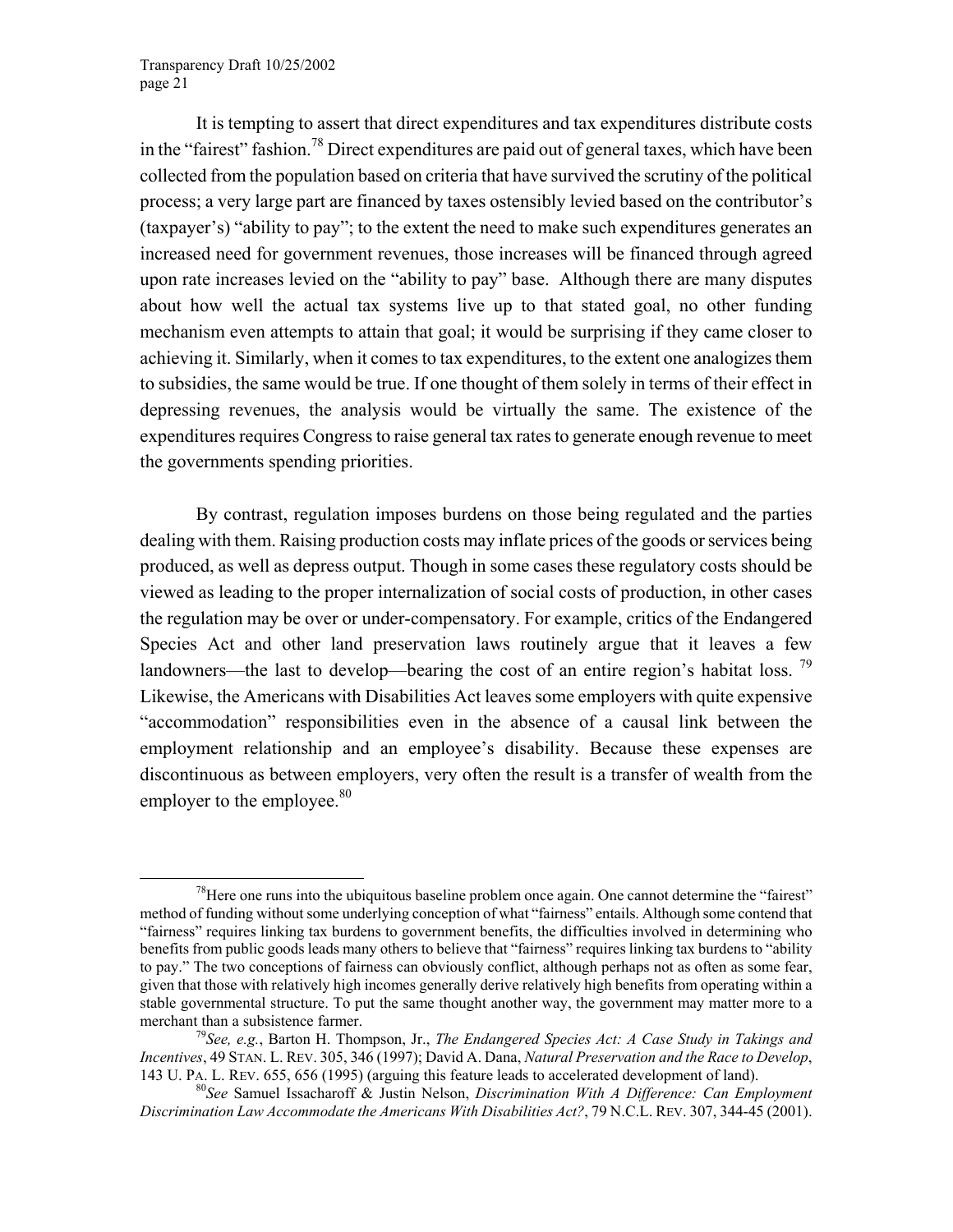However, this broad brush approach likely overstates the difference between direct payments, tax expenditures, and regulation, at least under current law. Under the budget procedures now in effect, Congress and the President do not establish new tax rates each year based on the desired expenditures for the year. That is, their baseline reference is not a budget of zero and tax rates of zero.<sup>81</sup> Rather, they start with an overall budgetary target largely based on the prior year's experience, and try to keep spending within that range. As a result, whether talking direct expenditures or tax expenditures, because different proposals compete for the same pot of funds, the "economic burden" of any particular expenditure item most properly can be described as falling on the recipients of the proposal(s) squeezed out (or left un-enacted) to create room for the programs that are funded. This may always have been true, but it has become painfully obvious under the current budget procedure.

The current procedure<sup>82</sup> begins with the President; he drafts a budget which is forwarded to the houses of Congress.<sup>83</sup> There, separate House and Senate budget committees draft budget resolutions<sup>84</sup> (which may or may not have correspond to the President's budget),<sup>85</sup> which are eventually reconciled and passed in the form of a concurrent resolution. These resolutions set the broad outlines of the budget by establishing revenue and expenditure targets both for the federal government as a whole and for a number of different functional subdivisions of that government.<sup>86</sup> The budget is split into two parts for purposes of these resolutions. The first part covers discretionary spending programs that receive periodic, usually annual, appropriations, and the second part covers direct spending programs and tax provisions that typically remain in effect until repealed.<sup>87</sup> The resolutions set a spending cap for the discretionary portion of the budget while the direct spending portion is limited by "PAYGO," which requires a revenue or direct spending offset for any revenue or direct spending legislation "that increases the deficit in any fiscal year."<sup>88</sup>

Starting in 1997, the discretionary portion of the budget was divided further between defense and non-defense expenditures, and then again into portions that corresponded to the

<span id="page-23-0"></span> $81$ Although such "zero-based-budgeting" has its advocates, it has been rejected because "these budget" processes challenge human limitations, requiring lawmakers to consider vast numbers of factors in designing programs and allocating resources to them." Elizabeth Garrett, *supra* note 42, at 392-93.<br><sup>82</sup>The current budget process was enacted by the Congressional Budget and Impoundment Control Act

<span id="page-23-1"></span>of 1974. Pub. L. No. 93-344, 88 Stat. 297 (1974) (codified at 2 U.S.C. ' 601 (200 ). Many of the most noted features of that process, however, were added by the Budget Enforcement Act of 1990. *See* ALLEN SCHICK, *supra* note 63, at 23-24 & Figure 2-5 (BEA created discretionary funding caps and PAYGO rules).<br><sup>83</sup>*See ALLEN SCHICK, <i>supra* note 63, at 74. <sup>84</sup>*See id.* at 117. <sup>85</sup>*See id.* at 105. <sup>86</sup>*See id.* 

<span id="page-23-2"></span>

<span id="page-23-3"></span>

<span id="page-23-4"></span>

<span id="page-23-5"></span>

<span id="page-23-6"></span><sup>87</sup>*See* Elizabeth Garrett, *supra* note 42, at 398. 88*See id.* at 400.

<span id="page-23-7"></span>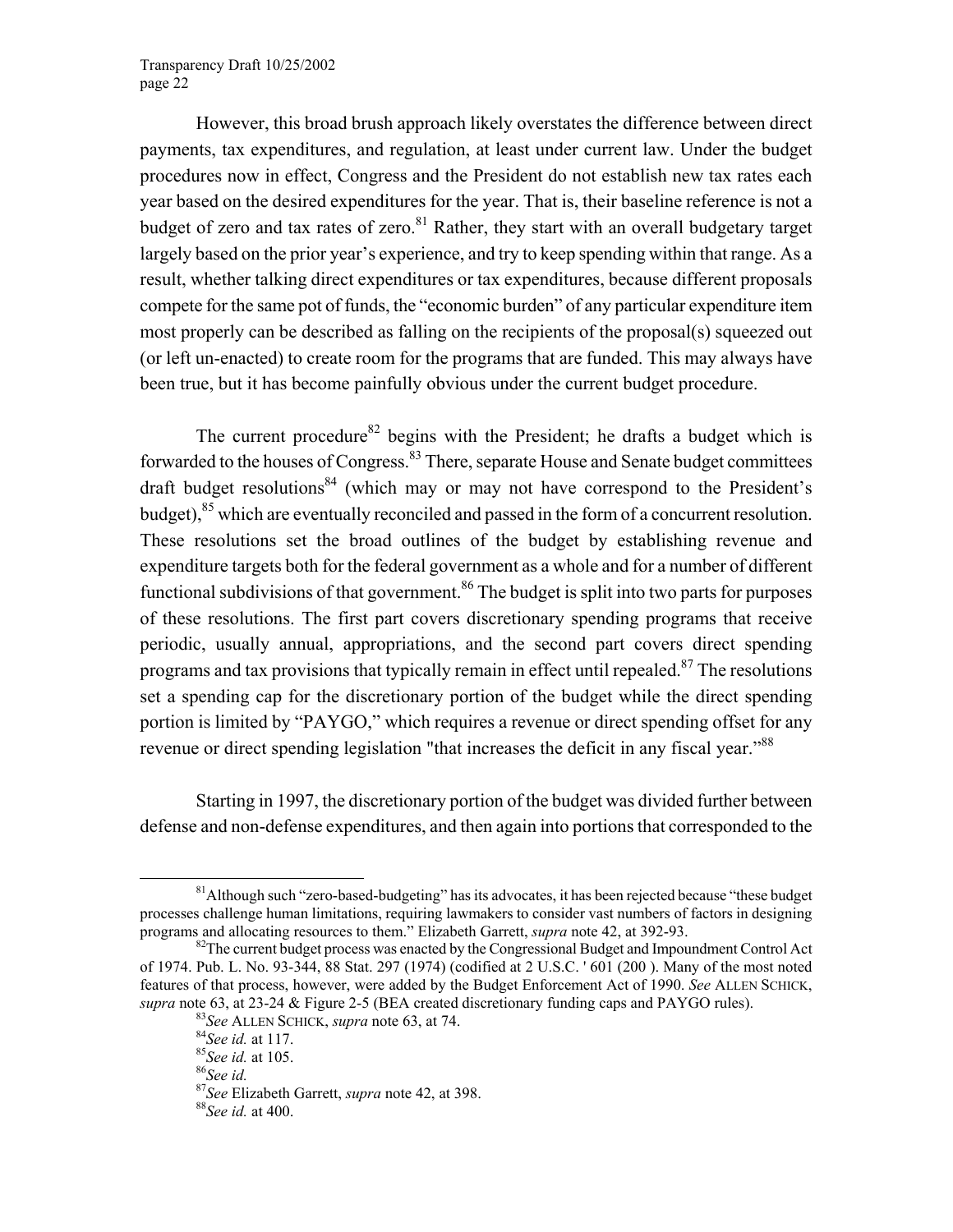jurisdiction of the thirteen appropriations subcommittees.<sup>89</sup> The appropriate appropriations subcommittee then decides how to spend the money allocated to its purview.<sup>90</sup> To survive to enactment, a subsidy proposal must have successfully competed for limited funds against all other discretionary programs within the jurisdiction of a particular subcommittee; even before that, the subcommittee must have won the competition for such funds among all other potential committees, and the discretionary budget as a whole must have been allocated funds at the expense of the defense budget. Realistically, subsidy proponents generally have to identify offsetting savings in other discretionary expenditures; in the words of one commentator, they must adopt the role of "funding predators."<sup>91</sup>

The rules for tax expenditures are different in form but similar in substance. Though the baselines for revenue and expenditure amounts are derived from current law rather than artificial spending caps, supporters of new tax expenditures also have to locate offsets to meet the PAYGO requirements. Proponents of tax expenditures appear to have more offset options than did proponents of subsidies. Because most tax and entitlement measures fall within the purview of the House Ways and Means and Senate Finance committees, the offset options available to proponents of new expenditures are not limited to a subset of programs related loosely by subject matter.<sup>92</sup> Proponents of new tax expenditures for education could try to fund them by cutting back on favorable agricultural tax provisions.

However, the difference between tax expenditures and subsidies is less clear than it first appears. Nothing keeps subsidy proponents from targeting unrelated offset options earlier in the allocation process. For example, proponents of a new education program could try to convince members of the budget committees to reduce funds allocated for agricultural subsidies to allow for an increase in educational funds. If successful at that level, they would have to prevail a second time, at the subcommittee level, because they would have to convince members of the education subcommittee to allocate those new funds to their particular program. But proponents of tax expenditures face a similar two-step burden. Supporters of one new tax expenditure could and did poach offset proposals promulgated by proponents of another tax expenditure. Thus, it is not enough for proponents of a particular tax expenditure to successfully target an offset opportunity; they too have to convince the relevant committee to dedicate the cost/revenue savings to their cause. It is not unusual for

<span id="page-24-3"></span>

<span id="page-24-0"></span>

<span id="page-24-2"></span><span id="page-24-1"></span>

<sup>&</sup>lt;sup>89</sup>*Id.* at 398-99.<br><sup>90</sup>*See* ALLEN SCHICK, *supra* note 63 at 114.<br><sup>91</sup>*See* Elizabeth Garrett, *supra* note 42, at 399-400. "Emergency" spending is exempt from the caps, and thus from the search for offsetting costs. The lack of criteria or assessments for designating spending as "emergency" allows it to be used as a "significant loophole." *See* ALLEN SCHICK, *supra* note 63, at 62. Over the years, Congress has designated many routine and foreseeable expenditures (such as the cost of the decennial census) as "emergencies". *Id.* <sup>92</sup>*See id.* at 401.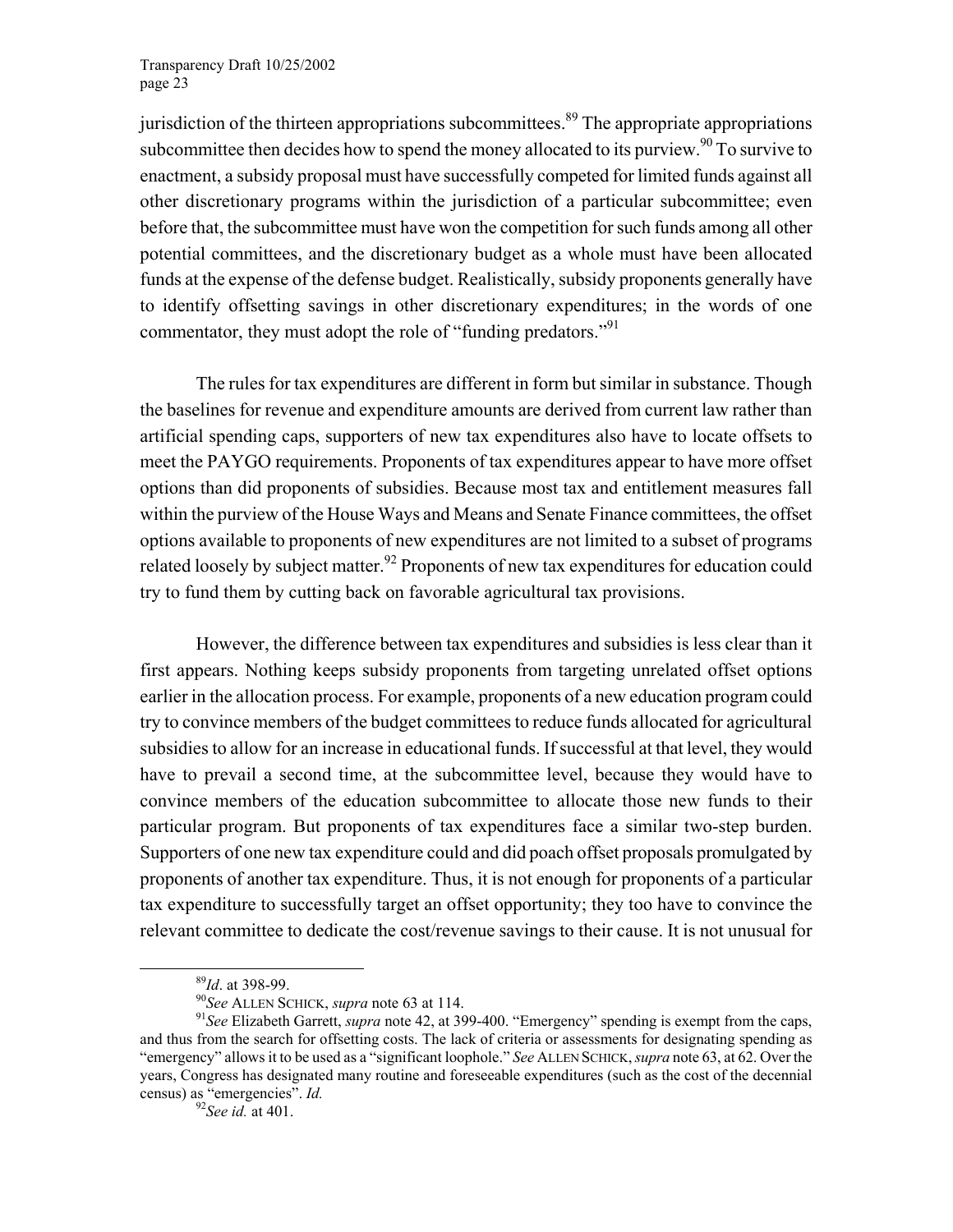proponents of a particular tax expenditure to win the first battle only to see the new funding capacity directed towards a different tax expenditure.<sup>93</sup> Such an outcome obviously makes it harder to obtain the desired tax expenditure, in that it forces the proponents to come up with yet another offset suggestion.

Ultimately, then, both forms of government aid require proponents to survive challenges by both distant and close competitors in a two-step process. And, most importantly for these purposes, success comes at a price in terms of squeezing out some other claimant for government largesse—a claimant who may lack political clout rather than social merit, and in any case, is likely to be totally unrelated to the new beneficiaries. In short, when looking at who really (as opposed to theoretically) funds direct expenditures and tax expenditures, those sources may not be any more "fair" (in terms of a general "ability to pay" conception of fairness or in terms of being proper internalizers of social harms created by an activity) than are the sources "funding" regulation.

The Senate recently voted to extend these budget rules for six months beyond their September 30, 2002 expiration date.<sup>94</sup> Whether they remain in place beyond the new March, 2003 deadline remains to be seen. If these rules are replaced, the new budget procedure may bring the process closer to the more simplified (and presumptively fair) distribution of costs than the current procedure. Or it may not; only time will tell whether future budget or tax processes will provide differential levels of "fairness."

Though at present and perhaps in the future, there might not be much to choose from on the fairness issue, the same cannot be said about the efficiency issue. One cannot generalize and say that tax expenditures or direct spending always creates less deadweight loss than regulation. However, one can say that generally speaking, the different funding mechanisms have different behavioral effects, raising different efficiency concerns. The government should take these concerns into account when choosing between the different funding mechanisms. Procedural requirements that "stack the deck" in favor of one mechanism over another unwisely reduce the impact of these concerns in the political calculus.

## **2. Efficiency Concerns**

<span id="page-25-0"></span> <sup>93</sup>*See* Elizabeth Garrett, *Harnessing Politics: The Dynamics of Offset Requirements in the Tax Legislative Process*, 65 U. CHI. L. REV. 501, 524-25 (1998) (noting "no enforceable property rights in its discovery....[of] a weakly defended target to use as an offset").

<span id="page-25-1"></span><sup>&</sup>lt;sup>94</sup>Warren Rojas, *Senate OKs Six-Month Extension Of Budget Enforcement Tools*, 97 TAX NOTES 321, 321 (2002).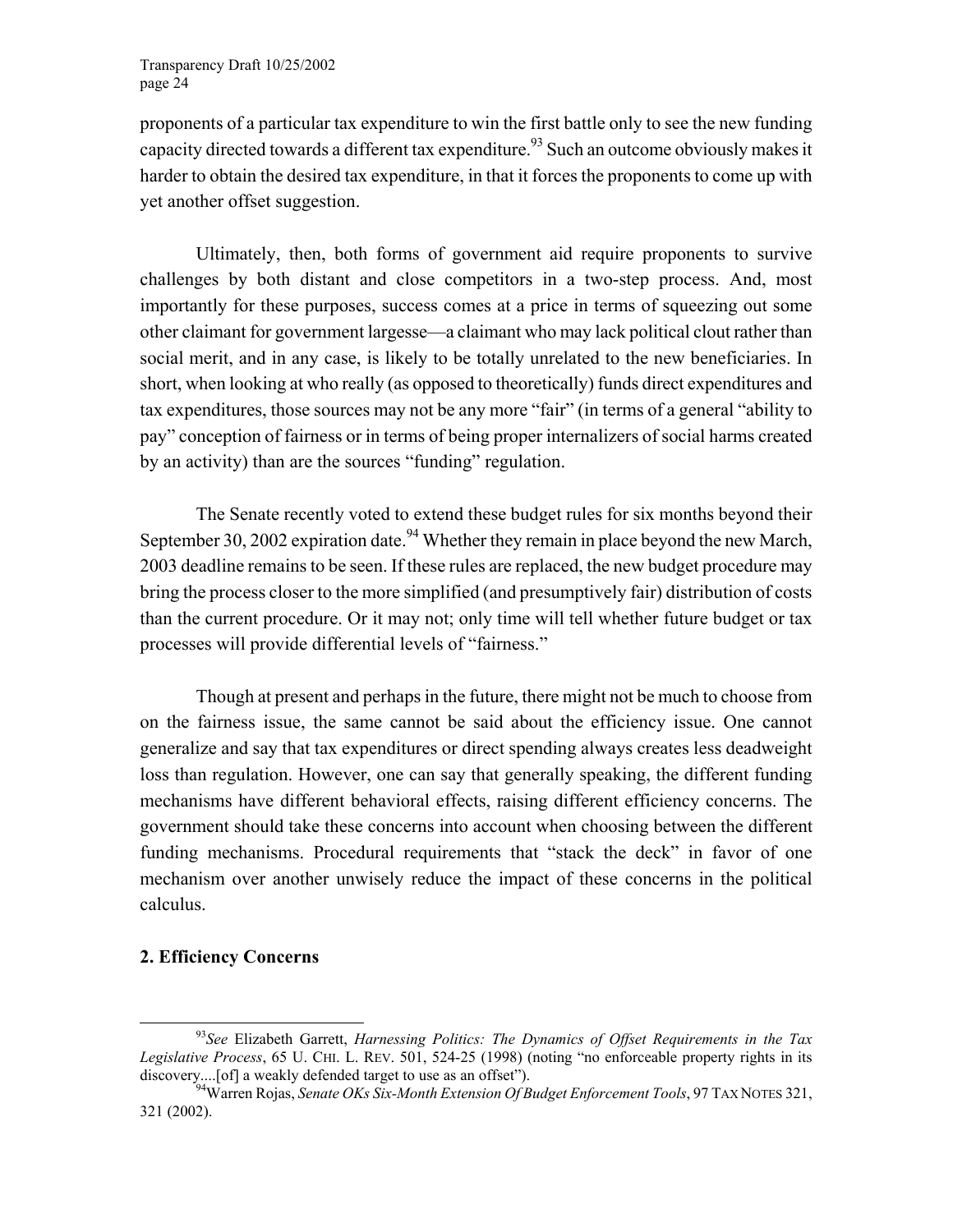The deadweight loss associated with tax levies is a well-explored economic topic. As tax rates rise, taxpayers change their behavior: switching away from taxable activities (such as work) to non-taxable activities (such as leisure), reconfiguring their taxable activities to lower the effective tax rate, and the like. Economists even believe they can accurately measure the amount of this distortion; they claim that the deadweight loss equals the square of the tax rate.<sup>95</sup> However, changes in the tax base (as opposed to tax rates) engender different types of distortions that may not be measured as easily. For example, the addition of the investment tax credit stimulated capital investment, often to the detriment of investment in human capital and the use of labor generally. Tax expenditures function as adjustments to the tax base. The precise distortions engendered by each depends on the particular features of the tax provision. Excluding employer-provided health insurance from income, for example, encourages employer-provided, as opposed to self-provided, health insurance.<sup>96</sup> It may—or may not—increase the total amount of purchased health insurance, but even if it does, it does so at some cost in terms of the effects on job mobility and policy design. Regulation also distorts behavior; indeed, that is usually the point of regulation. The regulation may be "efficient" or distort behavior in desirable ways, or do the opposite. Forcing paper mills to install antipollution equipment raises the cost of producing paper, forcing users of paper to internalize the cost of the manufacturing process rather than externalizing it onto those who live in the vicinity—or downstream or downwind—of the paper mill in the form of ill health and unpleasant living conditions.

The choice between different funding techniques thus represents a choice among different forms (and amounts) of distortion. Consider again the example of subsidies to the steel industry. If the government's only goal were to provide the steel industry with a stated sum on money, say \$30 million dollars, it could transfer the sum by writing a check on the federal treasury. It could pay for the check either through higher taxes (increasing the work/leisure distortion) or higher debt (perhaps leading to inflation, which would have its own distorting effects). From the steel industry's point of view, the money would keep some operations in business that would have collapsed, to the benefit of their employees and (particularly) their former employees and shareholders. Or it could enact a tax expenditure

<span id="page-26-0"></span> <sup>95</sup>*See* David A. Weisbach, *Line Drawing, Doctrine, and Efficiency in the Tax Law*, 84 CORN. L. REV. 1627, 1650-1651, 1656 & fn. 122 (1999).<br><sup>96</sup>It has been suggested that this tax treatment is responsible for the development of our current,

<span id="page-26-1"></span>unsatisfactory system of financing health care. *See, e.g.,* Gene Steurle, *The Case for a Tax Credit or Voucher for Providing Health Care to the Nonelderly—Part Four: The Poor Design of Current Tax Preferences for Employer-Provided Insurance*, 52 TAX NOTES 1219 (1991). Others blame it for causing excessive spending on medical services and contributing to health care inflation. *See, e.g.*, Louis Kaplow, *The Income Tax as Insurance: The Casualty Loss and Medical Expense Deductions and the Exclusion of Medical Insurance Premiums*, 79 CALIF. L. REV.1485, 1497 (1991); Feldstein & Friedman, *Tax Subsidies, The Rational Demand for Insurance and the Health Care Crisis*, 7 J. PUB. ECON. 155,176 (1977); Feldman & Dowd, *A New Estimate of the Welfare Loss of Excess Health Insurance*, 81 AM. ECON. REV. 297 (1991).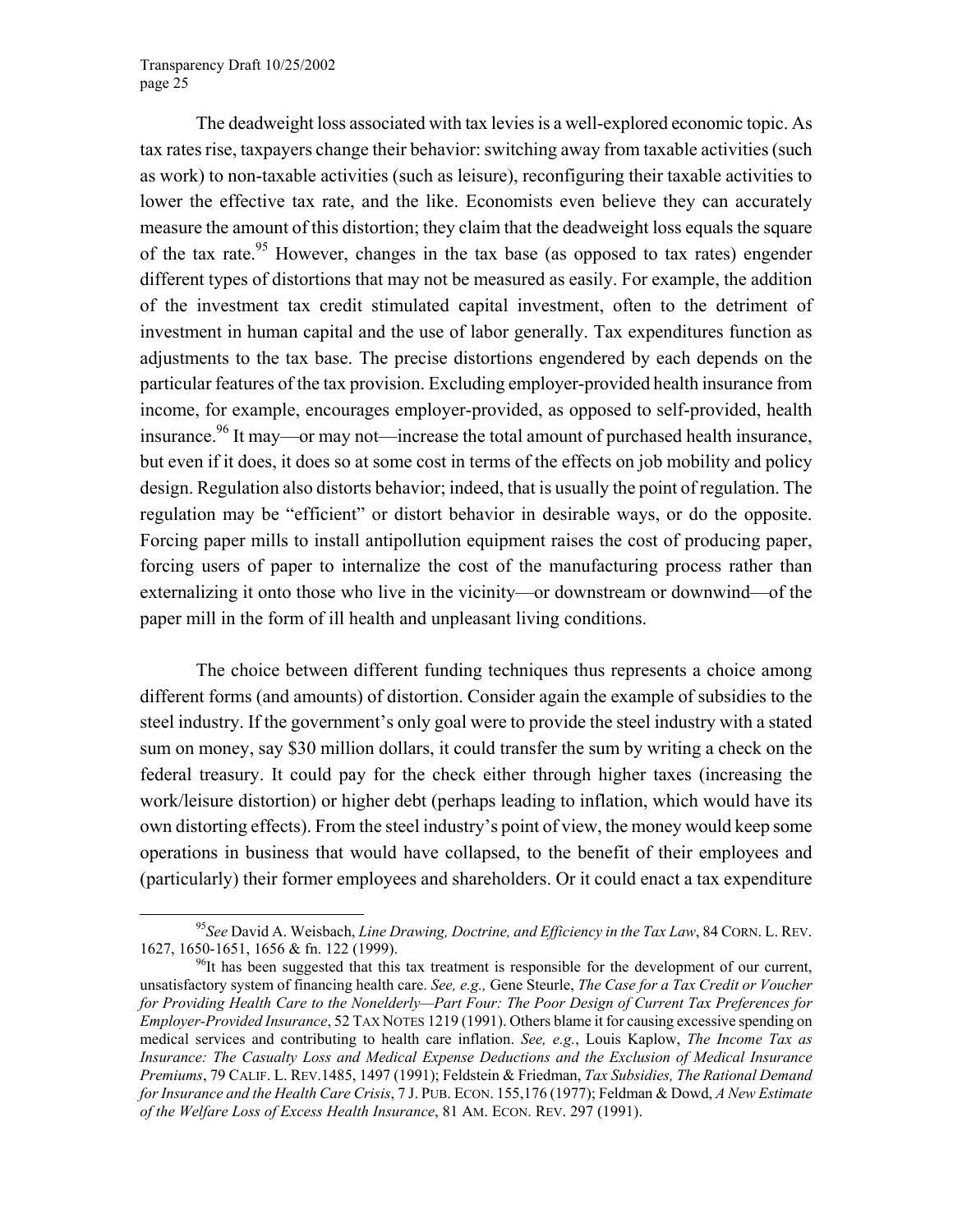favoring the steel industry—say, specially favorable depreciation rules for steel-making equipment, which would encourage steel manufacturers to upgrade their equipment, helping manufacturers of such equipment and possibly hurting those employed by or living in the vicinity of some existing steel facilities. Or it could allow a special deduction for certain types of research or development expenses that previously had to be capitalized, which in addition to conferring benefits to the companies with respect to their pre-existing research programs would likely lead to an expansion of those programs at the expense of some other capital projects, such as equipment upgrades. The current plan provides for a tariff to encourage domestic steel purchasers to purchase domestically produced steel. The guaranteed market undoubtedly will have some impact on producers' behavior. It will allow them to charge higher prices, and perhaps to avoid necessary restructuring in the way they do business. It will also adversely impact domestic users of steel, who (if competing against producers from other countries purchasing steel at lower world prices) may decide to move more of their operations abroad. One result of sugar price supports has been the decimation of the American candy industry. Domestic steel workers may save their jobs at the expense of domestic workers in steel products, just as domestic sugar growers saved theirs at the expense of domestic candy makers.

Nor are these farm and steel industries isolated examples of places where the government essentially has a choice of how to deliver its largesse. Additional scenarios abound. Mining companies can obtain (and at various points of time, have obtained) government support through direct subsidies, favorable tax rules, or the weakening of environmental regulation. So, too, have the nation's railroads, utility producers, and a host of manufacturing enterprises.

The point is not that one set of distortions is necessarily smaller or better than the other (though one might be), only that they are different and that those differences should be taken into account when deciding between the alternative courses of action. If procedural restrictions make one course of action less attractive than its alternatives—perhaps because the course is subject to much more public or even Congressional disclosure than the other - then these procedural considerations will play a larger role in the political process and efficiency concerns a correspondingly smaller role. If one believes that governments should be encouraged to choose the most efficient methods accomplishing their ends, this seems to be problematic.

At first blush, this concern suggests that the tax expenditure budget may be worse than useless. Publishing such a budget focuses legislative and public attention on (and the concomitant political fall-out from) benefits delivered to special interest groups through this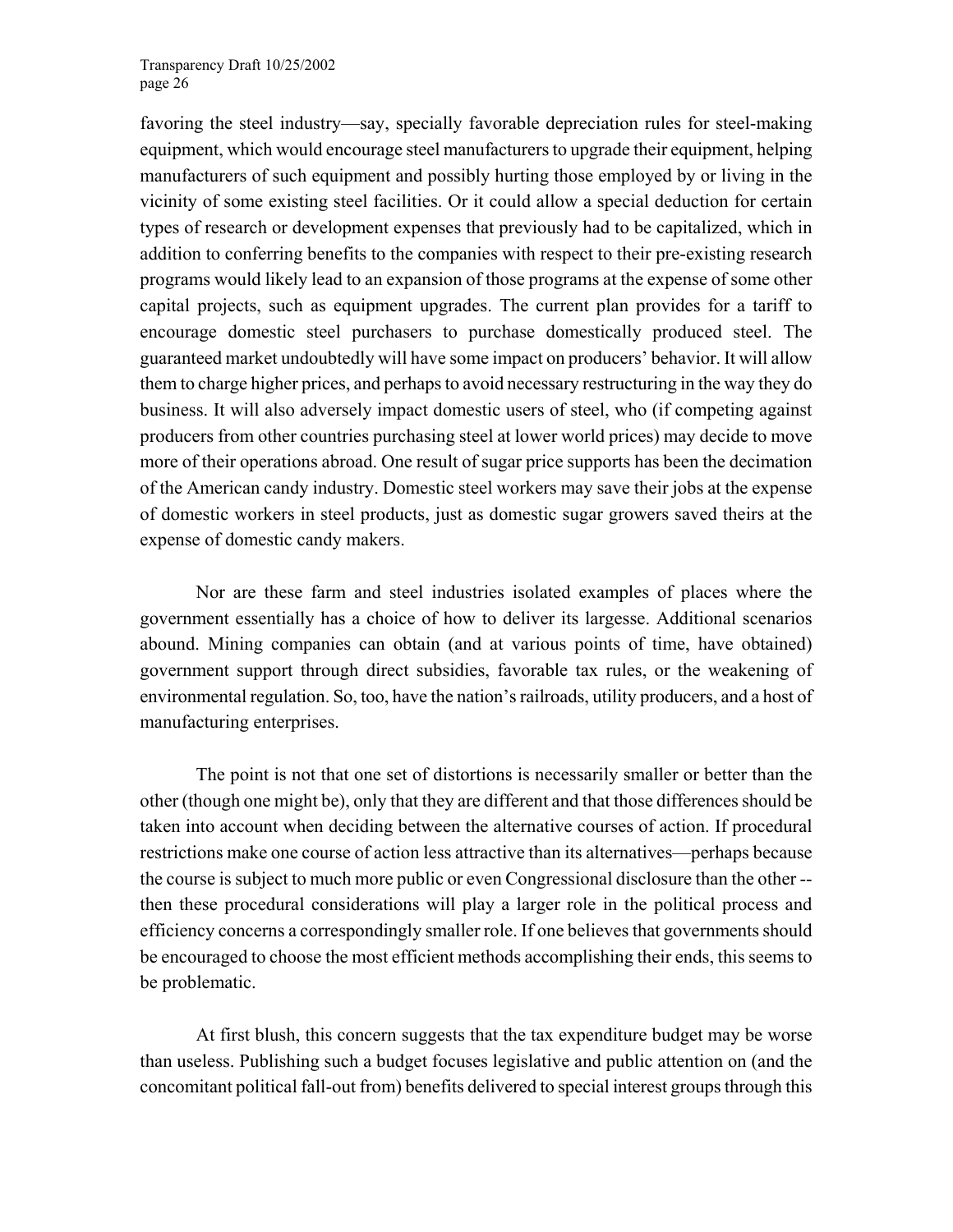mechanism. Although the intended effect was to diminish the overall amount of such payments, it may instead just divert these payments to another mechanism where they will be less politically visible. Coupling the questionable effects on the overall amount of interest group payments with the likelihood of efficiency losses generated by the need to funnel these payments into a more limited choice of delivery mechanism suggests that the tax expenditure budget does more harm than good. But further reflection suggests that this is the wrong message.

#### **V. Combating Redirection: Regulatory Budgets?**

If, in fact, the public exposure created by the creation and publication of the tax expenditure budget decreases the ability of special interest groups or minority interests to obtain that form of governmental favoritism, it may redirect much of the political pressure to other, less visible—and possibly less efficient—arenas such as government regulation. Restoration of "information parity" between tax expenditures and government regulations by eliminating the tax expenditure budget may well limit some of this redirection. But the result will still be far from the desired level playing field between delivery mechanisms because one, government expenditures, will remain subject to a higher level of public exposure. Indeed, if one takes the parity argument seriously, one would have to advocate ceasing publication of the entire federal budget.

There is another alternative. Any level of scrutiny can be consistent with the goal of achieving parity between the various rent-seeking opportunities. All that is required is that the various opportunities be subjected to the same level of scrutiny. Instead of reducing scrutiny of tax expenditures, we could increase opportunities for public scrutiny of regulation and enforcement decisions. A concerted effort could be made to more effectively disseminate information regarding regulatory initiatives, both legislative and administrative, in a manner similar to or even in conjunction with the dissemination of information regarding tax and direct expenditures. Such dissemination would relieve interested members of the public or their representatives in the press of the burden of tracking down such information on a bill, by bill, regulation by regulation basis.<sup>97</sup> The General Accounting

<span id="page-28-0"></span> $\frac{97}{97}$ Much of the information discussed in the next section already exists, because it is required to be gathered as part of agency decision-making processes. *See* Tan 98–99. Much is already in the public domain. However, it is available in scattered and sometimes truncated form. One has to know what one is looking for to find it. The same was true of at least some of the tax expenditure material prior to the early 70s. Treasury would provide the information (at least to legislators) upon request; after 1968 a complete budget could be found in Treasury reports. *See* note 23 *supra*. And beginning in 1972, the House Ways and Means Committee began publishing those reports in its committee publications. *Id.* But proponents of the Tax Expenditure Budget were not satisfied with this level of disclosure was insufficient and continued to push for its inclusion in the more widely circulated federal budget document. *See* Tan 22–24.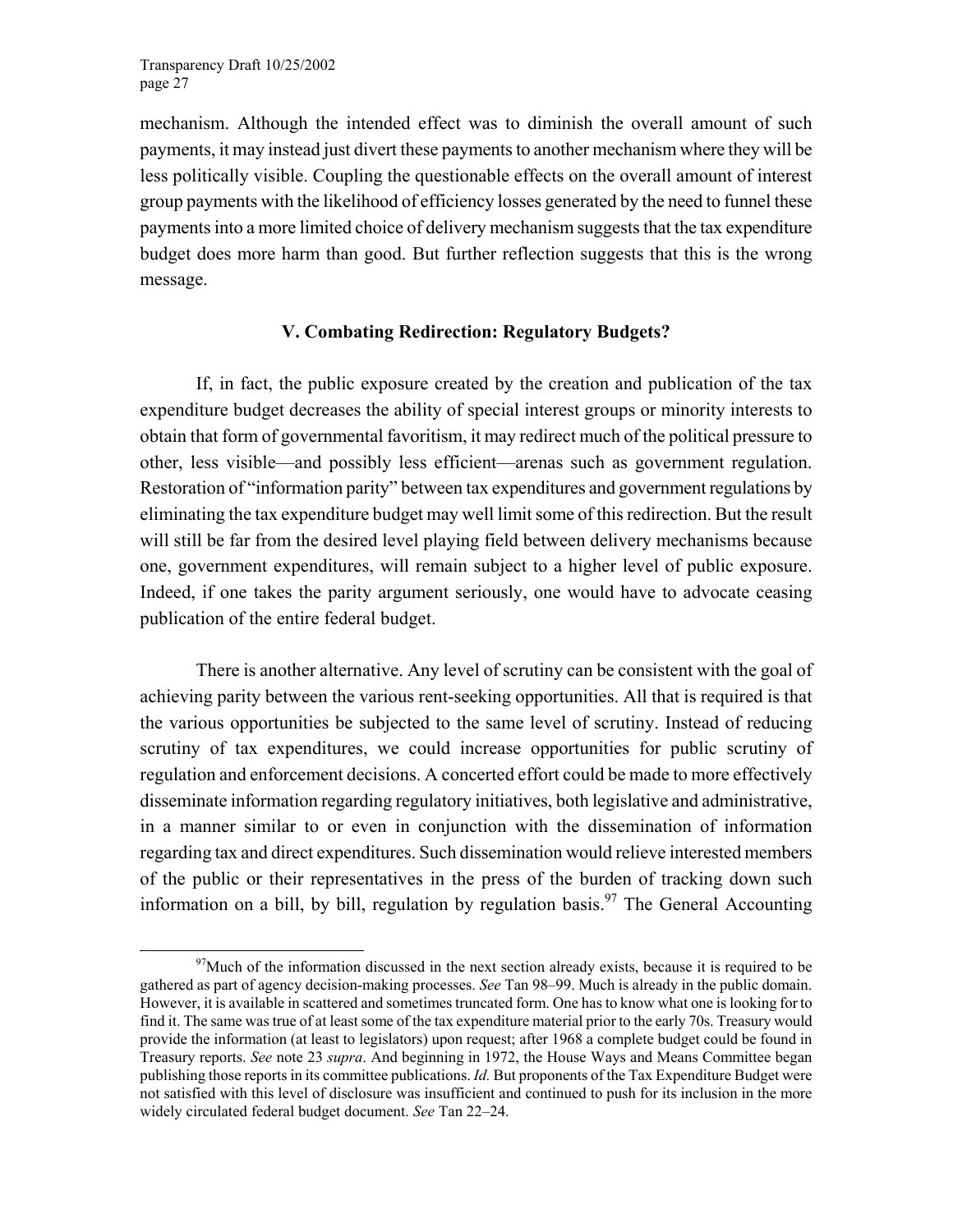Office or Office of Management and Budget could be entrusted with the task of maintaining a central repository of such information, with lists of the different regulations, their associated costs and benefits, cross-referenced by affected interest groups. The annual publication of a "regulatory budget" as part of the annual budget document would provide Congress and the public with much more information about the strength of interest groups than it has now. For example, Congress and the public would have a much better idea of the power exerted by the oil industry if it could obtain not only the federal budget and the tax expenditure budget, but also the effect of rulings by administrative agencies such as OSHA, the EPA, BLM and the like. But what would such a budget look like?

#### **A. Cost-Benefit Analysis**

Government regulation, whether imposed by legislation or agency action, can have profound behavioral consequences, with concomitant financial impacts. It often shifts costs from one party to another, or at the very least, changes the form in which those costs are imposed. For example, anti-pollution rules may impose costs on manufacturers while benefiting members of the air-breathing, water-drinking public, who, in the absence of regulation, would have suffered some combination of filtering, medical and health costs. Of course, much if not all of the costs imposed on manufacturers may be passed through to consumers in the form of higher prices for the products they produce; to the extent those consumers consist of members of the air-breathing, water-drinking public, the costs will have shifted only in form—though if the regulation is efficient, the total of such costs should be somewhat lower as a result of the regulation. But regulation, like direct expenditures, can be the focus of rent-seeking, in both directions. Governments can regulate too much or too little at the behest of special interest groups. The question is how to tell if—and just as importantly, how to communicate to the general public when—it is doing either. That is, on what basis can one monitor regulatory moves in the search for undue influence?

The desire to come up with a mechanism for monitoring the activities of administrative agencies is as old as such agencies. In recent years, most politicians and academics have focused on cost-benefit analysis.<sup>98</sup> Some have suggested requiring agencies to publish on an annual basis, the costs and benefits of regulations put in place during that

<span id="page-29-0"></span> <sup>98</sup>*See, e.g.*, Robert H. Frank and Cass. R. Sunstein, *Cost Benefit Analysis and Relative Position*, 68 U. CHI. L. REV. 323, 323-24 (2001) (cost-benefit analysis generally accepted by Congress, courts and the executive); Robert H. Frank, *Why is Cost-Benefit Analysis So Controversial?*, 29 J. LEG. STUD. 913 (2000); Matthew D. Adler and Eric A. Posner, *Implementing Cost-Benefit Analysis When Preferences Are Distorted*, 29 J. LEG. STUD. 1105 (2000); Gary S. Becker, *A Comment on the Conference on Cost-Benefit Analysis*, 29 J. LEG. STUD. 1149 (2000); Henry S. Richardson, *The Stupidity of the Cost-Benefit Standard*, 29 J. LEG. STUD. 971  $(2000)$ .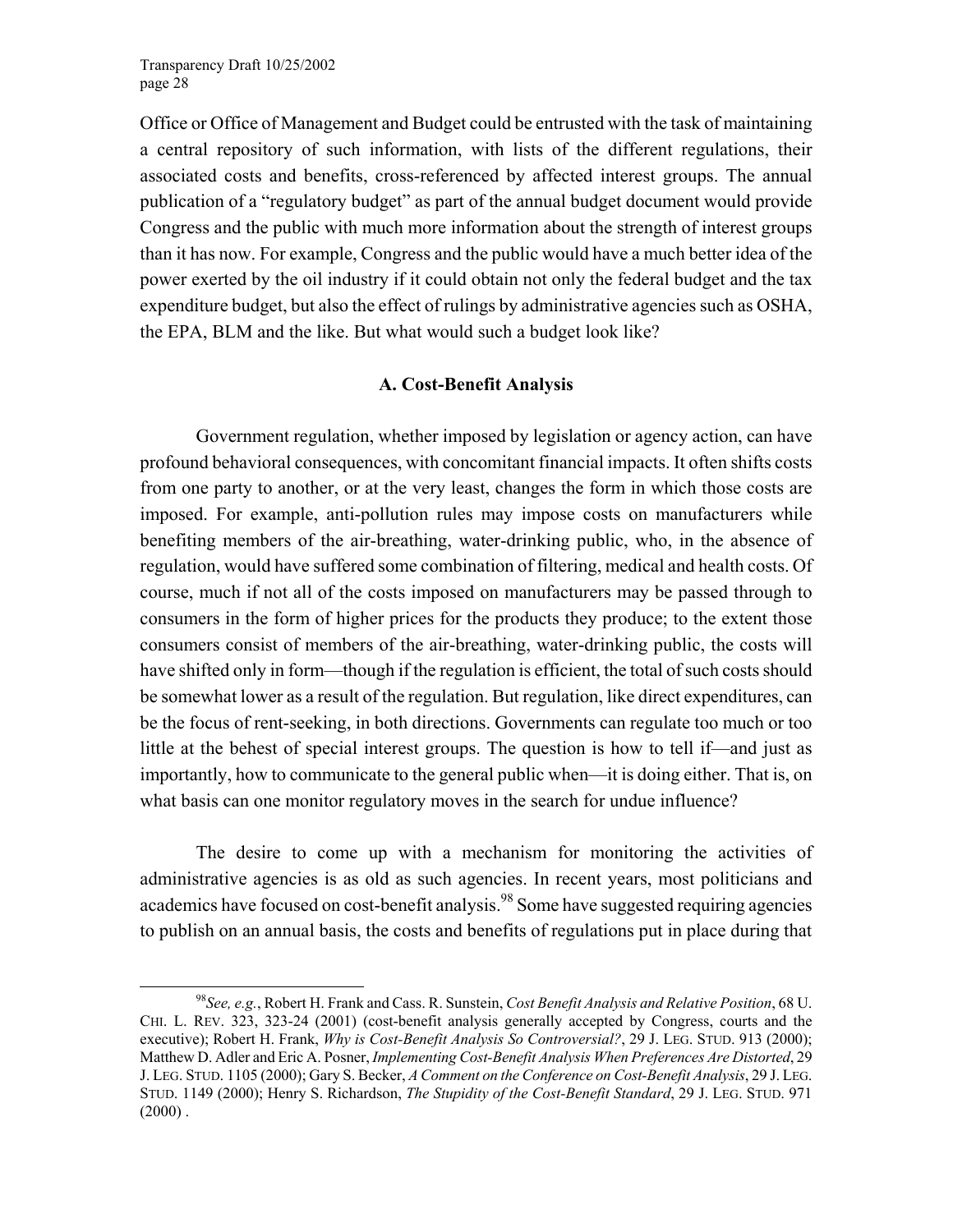year.<sup>99</sup> Others have suggested that agencies be granted annual "budgets" demarcated in terms of costs (or net costs) imposed by regulation.<sup>100</sup> But while tabulations of the costs and benefits of regulations may be valuable for some purposes (including serving as an internal limit on interest group capture<sup>101</sup>), they are far from perfect for purposes of determining the extent of agency influence for two reasons. One has to do with inherent defects in the construction of cost-budget analyses; the other is that special interest influence may be reflected by the absence of regulations, rather than their existence.

#### **1. The Numbers, Again**

A cost benefit analysis requires the estimation of two numbers: costs and benefits. Unfortunately for all concerned, such numbers are often difficult to estimate accurately.

 Sometimes the problem lies in the non-monetary nature of perceived costs and benefits. For example, a substantial literature has developed over the question of how to value a human life.<sup>102</sup> Controversies have also arisen over the value of biodiversity, pristine scenery, and clean air and water. Estimates of costs of compliance have also proven to be unreliable as the development of new technology or simply new approaches using old technology often brings them far below original projections.<sup>1[03](#page-30-4)</sup>

<span id="page-30-0"></span> $99$ There has already been some movement in this direction. The Regulatory Accountability Provision of 1996 requires the director of the OMB to provide Congress with estimates of the total annual benefits and costs of all federal regulatory programs as well as individual regulations; such reports were produced in 1997, 1998 and 2000. Robert W. Hahn, *State and Federal Regulatory Reform: A Comparative Analysis*, 29 J. LEG. STUD. 873, 892 (2000); *see generally* Eric A. Posner, *Controlling Agencies with Cost-Benefit Analysis: A Positive Political Theory Perspective*, 68 U. CHI. L. REV. 1137, 1139 (2001) ("Bills requiring agencies to use costbenefit analysis have been routinely proposed in Congress since 1995. Some federal regulatory statutes already

<span id="page-30-1"></span>require it and many more are interpreted to allow it.").<br><sup>100</sup>*See* Eric A. Posner, *Controlling Agencies with Net Benefit Accounts: A Thought Experiment*, U. PA. L. REV. (forthcoming 2002). 101*See* Gary S. Becker, *supra* note 98, at 1152 ("Cost-benefit analysts ....can influence political

<span id="page-30-2"></span>outcomes by making enough voters aware of the true effects of different policies."); Matthew D. Adler and Eric A. Posner, *supra* note 98, at 1141 (cost-benefit analysis "forces agencies to be clear about the basis of their decisions, and this facilitates monitoring by other actors").<br><sup>102</sup>*See, e.g.*, Matthew D. Adler and Eric A. Posner, *supra* note 98, at 1141 & Appendix Tables A1 and

<span id="page-30-3"></span>A2 (listing different valuations for human life and discount rates used by agencies); John Broome, *Cost-Benefit Analysis and Population*, 29 J. LEG. STUD. 953 (2000); W. Kip Viscusi, *Risk Equity*, 29 J. LEG. STUD. 843, 845- 853 (2000) (describing empirical studies); John D. Graham & James W. Vaupel, *The Value of a Life: What Difference Would It Make?*, 1 RISK ANALYSIS 89-95 (1981).<br><sup>103</sup>*See* Winston Harrington, Richard D. Morgenstern, and Peter Nelson, *On the Accuracy of Regulatory* 

<span id="page-30-4"></span>*Cost Estimates* 16-18, Resources for the Future Discussion Paper (Jan. 1999), available online at http://www.rff.org/disc\_papers/1999.htm (visited June 24, 2002) (finding that agencies frequently overestimate costs because of technological innovations). Indeed, very early on, scholars suggested adopting "technologyforcing" regulations that would spur the development of cost-reducing technologies. *See* Bruce Ackerman and William Hassler, CLEAN COAL/DIRTY AIR (1981).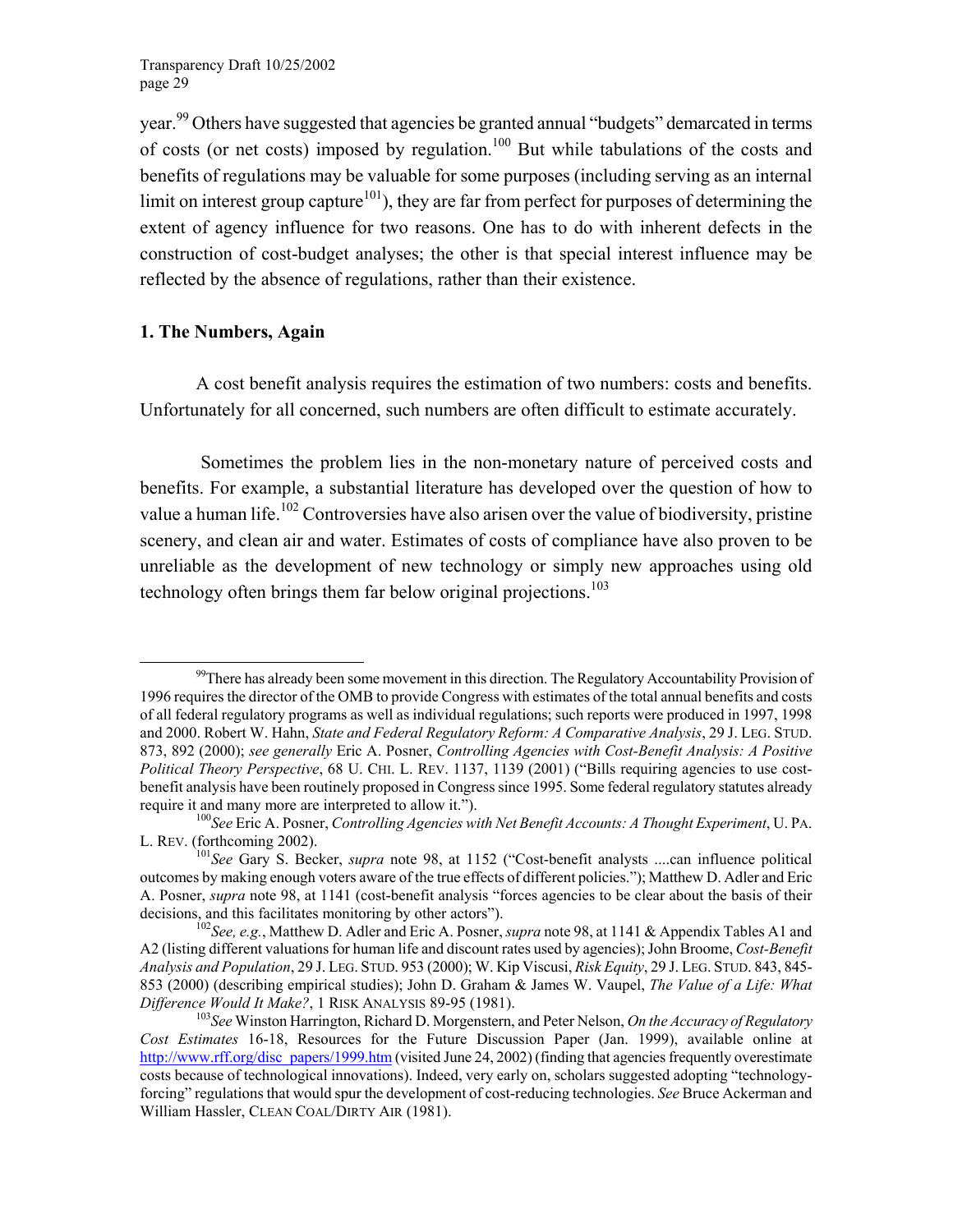Further, one cannot make the comfortable assumption that the resulting errors will be randomly distributed. The uncertainties involved in generating these numbers opens opportunities for interest groups to affect outcomes. In the absence of generally agreed upon market guidelines, an agency has to rely on expert opinion to determine the value of costs and benefits. Often, these experts hold wildly varying opinions; the agency has to decide how to reconcile the unreconcilable, or choose to pay attention to one and dismiss the other.1[04](#page-31-0) Allegations of improper influence are far from infrequent (though generally unproven). But the point remains: an agency-produced cost-benefit analysis may reflect interest group capture rather than reveal its existence.

The numbers on their face, then, may be less than revealing of the desired information. But even if the numbers could be trusted, any compendium of cost-benefit analyses of adopted regulations would be a radically incomplete measure of interest group influence because such influence may take the form of refusing to regulate or otherwise intervene as well as the actual issuance of rules.

#### **2. The Non-Interference Alternative**

 Just as Congress may grant financial favors to a few by not taxing them, agencies may grant favors by not regulating activities which "should" be regulated, i.e. where a regulation would be justified if judged solely on cost-benefit grounds.<sup>105</sup> For example, an agency may have the power, under the prevailing statute, to forbid a certain mining technique on grounds that it pollutes watersheds, and, because of interest group pressure, decide not to issue such a regulation thus allowing the destructive mining process to proceed. But a compendium of the costs and benefits of regulations that have been issued would completely miss that type of favoritism. Nor, unfortunately, can one simply publish a table outlining the differences between the "socially optimum" set of regulations and those actually in force (or enacted in a given year) since the definition of that social optimum would be controversial, to say the least. Finally, the compilation or publication of differences between U.S. and foreign regulations in a given area would not necessarily be helpful, inasmuch as the foreign regulations may themselves have been influenced by (the same or different) interest group concerns.

<span id="page-31-0"></span><sup>&</sup>lt;sup>104</sup>See Eric Posner, *supra* note 100, at 1146 ("the intangibles are significant enough to leave the agency with wide discretion")<br><sup>105</sup>*See* Peter L. Kahn, *The Politics of Unregulation*, 75 CORNELL L. REV.280, 284-85, 291-92, 312

<span id="page-31-1"></span><sup>(1990).</sup> One prominent empirical study suggests that interest groups are particularly effective in blocking government action. *See* KAY L. SCHLOZMAN & JOHN T. TIERNEY, ORGANIZED INTERESTS AND AMERICAN DEMOCRACY 314-15, 395-96, 398 (1986).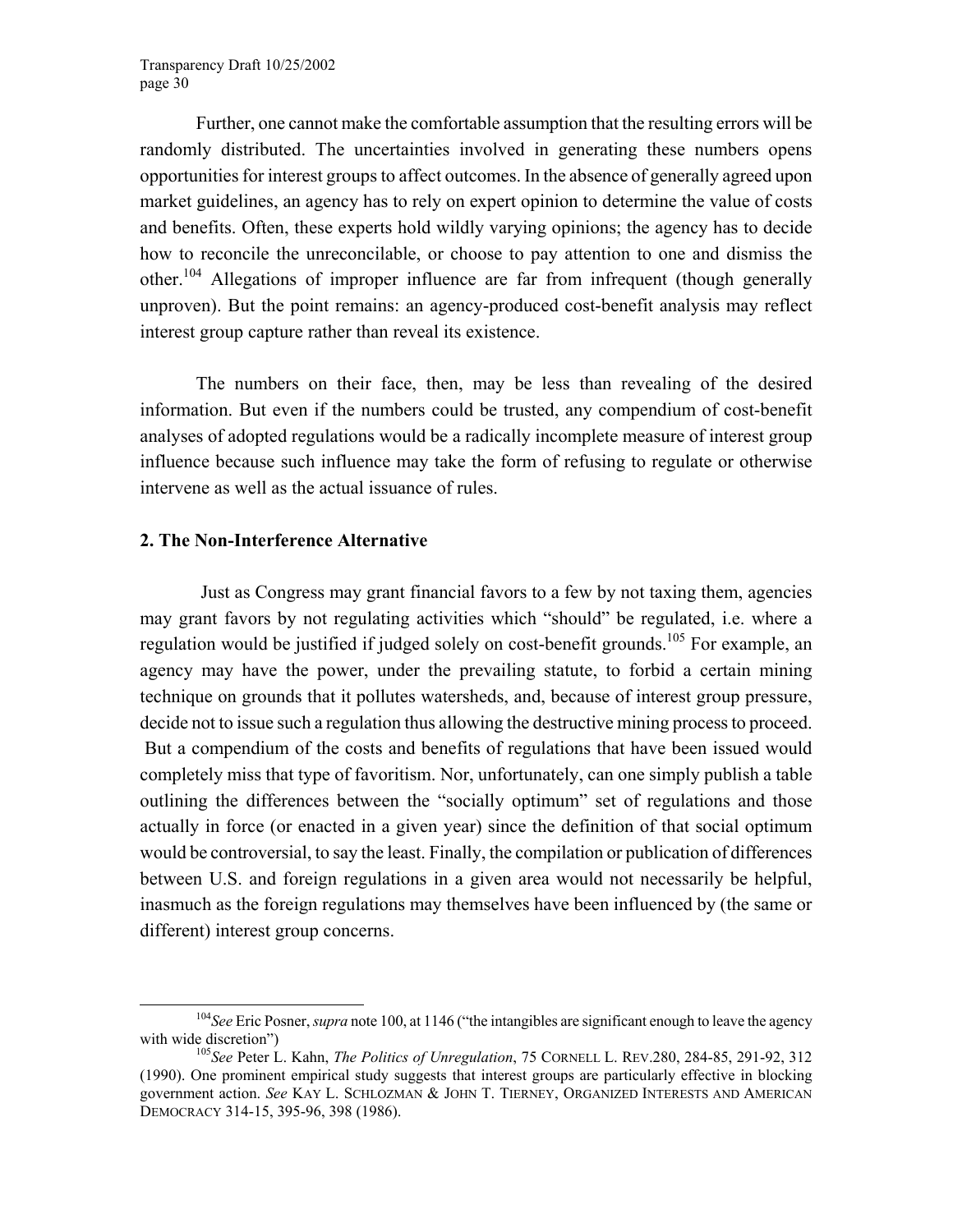These criticisms of a unified cost-benefit analysis schedule are strongly reminiscent of those leveled in earlier parts of this paper about the current federal budget document. The pervasive nature of the baseline and measurement problems cannot be denied. On the other hand, it is hard to believe that having this information readily available would make the American press or public (or even legislators) less knowledgeable about the role played by governmental institutions and less adequate to play their role in the governing process. The real question, really, is whether this information is enough. It may well be desirable to gain a second perspective on agency action, one which focuses as much on agency inaction as positive action. Just as the tax expenditure budget points out the significance of "negative collections" by the government, the "contact audit" described in the next section may shed some light on the phenomenon of "negative regulation", or decisions by agencies not to regulate.

#### **B. The Contact Audit**

Coming up with a way intelligibly to present information about the influence of interest groups on agency actions is important because it has the potential for reducing the total amount of rent-seeking, as well as ensuring the efficient delivery of that which persists, as well as informing the public about the content of government action in general. Standard tools for monitoring agency actions, however, are only partially successful in accomplishing this goal. Another approach may be helpful. One such approach is suggested by the recent controversy regarding energy industry input into the energy deregulation rules:  $106$  the "contact audit" or "contact schedule." Agencies could be required to report the identity/affiliation, number and extent (perhaps measured by time) of contacts with nongovernmental representatives with respect to every regulatory procedure, whether it culminated in the issuance of a regulation or not. A report card could then be constructed for each such agency action (or inaction), containing the number of such contacts and the interests they represented. At the very least, such lists would reveal the extent of special interest concern about an issue; at best, it may encourage agencies to seek out alternative viewpoints to avoid the embarrassment of appearing to make one-sided decisions—and having heard those viewpoints, to make better decisions.

<span id="page-32-0"></span><sup>&</sup>lt;sup>106</sup>Vice-President Cheney chaired an energy tax force entrusted with the task of crafting the executive's energy deregulation policy. After the financial collapse of Enron, one of the major players in the energy and energy-trading market, amid allegations of fraud and malfeasance, both the General Accounting Office and Congress attempted to get information regarding contacts between Cheney, Enron and other energy industry officials. The administration initially refused to provide this information, claiming executive privilege. After the GAO filed suit to obtain the list of witnesses appearing before the energy tax force and a Senate committee subpoenaed records of contacts between Enron and the White House, the information was released. *See* Eric Herman, *Government Releases Enron Info White House Acts Hours After Senate Subpoenas*, N.Y. DAILY NEWS , May 23, 2002 , at 67.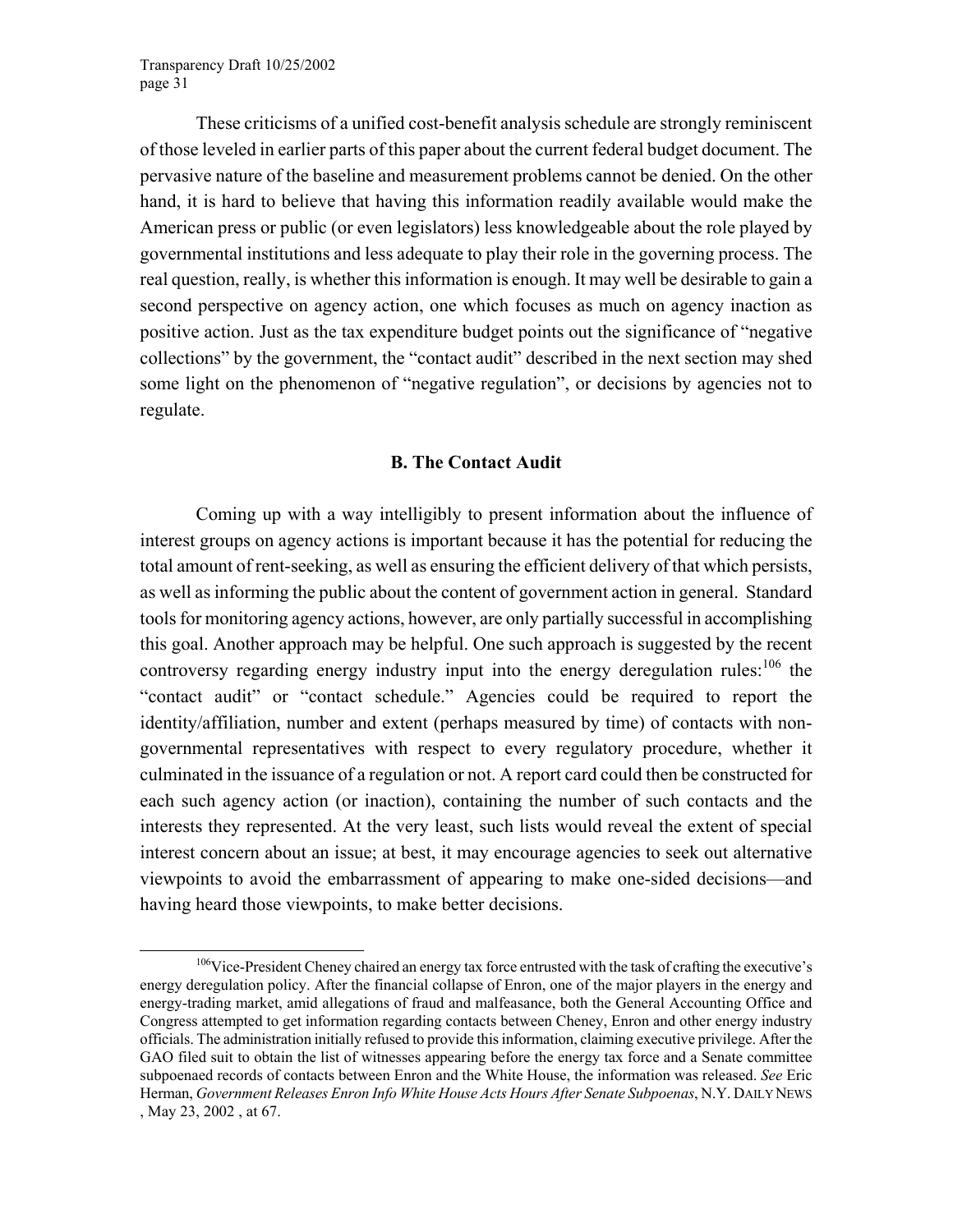Requiring the construction and publication of such schedules would not be without problems. Deciding which members of the agency and which contacts should be reported would be problematic. One would have to balance fears about routine avoidance of reporting requirements with workload concerns—to say nothing of the possibilities for obscuring information about substantive contacts by camouflaging them in a host of routine transactions. For example, if contacts only had to be recorded after the initiation of a regulatory procedure, it would not be surprising to see the formal initiation of such procedures delayed until the agency was farther along in its deliberative process.<sup>10[7](#page-33-0)</sup> Alternatively, lobbyists might attempt to influence Congressional officials or staff members, both as to underlying substance and also the need to lean on agency personnel. Such indirect influence may leave few obvious fingerprints. And to the extent the contact audit is effective in collecting and promulgating relevant information, one would have to accept the possibility that the information may be used to increase interest group power, by enabling group members to better monitor attempts at free-riding and other forms of misbehavior by each other $108$  $108$ 

Further, the information provided would be less than a perfect proxy for interest group capture: many instances of one-sided representation could be explained as reflecting the fact that some would be helped but no one would be hurt by the adoption (or nonpromulgation) of the rule under consideration. And special interests may prevail even in a hard-fought situation, where many opponents had their say. However, one can hope that it will forestall inadvertent, "stealth" catering to special interests out of ignorance created by one-sided information gathering.

Once again, the problems detailed above resemble quite closely the problems identified in the direct expenditure and tax expenditure (and cost benefit analysis) budgets. What we learned from those contexts should be carried over to this one: we should not let yearning for what we cannot have stand in the way of reaching for the best of what is available. When deciding whether information should be provided to the public, the ultimate question is whether the information would, on balance, improve governmental (and voter) decisionmaking. And we should apply the same standards to all the various information sources.

<span id="page-33-0"></span> <sup>107</sup>*See* Elizabeth Garrett, *Interest Groups and Public Interested Regulation*, 28 FLA. ST. U. L. REV. 137, 139 (2000) ("Lawmakers and other political players....can seek to manipulate rules and procedures so that they do not operate as roadblocks."). 108*See id.* at 140 ("Ironically, maximizing opportunities for participation has also maximized the

<span id="page-33-1"></span>opportunity for strategic behavior.").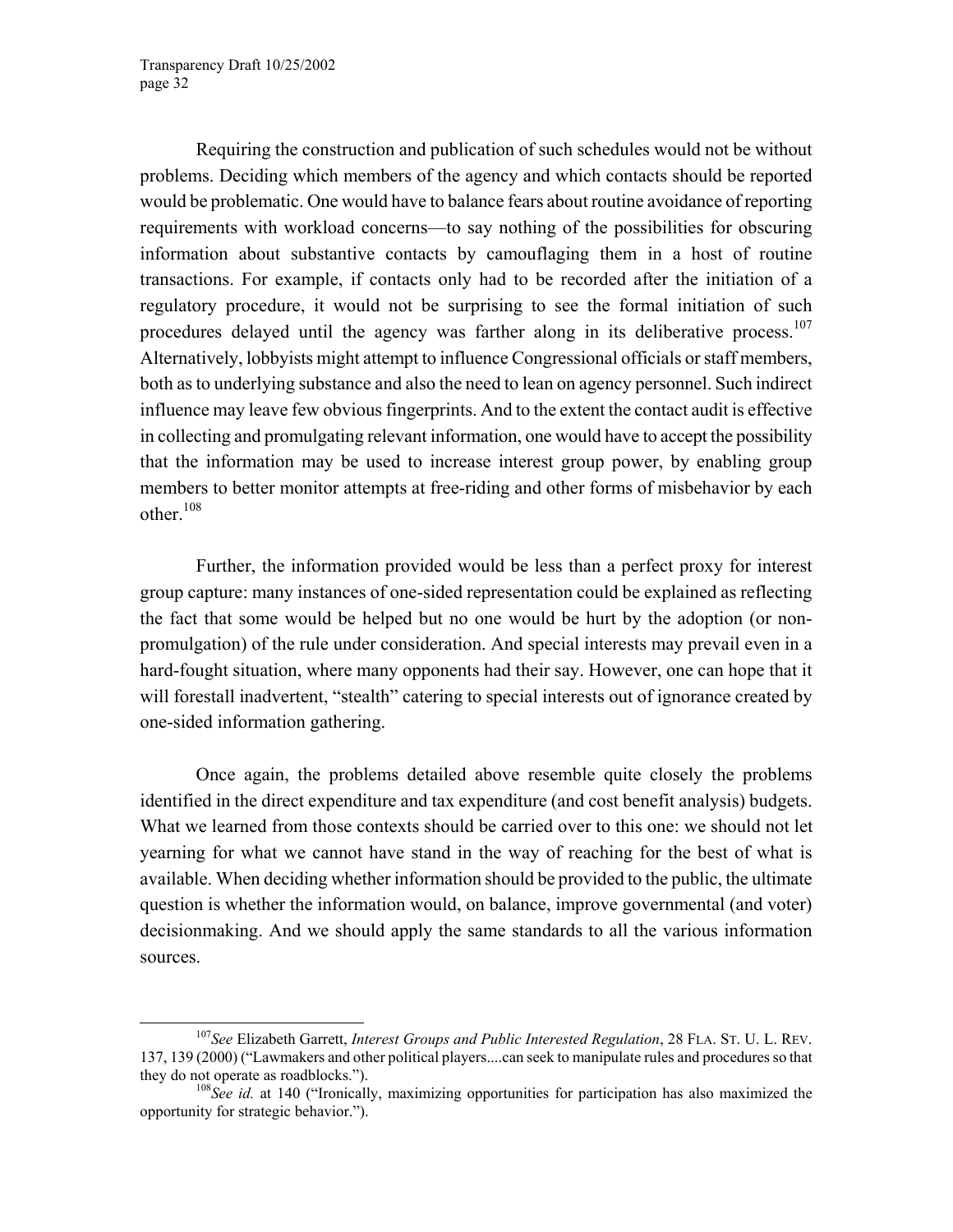Both baseline and measurement problems are ubiquitous. We long ago decided that they should not stand in the way of publishing the zero-expenditure baseline budget. A similar decision was made with respect to the tax expenditure budget almost thirty years ago, and should be reaffirmed. It is time to do the same for both a unified cost-benefit schedule and a contact audit. Pairing the two will give readers an idea both of major agency actions and decisions not to act, just as we currently provide information about spending that takes place directly and indirectly, by forgoing tax collections. Although providing such schedules in the federal budget document will not guarantee that all legislators, let alone all voters, internalize and fully digest the limited implications of this material, it will make governmental decisions somewhat more transparent. It would be a step in the right direction.

#### **Conclusion**

 Monitoring requires information about the subject being monitored. And no one would dispute that using perfect information—perfectly accurate, perfectly complete—in the monitoring process is the ideal. But like all ideals, this one is often impossible to attain. To avoid paralysis, people are forced to rely on incomplete information. This does not mean that they should treat the information they receive as perfect. Indeed, knowledge of the shortcomings of one's information stream can be a critical factor in decision making. It justifies leaving open the possibility of altering behavior as additional information becomes available, or compensating for systemic skews in the information stream. This is as true in the budget context as in any other. None of the current sources of information is perfect. But the response should not be to ignore the information that is available. It defies belief that politicians would be better behaved (i.e. engage in less rent-seeking behavior) if the budget or the tax expenditure budget were kept secret, or made available to the public in a less digestible form. The solution is to try to make those sources of information better, either by changing them or by supplementing them with other sources of information. This article suggests two candidates for such supplementation, both aimed at an obvious substitute for behavior which the publication of the current budget and tax expenditure budget is aimed at exposing to public view. Like the budgets that preceded it, the cost-benefit schedule and contact audits will not provide perfect information. But by improving transparency, they should provide voters with better information than they now have. It is perhaps more academic and much cleaner to criticize all devices that build on artificially constructed baselines, but it is more useful to think of ways in which we can improve real decisionmaking and monitoring processes.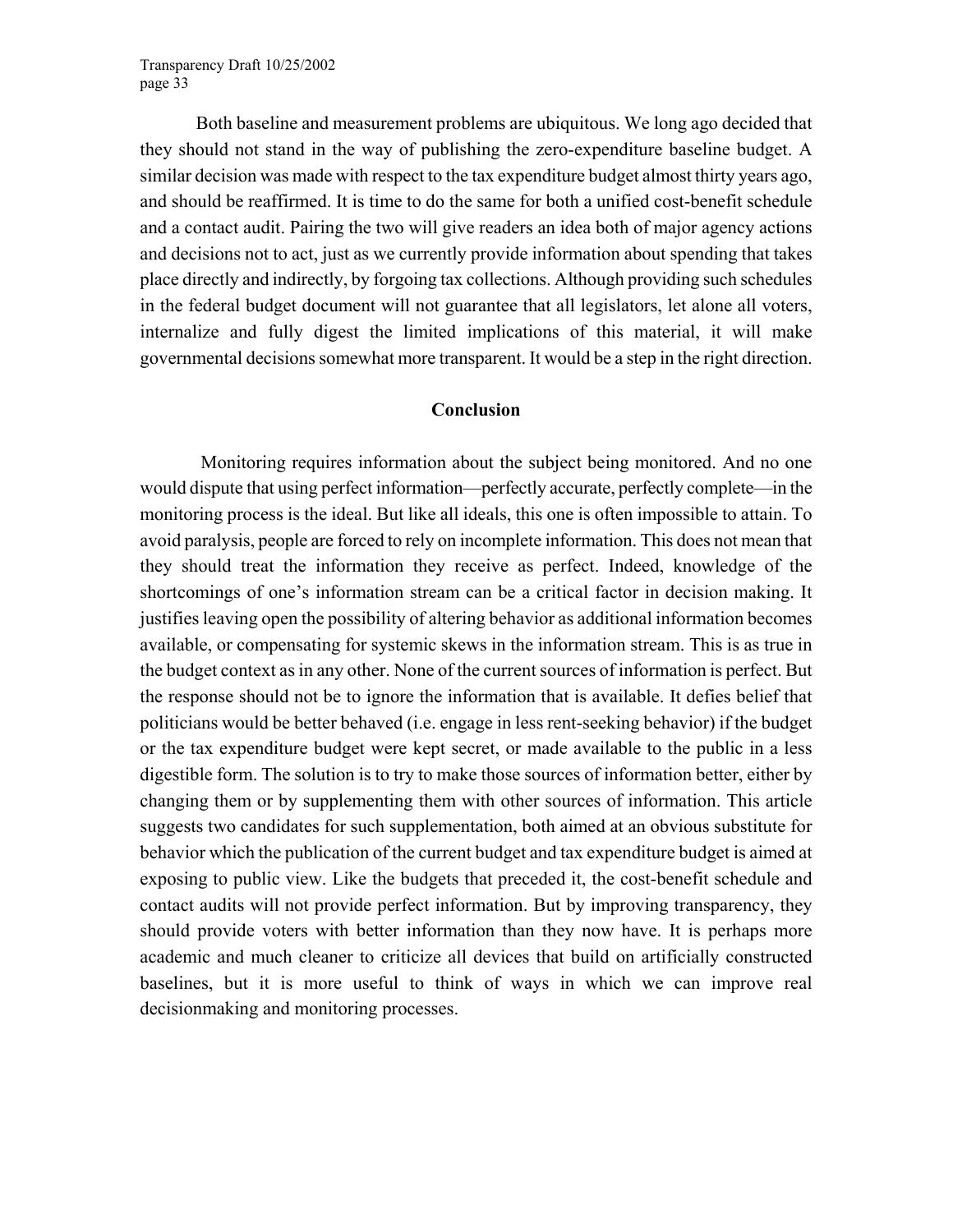Readers with comments may address them to:

Julie Roin University of Chicago Law School 1101 East 60th Street Chicago, IL 60637 julie\_roin@law.uchicago.edu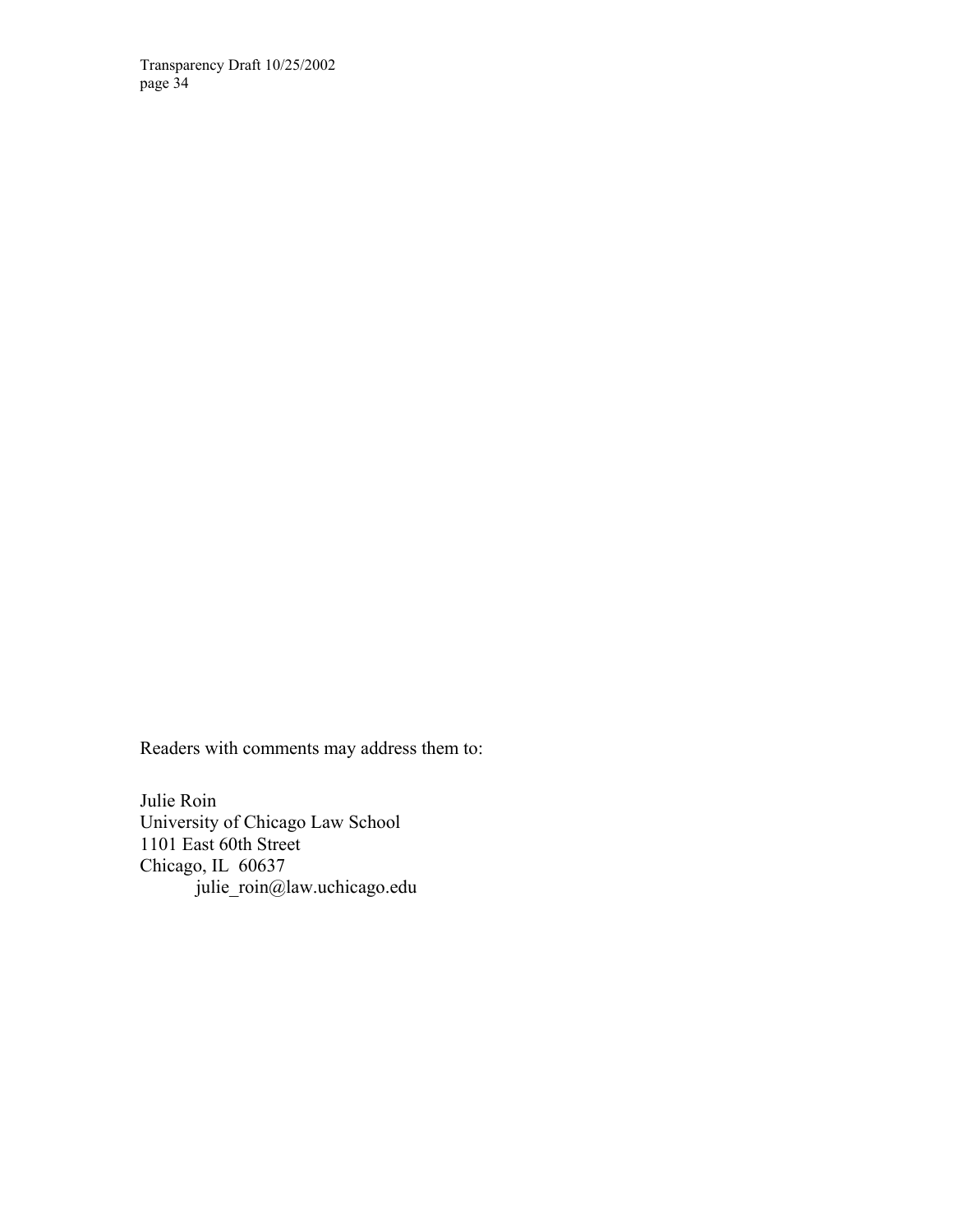# **University of Chicago Law School**

# **Public Law and Legal Theory Working Paper Series**

- 1. Cass R. Sunstein and Edna Ullmann-Margalit, Second-Order Decisions (November 1999; *Ethics,* v. 110, no. 1).
- 2. Joseph Isenbergh, Impeachment and Presidential Immunity from Judicial Process (November 1999; forthcoming *Yale Law and Policy Review* v.18 #1).
- 3. Cass R. Sunstein, Is the Clean Air Act Unconstitutional? (August 1999; *Michigan Law Review* #3).
- 4. Elizabeth Garrett, The Law and Economics of "Informed Voter" Ballot Notations (November 1999, *University of Virginia Law Review*, v. 85).
- 5. David A. Strauss, Do Constitutional Amendments Matter? (November 1999).
- 6. Cass R. Sunstein, Standing for Animals (November 1999).
- 7. Cass R. Sunstein, Culture and Government Money: A Guide for the Perplexed (April 2000).
- 8. Emily Buss, Without Peers? The Blind Spot in the Debate over How to Allocate Educational Control between Parent and State (April 2000).
- 9. David A. Strauss, Common Law, Common Ground, and Jefferson's Principle (June 2000).
- 10. Curtis A. Bradley and Jack L. Goldsmith, Treaties, Human Rights, and Conditional Consent (May 2000; *Pennsylvania Law Review* v. 149).
- 11. Mary Ann Case, Lessons for the Future of Affirmative Action from the Past of the Religion Clauses? (May 2001, *Supreme Court Review*, 2000)
- 12. Cass R. Sunstein, Social and Economic Rights? Lessons from South Africa (May, 2000).
- 13. Jill Elaine Hasday, Parenthood Divided: A Legal History of the Bifurcated Law of Parental Relations
- 14. Elizabeth Garrett, Institutional Lessons from the 2000 Presidential Election (May 2001).
- 15. Richard A. Epstein, The Allocation of the Commons: Parking and Stopping on the Commons (August 2001).
- 16. Jack Goldsmith, The Internet and the Legitimacy of Remote Cross-Border Searches (October 2001).
- 17. Adrian Vermeule, Does Commerce Clause Review Have Perverse Effects? (October 2001).
- 18. Cass R. Sunstein, Of Artificial Intelligence and Legal Reasoning (November 2001).
- 19. Elizabeth Garrett, The Future of Campaign Finance Reform Laws in the Courts and in Congress, The William J. Brennan Lecture in Constitutional Law (December 2001).
- 20. Julie Roin, Taxation without Coordination (March 2002).
- 21. Geoffrey R. Stone, Above the Law: Research Methods, Ethics, and the Law of Privilege (March 2002; forthcoming *J. Sociological Methodology* 2002).